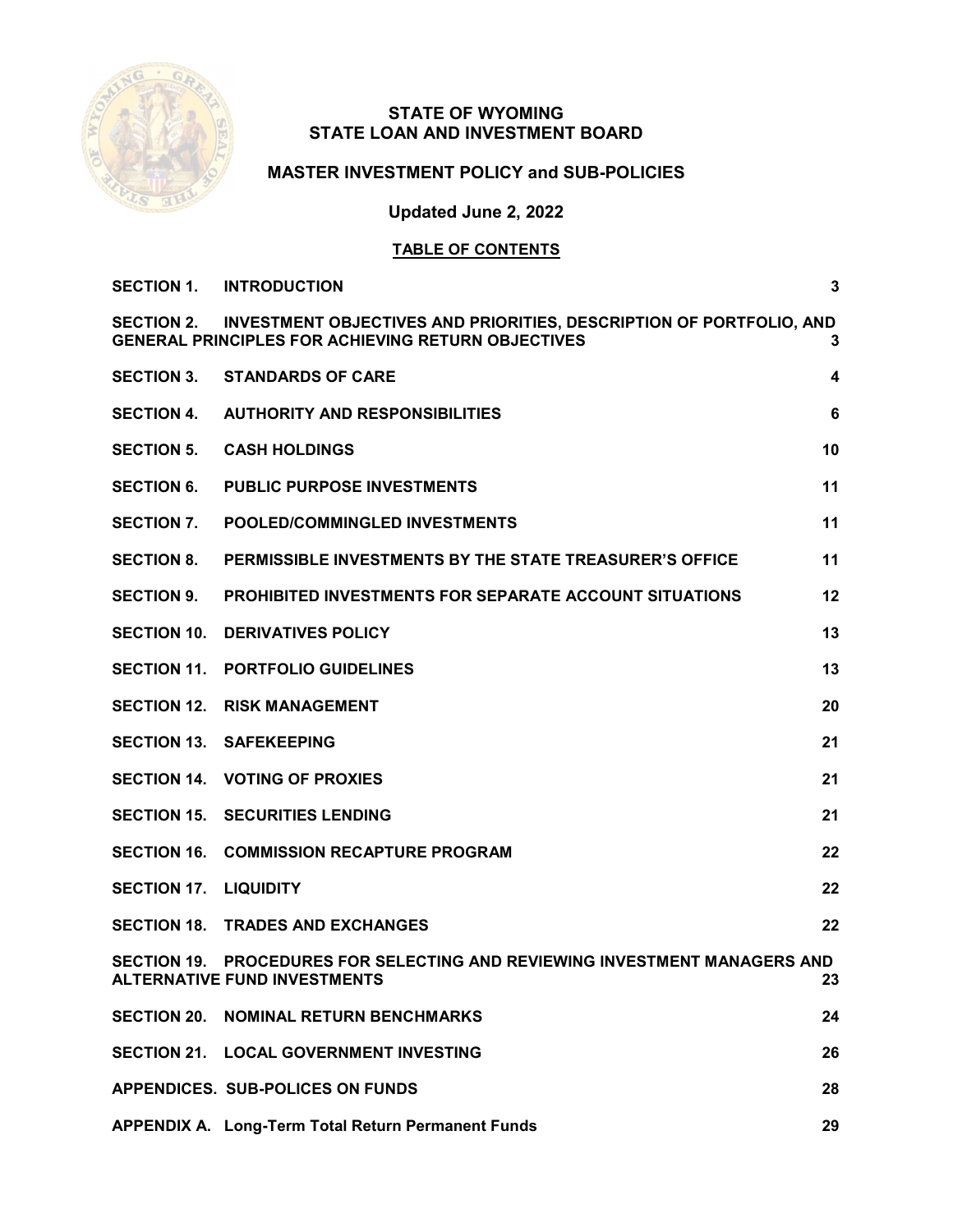| <b>APPENDIX B. Income Focused Permanent Funds</b>                      | 32 |
|------------------------------------------------------------------------|----|
| <b>APPENDIX C. Workers' Compensation Fund</b>                          | 35 |
| <b>APPENDIX D. Pool A Investment Account</b>                           | 37 |
| <b>APPENDIX E. State Agency Pool</b>                                   | 39 |
| <b>APPENDIX F. Legislative Stabilization Reserve Account</b>           | 40 |
| APPENDIX G. Wyoming State Treasurer's Asset Reserve ("WYO-STAR")       | 42 |
| APPENDIX H. Wyoming State Treasurer's Asset Reserve II ("WYO-STAR II") | 44 |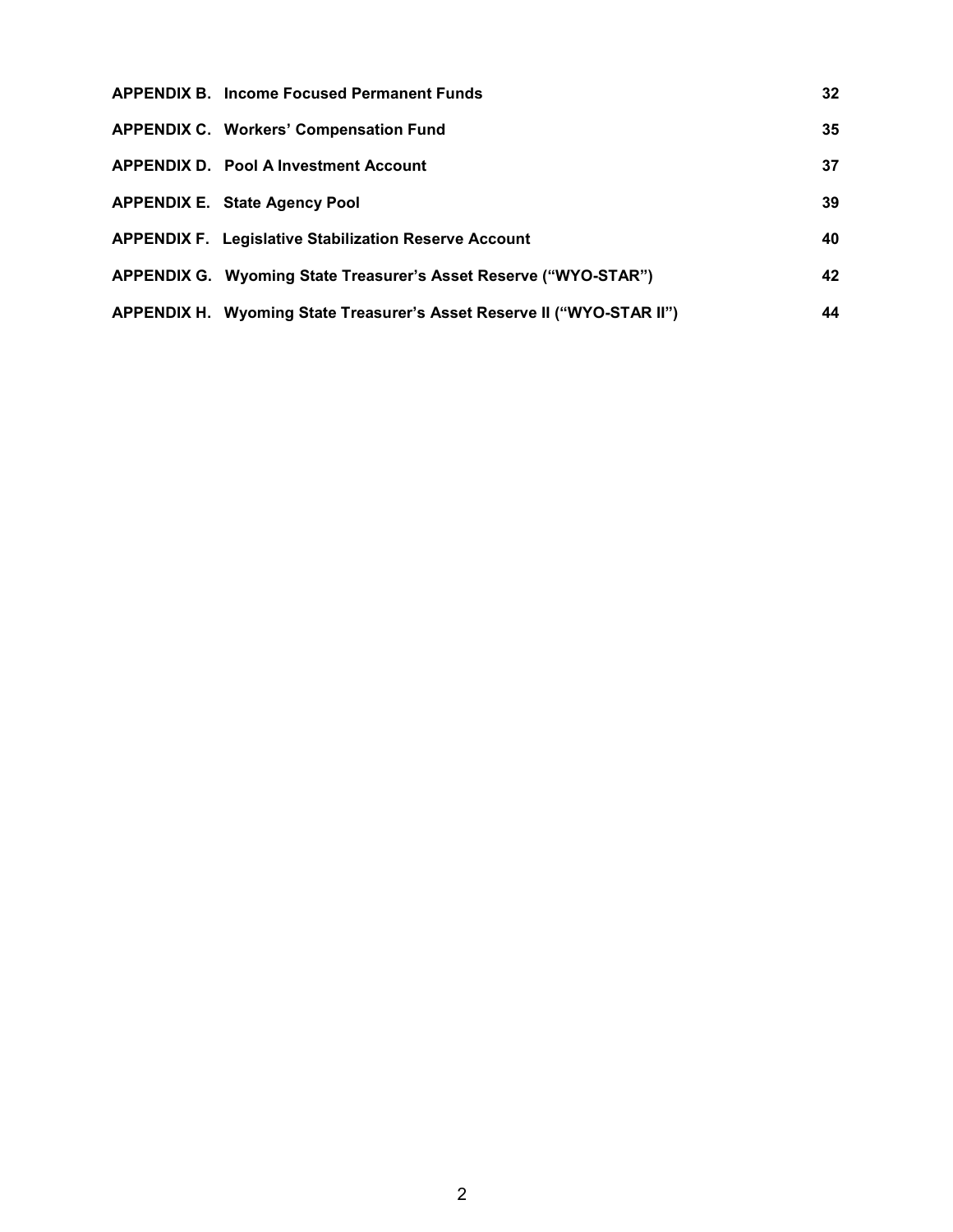## <span id="page-2-0"></span>**SECTION 1. INTRODUCTION**

The purpose of this document is to establish the Master Investment Policy and Sub Investment Policies for the State of Wyoming State Loan and Investment Board (the "Board"). The Board is comprised of five elected officials: Wyoming's Governor as chairman of the Board, Secretary of State, State Auditor, State Treasurer and State Superintendent of Public Instruction.

The Board is responsible for the fiduciary oversight of the invested public funds of the State of Wyoming (the "State"). The Board has chosen these policies as the most appropriate policies to achieve the investment objectives described below. Wyoming Statute ("W.S.") 9-4-716 states that the Board shall adopt investment policy statements for Wyoming State funds and shall review these investment policy statements at least annually. Index definitions and a glossary are available on the State Treasurer's website.

## <span id="page-2-1"></span>**SECTION 2. INVESTMENT OBJECTIVES AND PRIORITIES, DESCRIPTION OF PORTFOLIO, AND GENERAL PRINCIPLES FOR ACHIEVING RETURN OBJECTIVES**

It is the policy of the Board to invest public funds of the State in a manner that strives for the highest possible risk-adjusted total return consistent with an appropriate level of safety, liquidity, and consideration of the unique circumstances for each fund. The current State portfolio consists of the following Permanent and Non-Permanent Funds:

- **a) Long-Term Total Return Permanent Funds ("LTTRF")** [Appendix A]
	- i. Permanent Mineral Trust Fund;
	- ii. University Permanent Land Fund;
	- iii. Permanent Land Fund Pool;
	- iv. Hathaway Scholarship Fund;
	- v. and
- **b) Income-Focused Permanent Funds ("IFPF")** [Appendix B]
	- **i.** Common School Permanent Land Fund; and
	- **ii.** Excellence in Higher Education Endowment Fund
- **c) Workers' Compensation Fund** [Appendix C]
- **d) Non-Permanent Funds**
	- i. Pool A Investment Account [Appendix D];
	- ii. State Agency Pool [Appendix E];
	- iii. Legislative Stabilization Reserve Account ("LSRA") [Appendix F];
	- iv. Wyoming State Treasurer's Asset Reserve ("WYO-STAR") [Appendix G]; and
	- v. Wyoming State Treasurer's Asset Reserve II ("WYO-STAR II") [Appendix H].

Specific objectives and priorities for each of the individual pools and funds are further delineated in the sub-policies attached in the appendices. Specific objectives and priorities for individual asset managers are delineated by mandate set forth where applicable below.

All available State funds shall be invested with the following considerations:

- a) Recognition of differing objectives and needs of various fund portfolios while emphasizing the highest potential for risk-adjusted total return;
- b) Investments that seek to ensure the preservation of capital and safety of principal in the overall portfolio;
- c) Liquidity requirements of anticipated and unanticipated expenditures;
- d) Yield;
- e) Conformance with State law and other pertinent legal restrictions;
- f) Where appropriate, maximization of the total rate of return on investment consistent with the foregoing objectives; and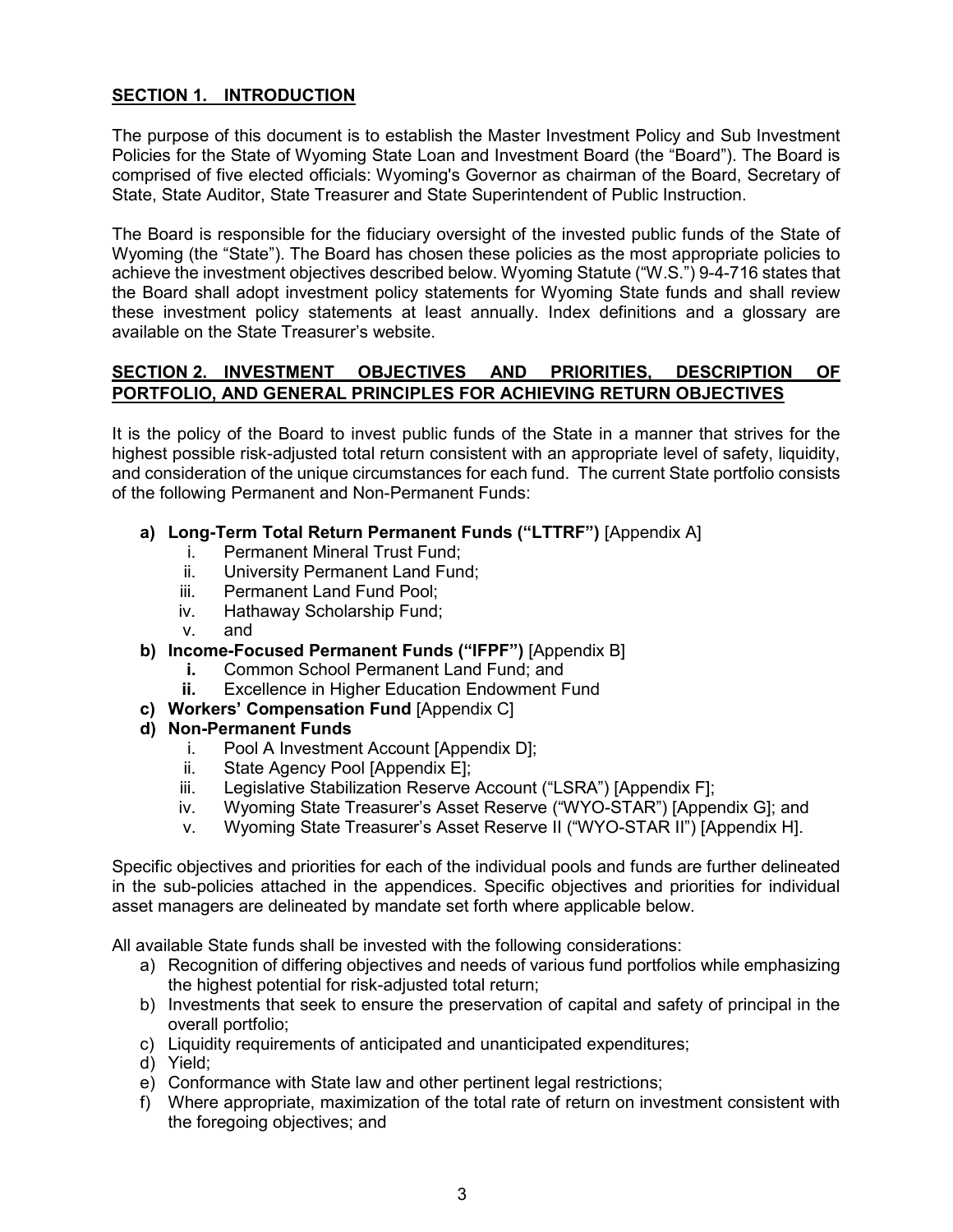g) Diversification by asset type, security and investment manager in order to smooth the volatility of returns and improve the overall resilience of the investment portfolios.

## <span id="page-3-0"></span>**SECTION 3. STANDARDS OF CARE**

**3.1 Prudence.** All participants in the investment process shall act responsibly as custodians of the public trust. The standard of prudence to be applied by the employees of the State Treasurer's Office and external service providers shall be as required under W.S. 9-4-715(d). The Board, the State Treasurer, all members of the Treasurer's Investment Funds Committee, all designees of the State Treasurer, and any other fiduciary appointed by the State Treasurer shall exercise the judgment and care of a prudent investor as required under the prudent investor rule set forth in the Uniform Prudent Investor Act, W.S. 4-10-901 to 4-10-913 (the "Prudent Investor Rule"). This Act states that "[a] trustee shall invest and manage trust assets as a prudent investor would, by considering the purposes, terms, distribution requirements and other circumstances of the trust." W.S. 4-10-901. Investments or groups of investments shall not be evaluated in isolation but in the context of the entire investment portfolio and as part of an overall investment strategy of the trust or fund from which the investment is derived, consistent with the policies for such trust or fund established under W.S. 9-4-716 by the Board.

The purchase of a security or the making of any direct investment by the State Treasurer or the State Treasurer's designee in a security shall not constitute a delegation of the State Treasurer's duties. The State Treasurer may delegate investment and management functions that a prudent investor of comparable skills could properly delegate under the circumstances. The State Treasurer shall exercise reasonable care, skill and caution in:

- a) Selecting an agent;
- b) Establishing the scope and terms of the delegation, consistent with the purposes and terms of the trust; and
- c) Periodically reviewing the agent's actions in order to monitor the agent's performance and compliance with the terms of the delegation.

#### **3.2 Ethics and Professionalism.**

- **a) General.** Members of the Board, its staff, the State Treasurer's Office, members of the Treasurer's Investment Funds Committee, and the Consultant (as hereinafter defined) responsible for investment decisions or who influence investment decisions ("Individuals") shall be held to the highest standards of professional and ethical conduct and should be committed to a culture of honesty, integrity and accountability. Individuals shall not engage in any professional conduct involving dishonesty, fraud, deceit or misrepresentation or commit any act that reflects adversely on their honesty, trustworthiness or professional competence. Individuals shall be governed by applicable State statutes, including without limitation W.S. 6-5-118, W.S. 9-13-101 *et seq.* and W.S. 16-6-118.
- **b) Compliance with Laws, Rules, Regulations and Policies.** Individuals must comply with both the letter and spirit of all applicable laws, rules and regulations and the terms and provisions of this investment policy.
- **c) Conflicts of Interest.** Individuals have a duty to avoid financial, business or other relationships which might cause a conflict with the performance of their duties or could reasonably be expected to interfere with their duties or their ability to make unbiased and objective recommendations and decisions. Individuals should conduct themselves in a manner that avoids even the appearance of conflict between their personal interests and their duties as a public official or employee of the State. Conflicts of interest may arise in many ways. Examples include, but are not limited to: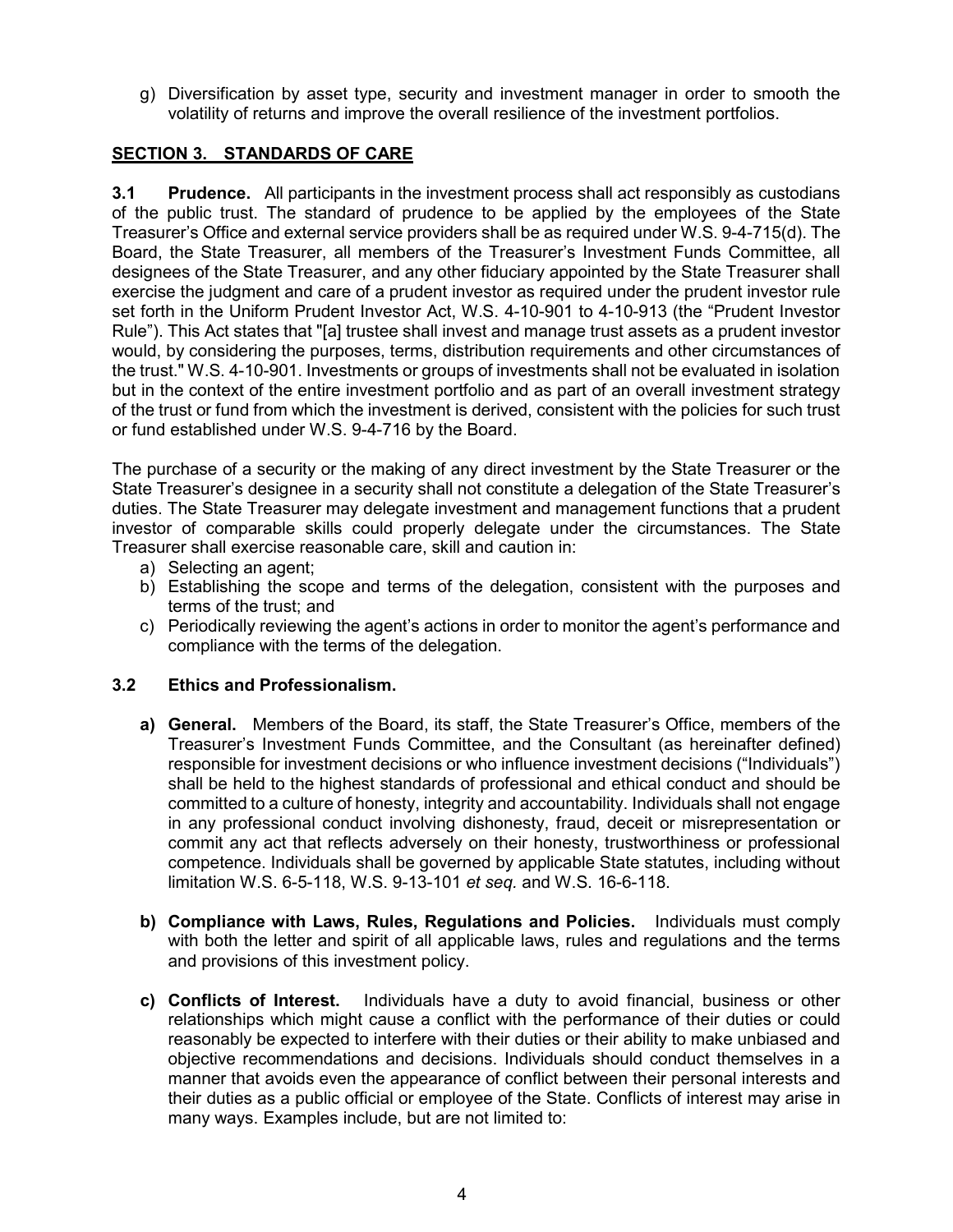- i. Acceptance of gifts, payments or services from those seeking to do business with the State as described in more detail in Section 3.3 below;
- ii. Placement of business with an entity owned or controlled by an Individual or an Individual's family;
- iii. Ownership of, or personal interest in, a company which is a vendor of the State;
- iv. For Treasurer's Office Staff: Ownership of, or personal interest in, any security purchased directly by the State through the State Treasurer's Office or at the direction of the Board;
- v. For all others: Ownership of, or personal interest in, any security purchased directly at the direction of the Board; and
- vi. Compensation to an Individual by a vendor or potential vendor of the State.
- **d) Confidentiality.** Individuals shall not disclose to any other person official information which Individuals obtain through or in connection with their duties, unless the information is available to the general public or unless the disclosure is authorized by law.
- **e) Proper Use of Assets.** Individuals shall endeavor to protect the State's assets and ensure their efficient use. State assets, such as funds and equipment, may only be used for legitimate State purposes.
- **f) Fair Dealing.** Individuals should endeavor to deal fairly with the State's investment managers and vendors. Individuals should not take unfair advantage of anyone through illegal conduct, manipulation, concealment, abuse of privileged information, misrepresentation of material facts or any other unfair dealing practice.

**3.3 Gifts, Benefits or Favors.** The work of the Board and its staff should always be free from even the inference or perception that favorable treatment was sought, received or given on the basis of the furnishing or receipt of gifts, benefits, entertainment, favors, hospitality or other gratuities. In furtherance of this goal, the following guidelines should be observed:

- a) Individuals may not accept a gift from a vendor unless the gift has a known or apparent value of \$250 or less;
- b) Printed informational, educational, advertising or promotional material shall not be considered a gift;
- c) In no event shall gifts of cash ever be accepted in any amount;
- d) Individuals may accept meals and attend receptions in connection with business discussions at which the host is present;
- e) Individuals may accept invitations to attend activities, events and entertainment in connection with business discussions at which the host is present with a known or apparent value of \$250 or less;
- f) Individuals may not accept multiple gifts and/or invitations for activities, events or entertainment from one vendor in a consecutive 12 month period if the total known or apparent value of all such gifts, activities, events and entertainment is more than \$250;
- g) Individuals may accept travel, registration and lodging paid by someone other than the State for meetings or educational seminars which are necessary or relevant to the operations of the State's investment program; and
- h) Loans from vendors may not be accepted in amounts in excess of \$250 except for loans by recognized banks and financial institutions which are generally available at market rates and terms.

Vendor is defined as an existing or prospective provider of investment related services to the Board and/or the State Treasurer's Office including, but not limited to, brokers, investment managers, custodian bank representatives and consultants.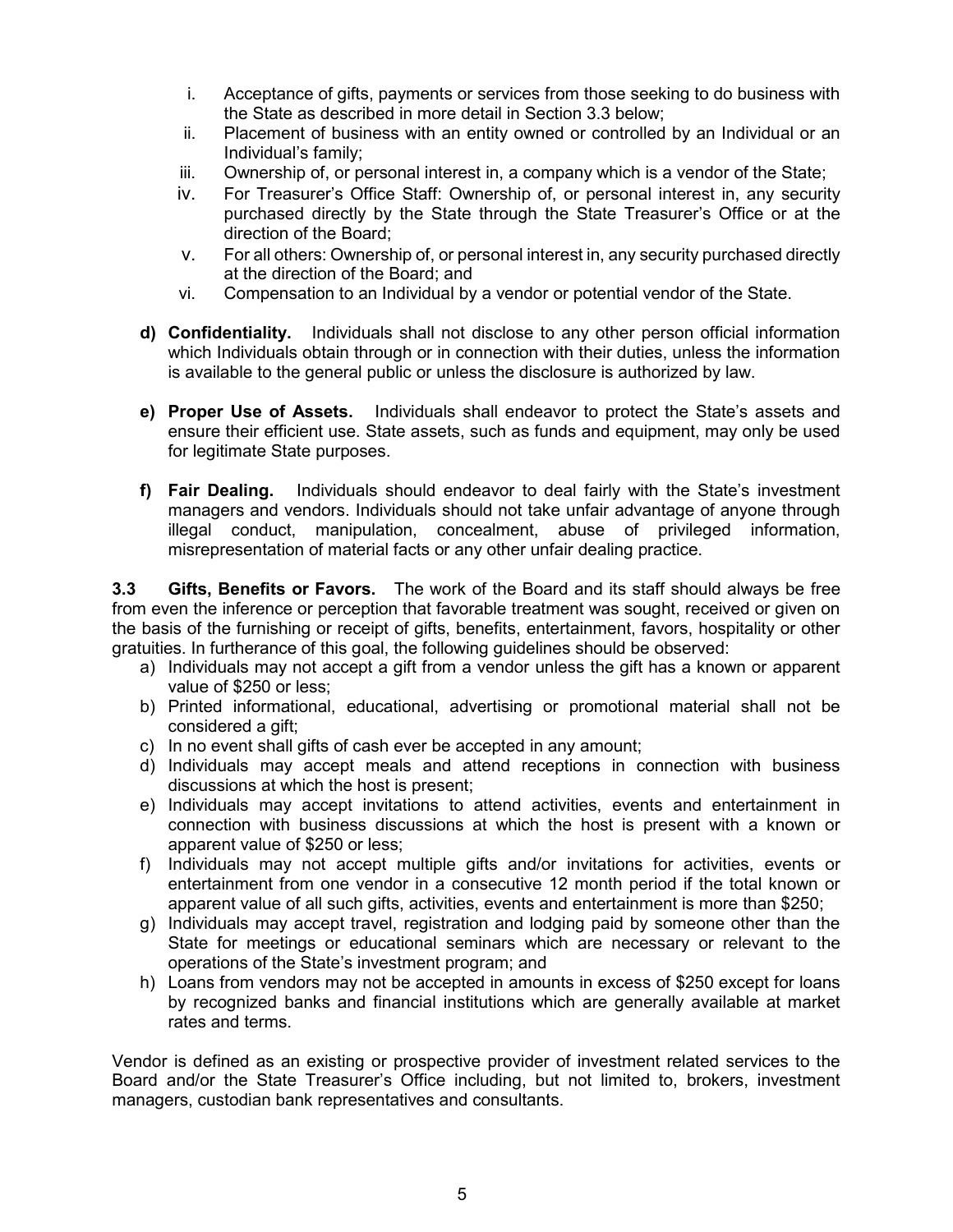It is important that Individuals who make or influence investment decisions act objectively without interference from any conflict of interest. Therefore, should an Individual violate any guidelines described above in Sections 3.2 or 3.3, or otherwise have a conflict of interest, then that Individual shall be forced to abstain from any discussions, recommendations and votes involving that vendor at Board meetings or investment working meetings.

**3.4 Disclosure.** All Individuals must reaffirm their understanding and compliance with the policies contained in Sections 3.2 and 3.3 above in the form of an annual disclosure report to the Office of State Lands and Investments. Such disclosure shall comply fully with the provisions of W.S. 6-5-118 and shall be made a part of the minutes of the Board. The format and timing of such annual disclosure shall be as determined by the Office of State Lands and Investments. While disclosure shall be conducted on an annual basis, compliance with the policies stated in Sections 3.2 and 3.3 above is a continuing obligation and so, if a conflict of interest or other instance of non-compliance should arise at any time during the year, the Individual shall be responsible for reporting such instance to the Office of State Lands and Investments immediately.

## <span id="page-5-0"></span>**SECTION 4. AUTHORITY AND RESPONSIBILITIES**

**4.1 Board Responsibilities.** The Board responsibilities shall include but not be limited to the following:

- a) Annual review of master investment policy and sub policies in consultation with the Investment Funds Committee;
- b) Annual review, assessment, and establishment of fund asset allocations;
- c) Advisor/investment consultant selection;
- d) Quarterly review of the performance of the investment portfolio;
- e) Approval of investments for Local Government Entities (as hereinafter defined);
- f) Termination and hiring of investment managers;
- g) Review and approve material terms of alternative investments upon consideration of Investment Funds Committee recommendations; and
- h) Appoint members to the Selection Panel as necessary.

The Governor is Chairman of the Board but in his absence from any meeting any of the Board members may act as Chairman Pro Tempore and preside at meetings. The Director of the State Land and Investment Office is the Chief Executive Officer of the Board. Prior to April 1, 1997, the Board was known and referred to as the Farm Loan Board.

**4.2 Appropriation.** The Board shall receive an appropriation directed to the Office of State Land and Investments to be used to compensate an investment consultant (the "Consultant") for its services to the State.

**4.3 State Treasurer Responsibilities.** The State Treasurer's responsibilities are detailed in the following statutes:

- a) The State Treasurer's responsibilities are detailed in the following statutes:
	- i. W.S. 9-1-409 State Treasurer duties generally; Performance Compensation Plan
	- ii. W.S. 9-4-715 Permissible Investments;
	- iii. W.S. 9-4-716 State Investment Policy; Investment Consultant;
	- iv. W.S. 9-4-717 Additional Investment Matters;
	- v. W.S. 9-4-718 Investment Managers;
	- vi. W.S. 9-4-720 Investment Funds Committee;
	- vii. W.S. 9-4-721 Selection Panel for Investment Funds Committee; and
	- viii. W.S. 9-4-831 Investment of Public Funds.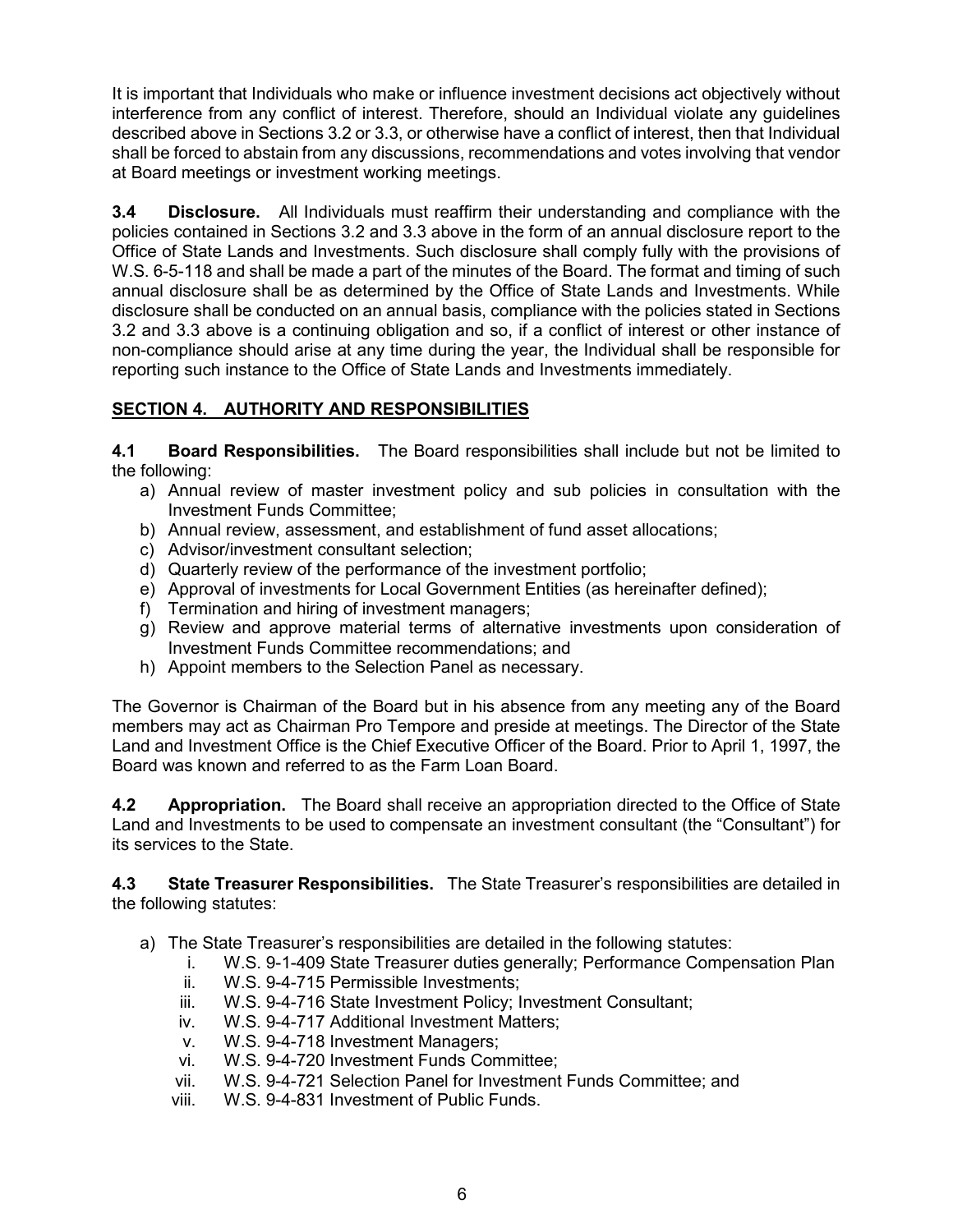- b) The State Treasurer's responsibilities and authorities shall include but not be limited to the following:
	- i. Responsible for the investment of state funds;
	- Designate in writing those Treasury Office personnel authorized to invest on behalf of the State. Authority to manage the investment program is granted to the State Treasurer derived from the above statutes;
	- iii. Establish and carry out written procedures and internal controls for the operation of the State investment program consistent with this investment policy. Procedures should include references to: safekeeping, delivery vs. payment, investment accounting. repurchase agreements, wire transfer agreements, repurchase agreements, wire transfer agreements, collateral/depository agreements, banking services contracts, and portfolio rebalancing;
	- iv. Conform State investment transactions as provided under the terms of this investment policy and the procedures established by the State Treasurer;
	- v. Be responsible for all transactions undertaken by the State and shall establish a system of controls to regulate the activities of subordinate officials;
	- vi. Monitor the commission recapture and discount brokerage programs and issue directed brokerage letters (limited to the commission recapture program) to the investment managers on an annual basis;
	- vii. Monitor performance reports from the Consultant;
	- viii. Select and review the State custodian and securities lending agent(s);
	- ix. Conduct due diligence in the selection of qualified State investment managers and recommend investment managers for the State to the Investment Funds Committee and the Board;
	- x. Recommend termination to the Board of State investment managers when appropriate;
	- xi. Preside over meetings of the Treasurer's Investment Funds Committee as chairman;
	- xii. Designate the Chief Investment Officer of the Treasurer's Office or in their absence another member of the Treasurer's Office Staff to serve as a member of the Treasurer's Investment Funds Committee; and
	- xiii. Implement and administer the Investment Professionals Performance Compensation Plan.
- c) Internal Controls. The State Treasurer shall establish a system of internal controls and shall monitor such controls periodically. The controls shall be designed to prevent losses of funds arising from fraud, employee error, misrepresentation by third parties, or imprudent actions by staff. Such controls shall provide for but are not limited to:
	- i. Separation of transaction authority;
	- ii. Appropriate segregation of other related duties;
	- iii. Custodial safekeeping of securities;
	- iv. Clear delegation of investment authority;
	- v. Frequent reconciliation of investment and accounting records;
	- vi. Written confirmation of transactions;
	- vii. Supervisory controls;
	- viii. Securities trading controls;
	- ix. Control of collusion;
	- x. Development of electronic fund transfer agreements with lead banks and/or third party custodians;
	- xi. Conduct background checks on staff, interns, and applicants;
	- xii. Conducting regular staff training to help assure and support internal controls;
	- xiii. Implementation of internet and electronic security protocols;
	- xiv. Bonding as required by State law; and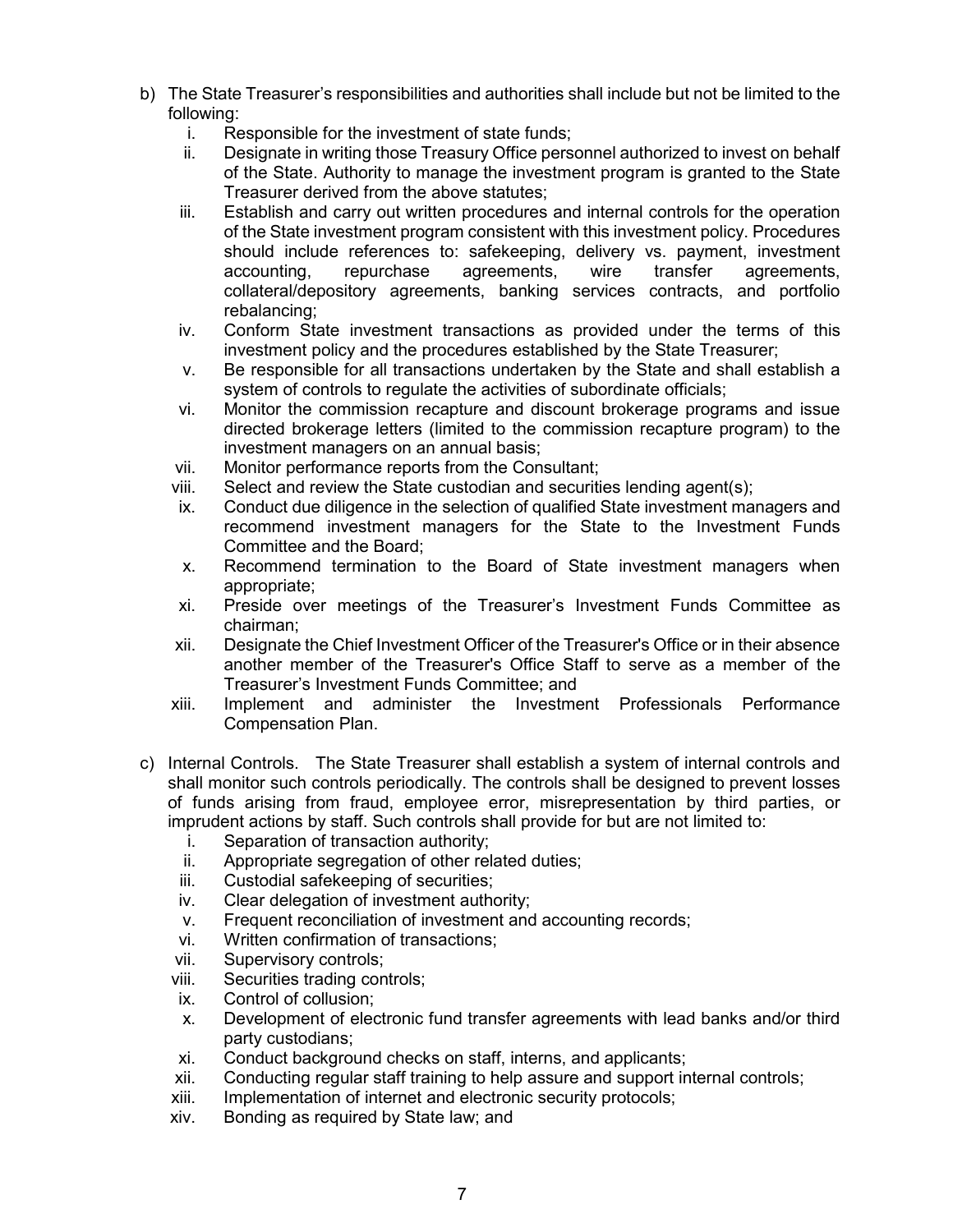- xv. Guidelines pertaining to employment of individuals involved in the investing and financial tracking of State investments which will address security and professional qualifications.
- d) The State Treasurer shall retain and authorize staff to support and maintain the integrity of the State investment program. In striving for management quality, it is the policy of the State Treasurer to attract and retain qualified investment staff and to promote, encourage, and provide continuing education for the staff.
- e) The State Treasurer, in consultation with the Investment Funds Committee, shall employ a designated Chief Investment Officer with the minimum qualifications specified in 9-4- 715(a) and the State Treasurer shall consult with the designated Chief Investment Officer or the officer's designee in making any new investment of state funds or investing state or other funds.

**4.4 Chief Investment Officer's Responsibilities.** The Chief Investment Officer shall provide the State Treasurer with information and recommendations regarding the investment of state funds and additional information as requested by the State Treasurer, as well as complete other Treasurer's Office staff responsibilities.

**4.5 Treasurer's Office Staff Responsibilities.** The State Treasurer's Office staff responsibilities shall be to implement and monitor the State investment program. Those responsibilities shall include:

- a) Investment research;
- b) Monitoring of Consultant recommendations;
- c) Monitor trade execution;
- d) Accurate accounting of transactions;
- e) Assist in developing and recommending policy, asset allocation and portfolio structure; and
- f) Staff and support the Investment Funds Committee.

**4.6 Consultant Responsibilities.** Duties of the Consultant shall include, but not be limited to the following:

- a) Prepare a quarterly performance report to include performance attributions on all State investment managers and total assets, including a review of investment policy guideline compliance and adherence to investment style and discipline;
- b) Provide recommendations to and assist the State Treasurer, the Treasurer's Investment Funds Committee, and the Board regarding investment policy, strategic asset allocation, and the risk profile. The recommendations regarding reaffirmation and modification of these policies shall be conducted at least on an annual basis;
- c) Assist the State Treasurer and the Board in the selection of qualified State investment managers, and assist in the oversight of existing managers, including monitoring changes in personnel, ownership and the investment process;
- d) Assist the State Treasurer in:
	- i. The selection of a qualified custodian(s) and a securities lending agent(s) for the State;
	- ii. Negotiating fee arrangements and other contract terms with the investment managers on behalf of the State; and
	- iii. Negotiating and arranging for brokerage and custodial services for the State;
- e) Render special projects at the discretion of the Board;
- f) Handle certain other matters, primarily reporting, as described elsewhere in this investment policy;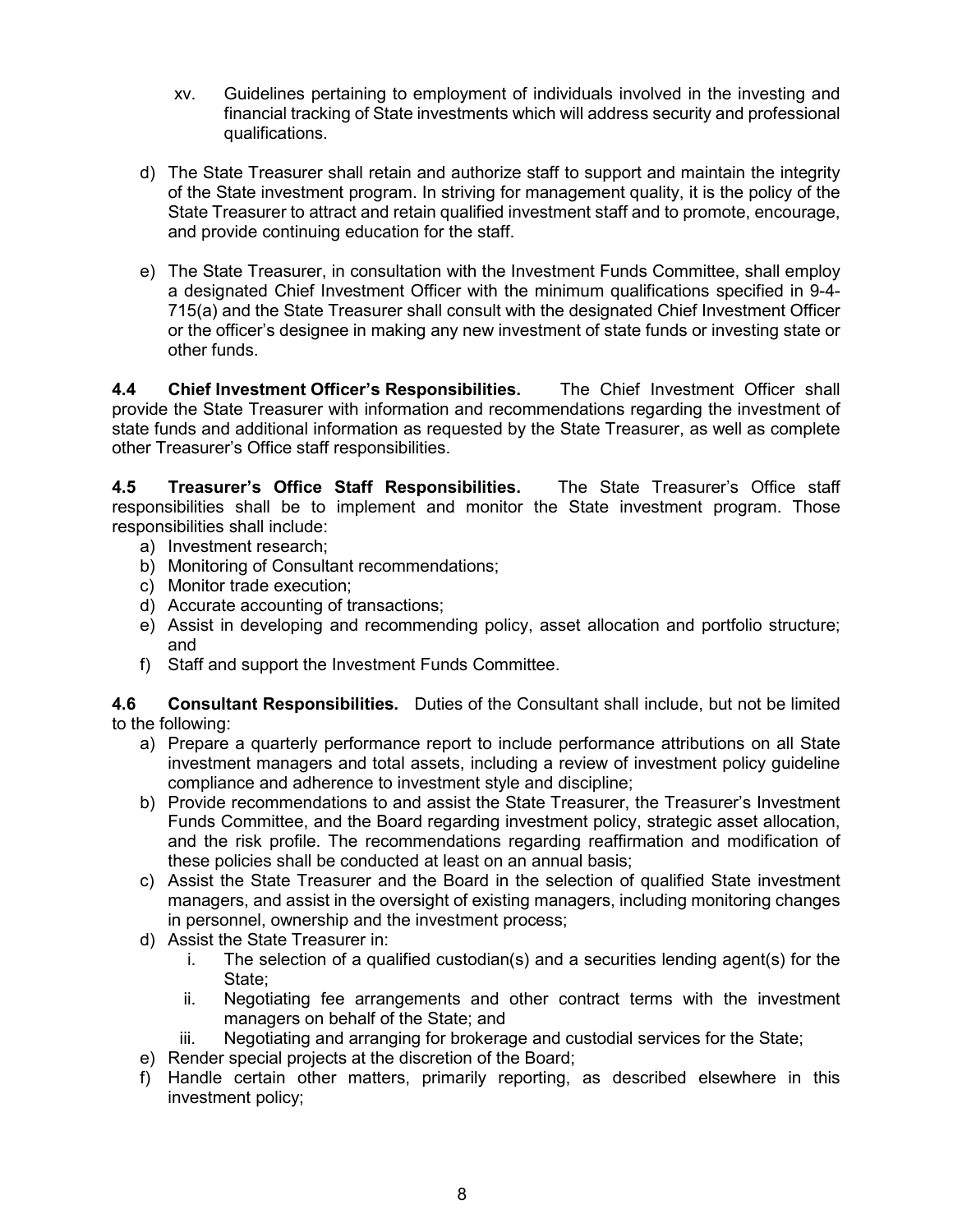- g) Provide recommendations to and assist the State Treasurer in reviewing and suggesting potential investment benchmarks for purposes of this investment policy and the Performance Compensation Plan; and
- h) Be independent with no conflicts of interests with any current or prospective service providers to the State.

**4.7 Custodian Responsibilities.** Duties of the custodian shall include, but not be limited to the following:

- a) Provide complete custody and depository services for the designated State accounts;
- b) Within 10 business days after month-end, provide a monthly report of the investment activities conducted by the investment managers for the State;
- c) Provide monthly and year-end accounting statements for all State funds, including all transactions;
- d) Collect all interest income, dividends, and principal realization for the State accounts and properly report it on monthly statements which must delineate the precise nature of returns, including without limitation, separating realized gains and losses, realized income such as dividends and interest, and return of capital, in a format and level consistent with the State Treasurer's Office accounting software and acceptable to Custodian and Treasurer; and
- e) Provide investment manager compliance reporting.

**4.8 Internal and External Investment Manager Responsibilities.** Duties of the State investment managers shall include, but not be limited to the following:

- a) Adhere to the investment management style, concepts and principles for which they were hired by the State;
- b) Comply with all provisions of this investment policy;
- c) Execute all transactions for the benefit of the State with brokers and dealers qualified to execute institutional orders on an ongoing basis seeking the best cost of execution for the State and where appropriate, facilitate the recapture of commissions on behalf of the State; and
- d) When reporting returns, delineate the precise nature of each return, including without limitation, separating realized gains and losses, realized income such as dividends and interest, and return of capital, in a format and level consistent with the State Treasurer's Office accounting software and acceptable to Treasurer;
- e) Reconcile monthly accounting, transaction and asset summary data with custodian valuations and communicate and resolve any significant discrepancies with the Consultant and the custodian.

External investment managers for the State (not employees of the State of Wyoming) responsibilities shall also include:

- f) Provide the State Treasurer's Office with a written agreement to invest within the guidelines established in this investment policy and corresponding sub-policies. Alternative investment managers will provide appropriately comparable documents, such as limited partnership agreements;
- g) Provide the State Treasurer's Office with proof of liability and fiduciary insurance coverage;
- h) Be recognized as providing demonstrated expertise over a number of years in the management of institutional assets;
- i) Maintain frequent and open communication with the State Treasurer, State Treasurer's staff, and the Consultant on all significant matters pertaining to its firm's ownership, investment style and philosophy, changes in personnel, significant client departures and periods of underperformance; and
- j) Be a registered investment advisor under the Investment Advisers Act of 1940 as amended, if required to be registered by the terms of such Act.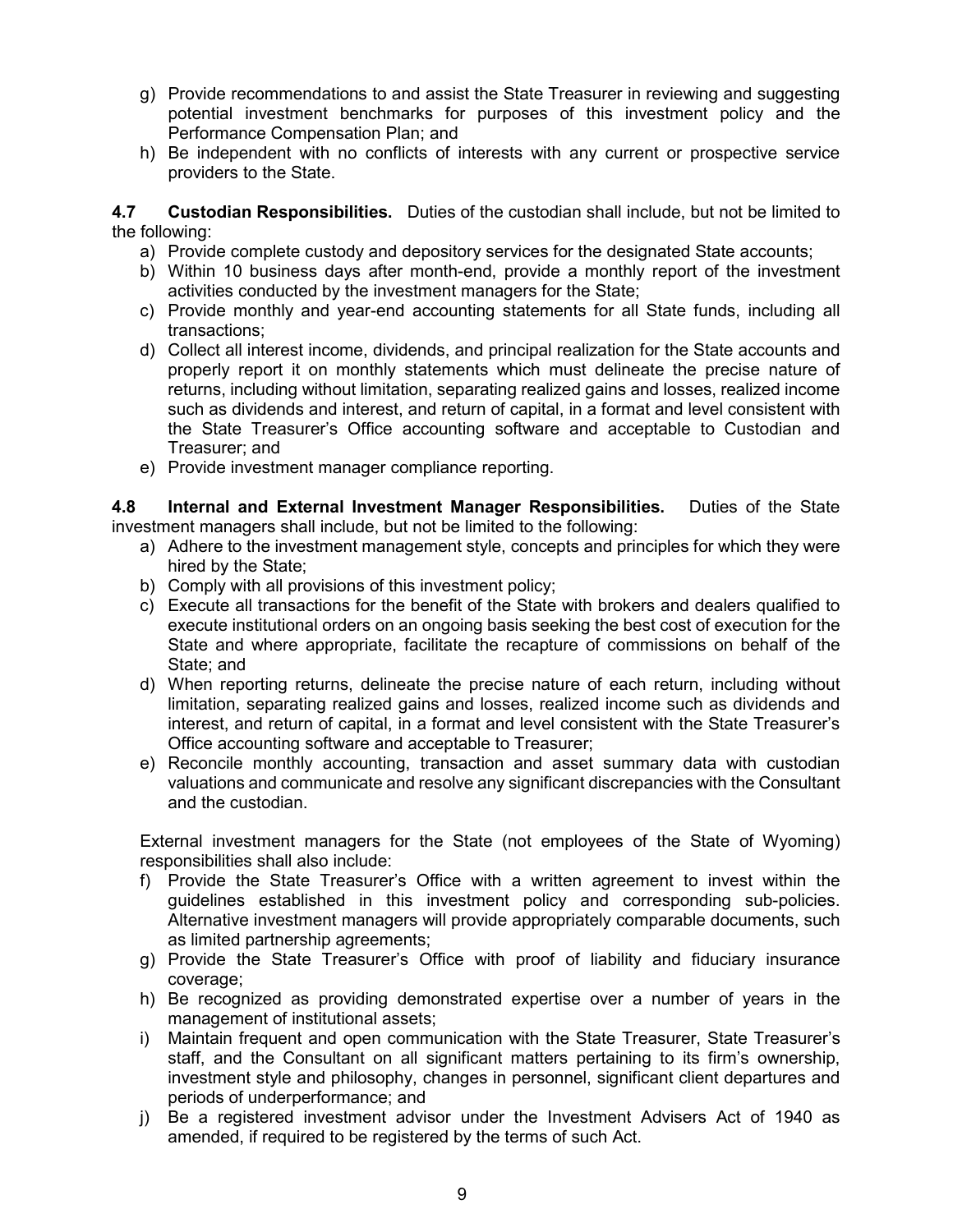**4.9 Treasurer's Investment Funds Committee.** The Treasurer's Investment Funds Committee responsibilities shall be to aid the State Treasurer and the Board to implement and monitor the State investment program. Those responsibilities shall include:

- a) Provide advice in connection with investment manager selection for the State investment program;
- b) Provide consultation in connection with the review of this investment policy including the review of the asset allocation developed and implemented for each fund;
- c) Review portfolio performance and track adherence to target allocations quarterly;
- d) Review manager performance quarterly;
- e) Advise the Treasurer and staff on key economic trends and matters relevant to the efficient management of Wyoming's investments;
- f) Act as a sounding board for the Treasurer and staff on matters between Board meetings pertaining to developments in the State's portfolio or the economy;
- g) Establish investment benchmarks and determine whether benchmarks have been exceeded for purposes of the Performance Compensation Plan;
- h) Review any new proposed investment of funds in alternative investment and submit recommendations to the Board;
- i) Review investment policies and procedures and recommend statutory, rule or policy modifications consistent with 9-4-720(f); and
- j) Monitor the investment of state funds in alternative investments.

**4.10 State Auditor Responsibilities.** Duties of the State Auditor shall include, but not be limited to the following:

- a) Maintain the State's accounting records, vouchers, documents, contracts and fiscal accounts;
- b) Order all payments into and out of the funds held in the State Treasury;
- c) Serve as the State's controller, chief accountant, chief fiscal officer, and State payroll officer and to supervise the issuance of all warrants;
- d) Audit and settle all claims against the State;
- e) Draw all warrants upon the State Treasury;
- f) Participate in an annual audit and provide an annual financial report to the fiscal affairs of the State, prepared in conformance with generally accepted accounting principles; and
- g) Coordinate the audit of the State's federal programs to comply with federal requirements.
- **4.11 Selection Panel.** Duties of the Selection Panel shall include the following:
	- a) Solicit nominations for candidates for the Investment Funds Committee from the State Treasurer's Office, other members of the Investment Funds Committee, other appropriate entities, and the Board;
	- b) Research and interview candidates for the Investment Funds Committee; and
	- c) Appoint voting members to the Investment Funds Committee.

#### <span id="page-9-0"></span>**SECTION 5. CASH HOLDINGS**

Equity managers for the State shall be fully invested at all times, except in anticipation of large withdrawals instructed by the State Treasurer's Office. Equity managers should maintain less than 7.5% of their portfolios in cash equivalents except for periods of short-term portfolio repositioning not to exceed 5 trading days, unless the contract with the equity manager specifically provides otherwise. Fixed income managers for the State may maintain higher cash balances. An exception shall be made for alternative investments.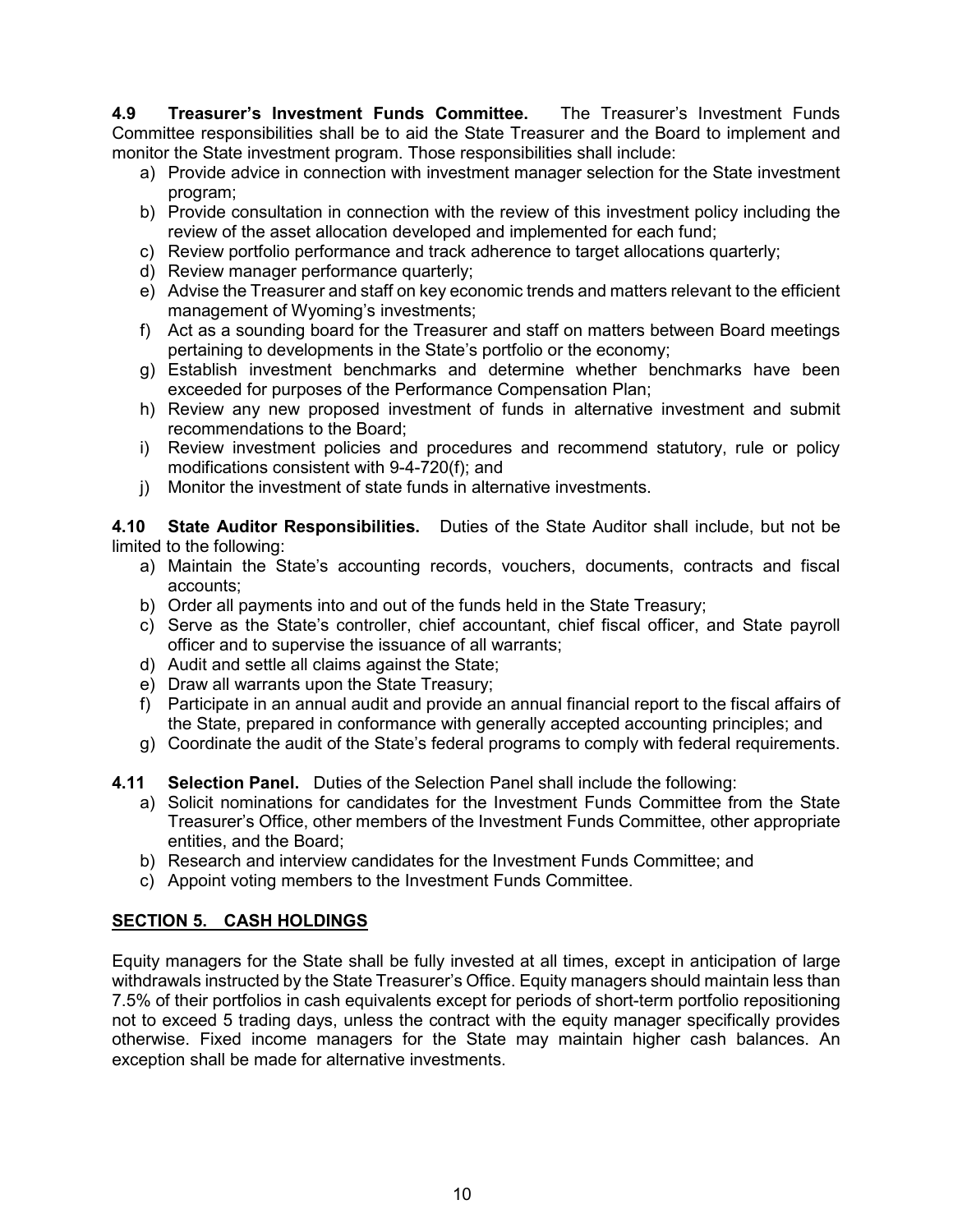## <span id="page-10-0"></span>**SECTION 6. PUBLIC PURPOSE INVESTMENTS**

Public Purpose Investments ("PPIs") are a category of investments authorized by the Wyoming State Legislature (the "Legislature") committing State funds to projects or programs specifically chosen by the Legislature to further various public purposes or benefits for the State and its citizens. The array of these legislatively designated investments fall into two broad categories: those in which statute commits funds to specific investments and those where statute directs State agencies to exercise judgment for programs authorized by the Legislature. This latter group can be further subdivided into programs where the State Treasurer's Office has specific responsibilities and those where other agencies bear the bulk of those responsibilities.

The State Treasurer's Office, as well as other agencies with programmatic responsibilities, may have unique processes and rubrics guiding the evaluation of investment opportunities. Successful candidates are evaluated and awarded pursuant to authorizing statutes including in some cases the Prudent Investor Rule. Nevertheless, PPIs are not generally chosen for their contribution to the portfolio's performance or its overall soundness. Moreover, owing to the fact these investments are often idiosyncratic, they are not easily judged against peers and therefore do not lend themselves to treatment in an index or against other more traditional metrics. Accordingly, their inclusion in either permanent or non-permanent portfolios adds an element which is difficult to classify and which can detract from performance as well as add risk. PPIs are included as a separate line item within the annual portfolio analysis and excluded from all fund performance calculations as there are no appropriate indices which can provide a context for peer review.

#### <span id="page-10-1"></span>**SECTION 7. POOLED/COMMINGLED INVESTMENTS**

**7.1 Commingled Investments.** Commingled investments may be made by the State in cases where there is an operational efficiency, fee advantage, or other demonstrable benefit to the portfolio gained through such an investment.

**7.2 Restricted Securities.** Investments in mutual or commingled funds which invest in securities which the State could not own directly are permitted, so long as the overall characteristics of the mutual or commingled fund are generally consistent with this investment policy. While it is not expected that mutual or commingled fund guidelines will align perfectly with this investment policy, it is expected that mutual or commingled funds will be vetted to ensure a reasonably high degree of consistency with this investment policy before an investment is made. All diversified money market funds shall comply with W.S. 9-4-831(g), Investment of Public Funds.

## <span id="page-10-2"></span>**SECTION 8. PERMISSIBLE INVESTMENTS BY THE STATE TREASURER'S OFFICE**

**8.1 Statutory Provisions.** The investment of State funds by the State Treasurer's Office and investment managers shall comply with applicable statutory provisions. Some of these statutes are listed below:<br>a) W.S. 2-3-301

Standard for Fiduciaries: b) W.S. 9-1-409(e) Performance Compensation Plan; c) W.S. 9-4-715 Permissible Investments; d) W.S. 9-4-716 State Investment Policy; Investment Consultants;<br>e) W.S. 9-4-717 Additional Investment Matters; Additional Investment Matters; f) W.S. 9-4-718 Investment Managers;<br>g) W.S. 9-4-831 Investment of Public Fo Investment of Public Funds; and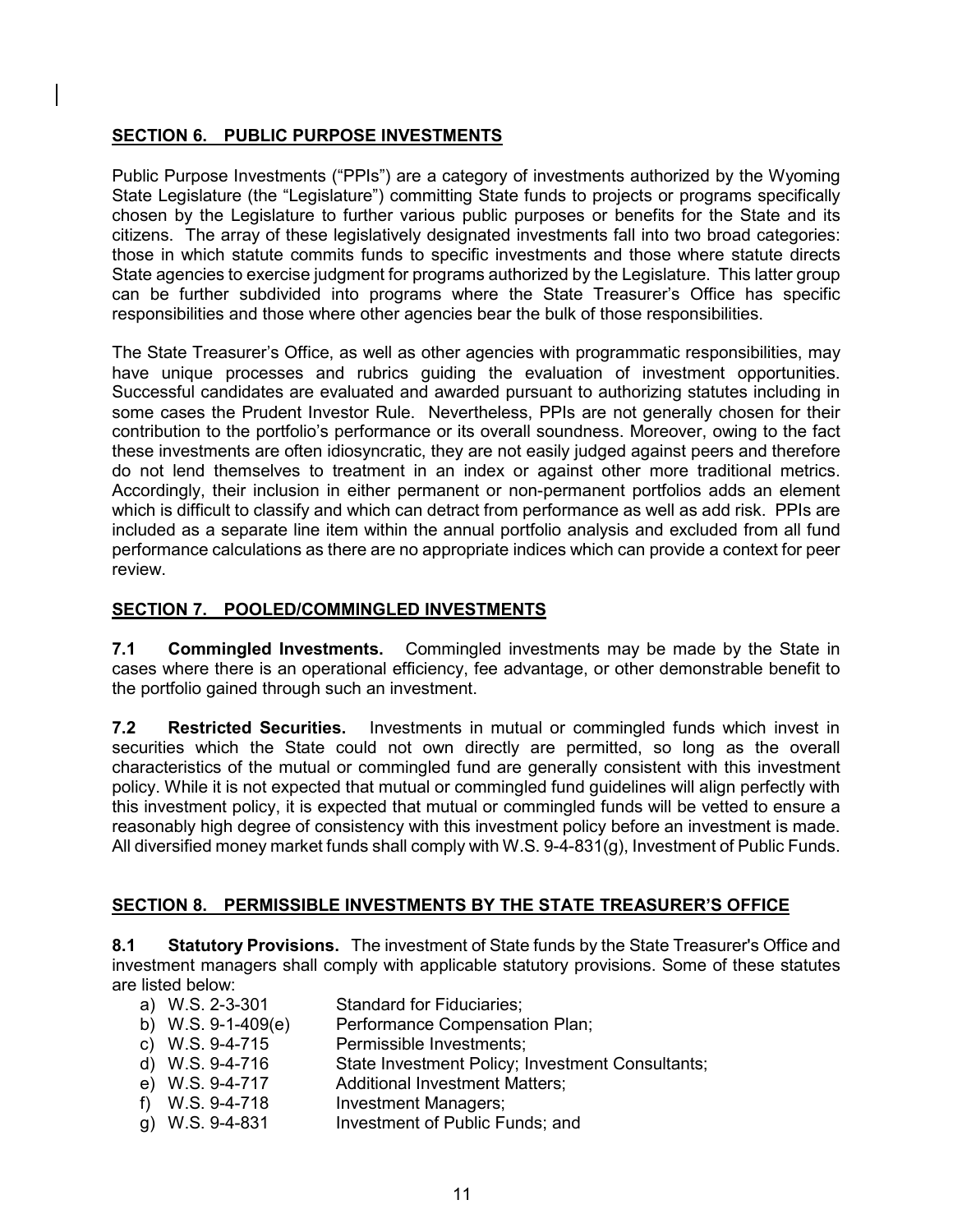h) W.S. 9-4-1101 *et seq*.Tax and Revenue Anticipation Notes.

**8.2 Public Equity Security Restrictions.** All public equity investments, over-the-counter securities, and other equity related securities held by the State shall be limited to securities that are actively traded on U.S. exchanges or Non-U.S. exchanges including the NASDAQ. Public equity holdings shall be restricted to companies which have a history of more than 3 years continuous operation (current firm and/or predecessor firm), unless the contract with the investment manager specifically provides otherwise. Furthermore, securities that are acquired as the result of corporate actions are permitted.

**8.3 Alternative Investment Restrictions.** Alternative investments which the State obtains in the form of a security shall follow the process outlined in W.S. 9-4-715(c). Alternative investments and strategies encompass a broad range of securities and investments. No specific restrictions are made except that leverage, if utilized, must be limited to less than 50% at the limited partnership level in which the State is an investor; provided, however, for core real estate investments, leverage should not exceed 40% across the entire portfolio and there are no specific limits on leverage for non-core real estate managers.

## <span id="page-11-0"></span>**SECTION 9. PROHIBITED INVESTMENTS FOR SEPARATE ACCOUNT SITUATIONS**

The following investments are prohibited in separate account situations (i.e., where the investment manager can tailor the investment portfolio to comply with State guidelines and the securities are not commingled with those of other clients):

**9.1 Self-Dealing Transactions.** Investment managers cannot purchase or hold any security that is issued by a corporation where the investment management firm may have any type of ownership relationship. An exception can be made in the case where an investment manager is attempting to replicate an index in which the investment manager's firm or parent's security is represented. Since the investment manager is simply attempting to replicate the index, such holding does not represent a self-dealing transaction. Another exception may be allowed for alternative investment managers where investments may be made in vehicles by the investment managers for the managers' account and/or the managers' professionals and/or families.

**9.2 Floating Rate Securities.** Floating rate securities, the interest rate of which does not reset as a result of changes in one or more reference interest rates, are prohibited. Examples of prohibited floating rate securities are those whose interest rate reset is based on an index of commodities or equity securities. Reverse floaters are also prohibited.

**9.3 Individual Certificates of Deposit and Time Deposits.** Individual certificates of deposit and time deposits may not exceed \$250,000 unless they are 100% collateralized by eligible securities or fully covered by a surety bond.

**9.4 Letter Stock.** Letter stock and other unregistered equity securities are prohibited.

**9.5 Real Estate.** Real Estate, either private or public, is prohibited. An exception is made if an external investment manager that has been retained as a dedicated real estate investment manager manages the account, if the investment is part of an alternative investment, as provided in W.S. 9-4-715(k), if Real Estate Investment Trusts (REIT) are included in the composition of the investment manager's stated benchmark, or if real estate is a publicly traded investment such as an ETF or REIT.

**9.6 Short Sales and Margin Transactions.** Short sales and margin transactions are prohibited except as detailed in the derivative policy below.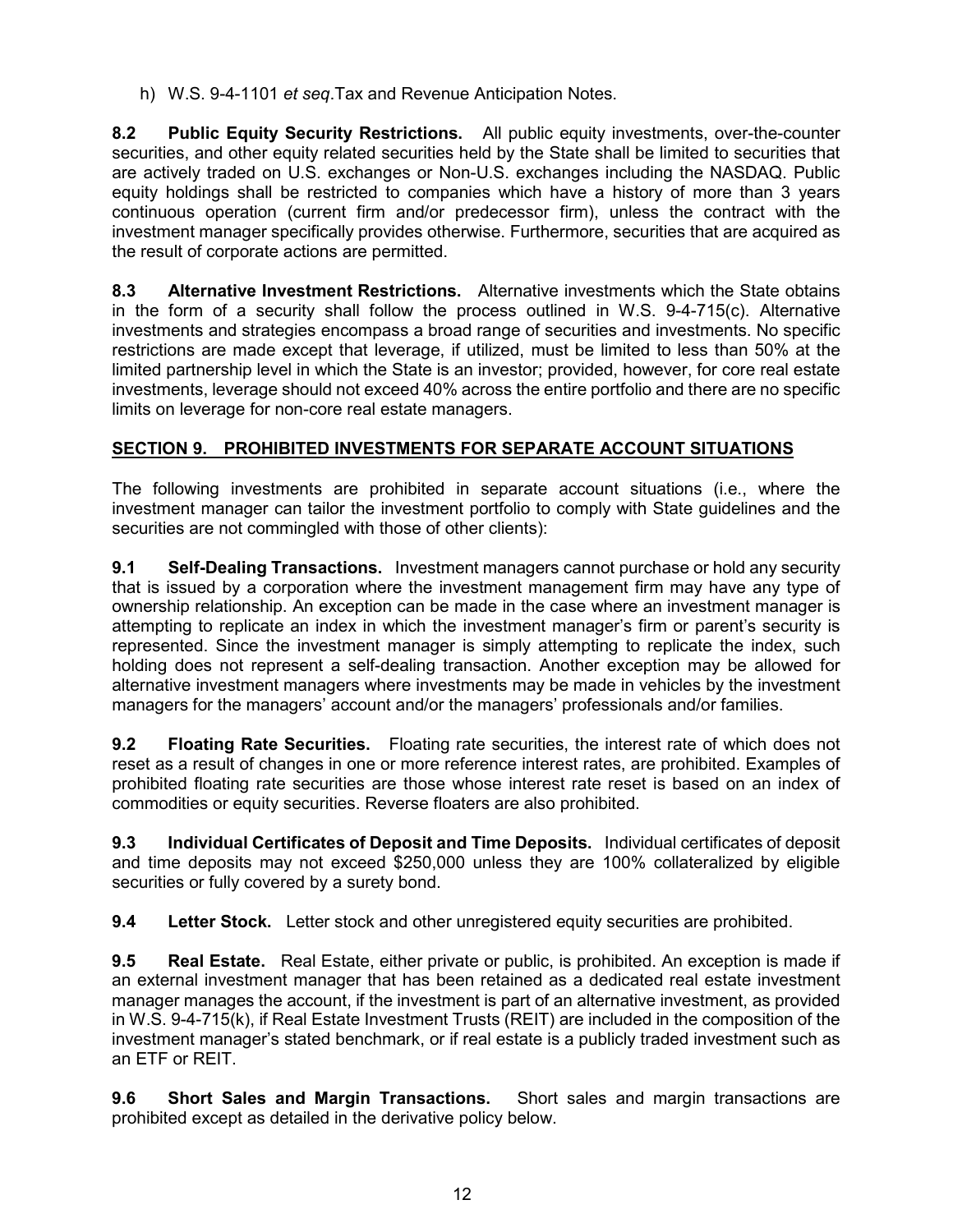## <span id="page-12-0"></span>**SECTION 10. DERIVATIVES POLICY**

**10.1 Allowable Use of Derivatives.** Derivative instruments may be used selectively in lieu of physical securities by investment managers for the State under the following conditions:

- a) Derivatives may be used (i) when they offer better liquidity (lower transaction costs), (ii) when they offer greater precision for the purposes of managing a portfolio's duration, yield curve exposure, prepayment or credit risk or (iii) to hedge foreign currency risk.
- b) Derivatives may only be used primarily to reduce risk exposures, but derivatives may also be employed to increase exposure to a certain risk factor if that desired exposure is not easily obtained via physical securities.
- c) Permissible derivative instruments include futures, forwards, options and swaps. Warrants are only permitted when attached to securities authorized for investment.
- d) The use of derivatives by an investment manager may not materially alter their portfolio risk profile beyond that which is implied by their investment style.
- e) Under no circumstances should leverage be employed in the purchase of securities.

This Section does not apply to the use of derivatives in alternative investment portfolios which is governed by Section 10.3 below.

**10.2 Change in Use of Derivatives.** An investment manager must obtain the approval of the State Treasurer's Office if an investment manager desires to use derivatives in a manner which is not allowed under Section 10.1 above or if, at any time, the investment manager desires to change how it utilizes derivatives in its management of the funds of the State. Each investment manager utilizing derivative securities shall prepare, maintain, and periodically deliver a written derivatives policy to the State Treasurer's Office.

**10.3 Alternative Investment Portfolios.** Derivatives may be utilized within alternative investment portfolios provided that the instruments and strategies utilized are consistent with this investment policy of the alternative investment vehicle and that the Consultant has reviewed, approved, and is monitoring their use. The Consultant shall monitor these instruments and strategies used to ensure that they are not expected to materially or adversely alter the portfolio risk profile in any given market cycle.

## <span id="page-12-1"></span>**SECTION 11. PORTFOLIO GUIDELINES**

#### **11.1 Pertaining to the Overall Investment Program (exceptions may apply to Alternative Investments as detailed in their respective contracts).**

- **a)** A maximum of 1% of the outstanding common shares of any corporation shall be owned by the State. An exception is made for alternative investments and for companies with a market capitalization below \$5 Billion as described in Section 11.2(a)(ii).
- **b)** A maximum of 1.5% of the total book value of permanent funds and non-permanent funds that can invest in equities shall be invested in the common stock of any corporation.
- **c)** The State Treasurer or designee can invest in any class of security not otherwise authorized by law, provided the security was authorized by law at the time it was acquired and the total book value of all securities not authorized by law shall not exceed 1% of the total book value of the permanent fund accounts and the accounts of the non-permanent funds that can invest in equities, and provided further that any such investment shall be in accordance with the fiduciary standards specified in W.S. 2-3-301.
- **d)** Security selection, portfolio structure and timing of purchase and sales are delegated to the investment manager.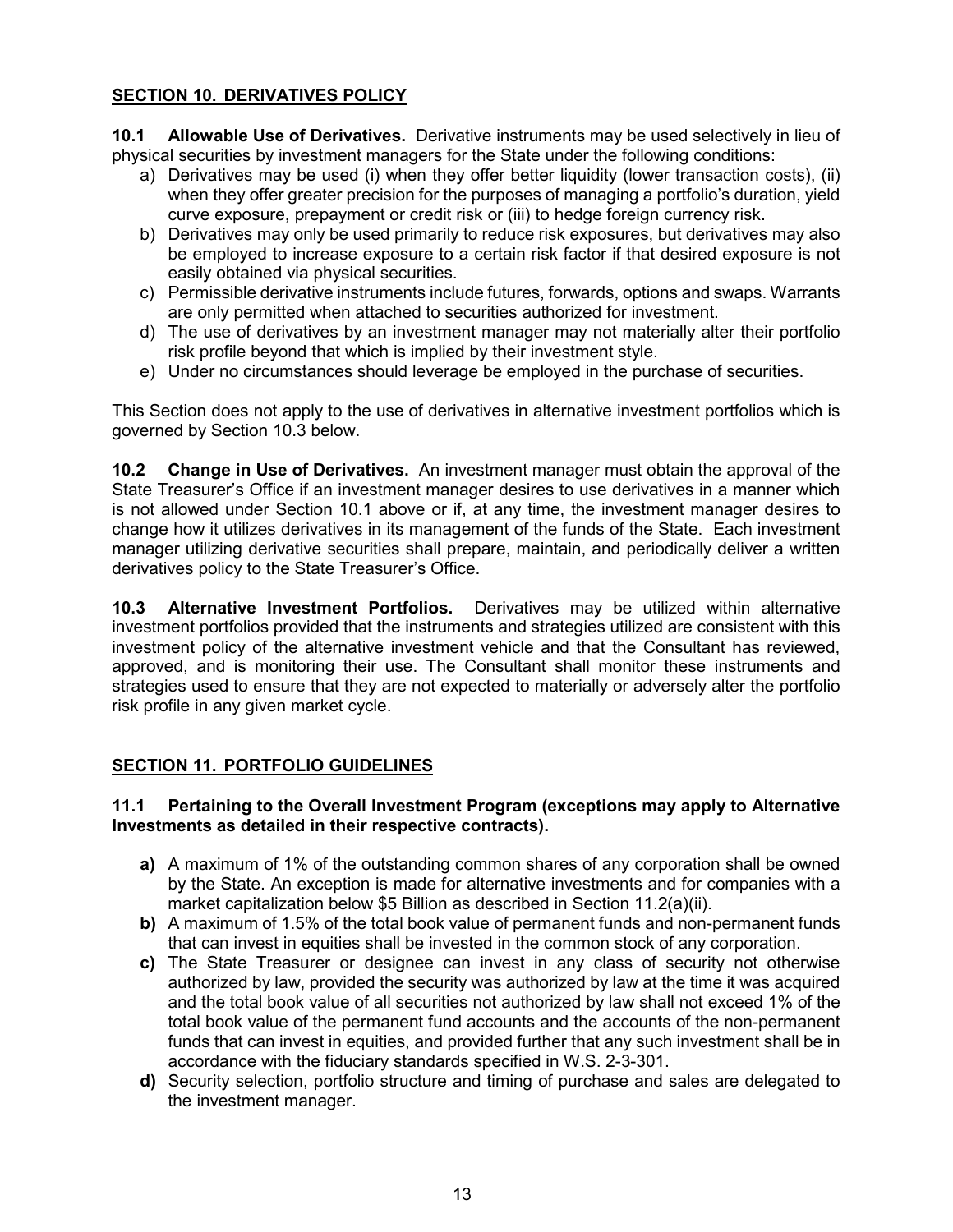- **e)** The Board is concerned with terrorism and human rights violations occurring worldwide, yet recognizes its fiduciary responsibility to invest only in the best economic interest of the portfolio. While the Board cannot make investments based on social or political objectives, it does consider the economic effects of social and humanitarian issues in the analysis of investments. The Board seeks to avoid investments that support terrorism or the violation of human rights. As such, the Board requires its investment managers to acknowledge that they will strive to avoid such investments. Specifically, investment managers are required to check portfolio holdings no less frequently than quarterly against the companies listed on the Specially Designated Nationals and Blocked Persons List and the countries and programs listed on the Sanctions Programs and Country Information page as well as other sanctions lists, maintained by the U.S. Treasury Department Office of Foreign Assets Control ("OFAC"), to ensure that the companies, countries, or programs on the lists are not represented in the portfolios. If a current holding appears on the lists at the time of the quarterly check, the investment manager will eliminate the position from the portfolio within a reasonable period of time and will not make additional purchases unless the issuer is removed from the OFAC lists.
- **f)** Commodities, commodity contracts, and natural resource properties are generally discouraged owing to Wyoming's native correlative exposure to natural resource development. Any investment in commodities, commodity contracts, or natural resource property such as oil or timber must take into consideration overall exposure to natural resources and commodities including Wyoming's general economy. An exception is made if the investment is part of an alternative investment.
- **g)** The strategies described in this Section 11 may be managed (i) internally by the State Treasurer's Office,(ii) by one or more external managers, (iii) through one or more direct fund investments, and/or (iv) through one or more fund of funds arrangements; provided, however, all external managers must be selected by the Board as provided in W.S. 9-4- 718 and the material terms of the instruments governing the investment for all alternative investments must be approved by the Board pursuant to W.S. 9-4-715(c).

**11.2 Pertaining to Individual Strategies.** The following guidelines apply to internal and external investment managers for each of the investment strategies utilized by the State, unless the contract with the investment manager specifically provides otherwise. External investment firms shall have a demonstrated record in managing institutional portfolios of strategies for which they were hired by the State.

For the purposes of these guidelines, credit quality ratings are those of Moody's, S&P, and Fitch. If rated by all three ratings agencies, the middle rating will be used. If rated by only two agencies, the lower rating will be used. Securities that are not rated will be, in the judgment of the investment manager, of credit quality equal or superior to the standards described below.

- **a) Public Equity.** The objectives of the State's public equity investments are to provide the State with total return, capital appreciation, protection against inflation risk and consistent returns as measured by the appropriate index. The State shall employ diversification by investment style (e.g., value versus growth) and capitalization (small, mid, large). The State Treasurer's Office may implement the strategies described in this section (i) through active management and/or (ii) passively through exchange traded funds ("ETFs"), mutual funds and other types of index funds. The guidelines in this section apply to all active public equity managers, which are diversified across the following strategies:
	- a. Broad U.S. Equity
	- b. Small-Cap U.S. Equity
	- c. Broad International Equity
	- i. A maximum of 5% or the benchmark weighting  $+2\%$ , whichever is greater, of the total stock portfolio of the investment manager be invested in any one company.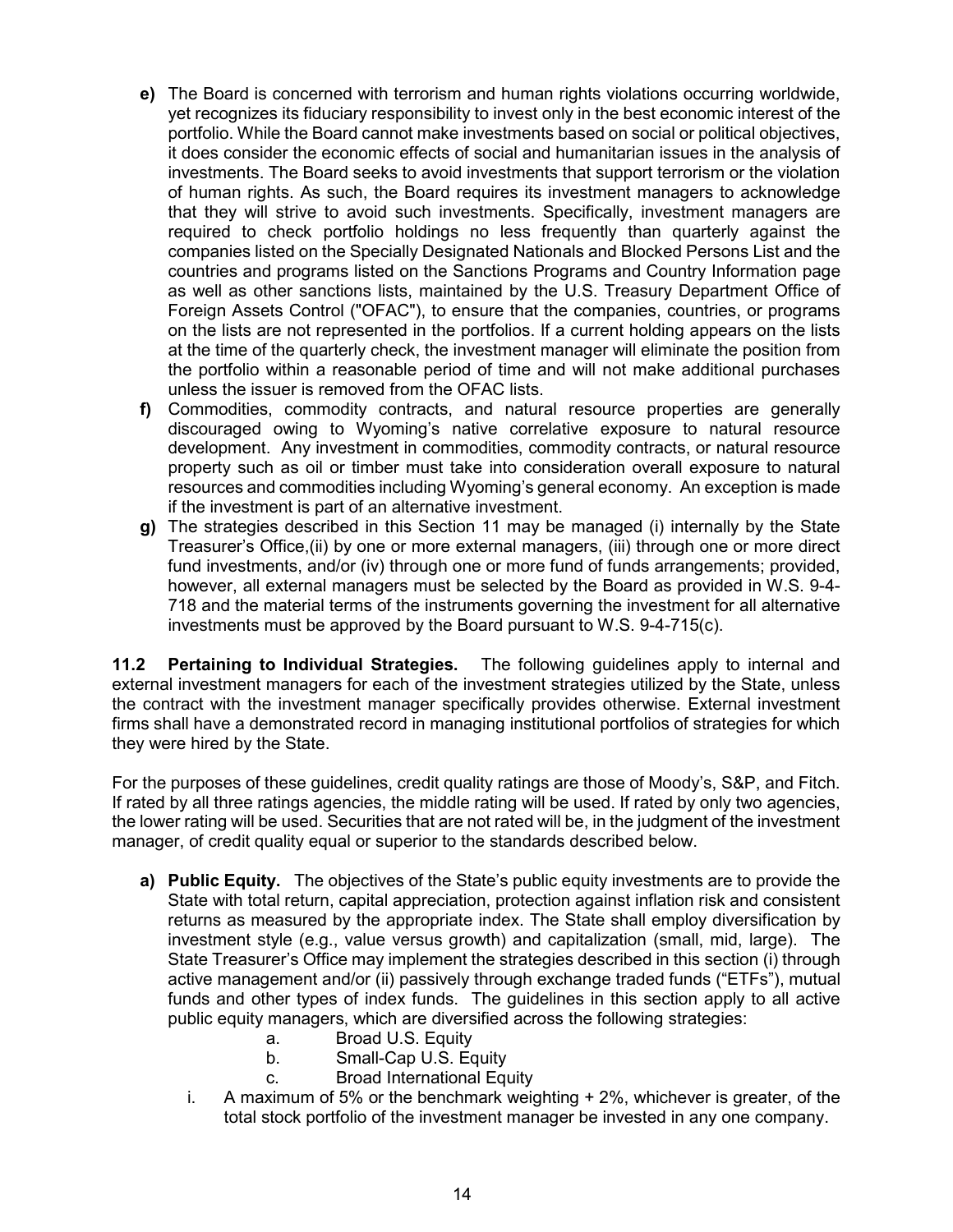- ii. A maximum of 1% of the outstanding float of shares shall be held in companies with market capitalizations of \$5 Billion or greater at the time of purchase. For companies with market capitalizations of less than \$5 Billion, a maximum of 5% shall apply.
- iii. The maximum allowable in any sector, as defined by Global Industry Classification System Level 1, is 2.5 times the respective benchmark weighting.
- iv. A minimum number of 20 securities shall be held.
- **b) Preferred Stock.** The objectives of the State's preferred stock investments are to provide income to the State through dividend payments with the potential for capital appreciation and consistent returns as measured by the appropriate index. Preferred stock investments are a class of stock that provides priority over common stockholders on earnings in the event of liquidation. The State Treasurer's Office may implement the strategies described in this section (i) through active management and/or (ii) passively through ETFs, mutual funds and other types of index funds. The guidelines in this section apply to all active preferred stock managers.
	- i. Minimum issue credit rating for preferred stock at the time of purchase will be BB or equivalent.
	- ii. A maximum of 35% of the total portfolio of the investment manager may be invested in securities rated below investment grade.
	- iii. A maximum of 10% of the total portfolio of the investment manager may be invested in any one issuer.
- **c) Master Limited Partnerships ("MLPs").** The objectives of the State's MLP investments are to provide the State with total return, capital appreciation, protection against inflation risk and consistent returns as measured by the appropriate index. The State Treasurer's Office may implement the strategies described in this section (i) through active management and/or (ii) passively through ETFs, mutual funds and other types of index funds. The guidelines in this section apply to all active MLP managers.
	- i. A maximum of 15% or the benchmark weighting + 2%, whichever is greater, of the total portfolio may be invested in any one company.
- **d) Fixed Income.** The objectives of the State's core fixed income investments are to provide stable income to the State, safety of principal, diversification of the State's fixed income portfolios, yield enhancement and, consistent returns as measured by the appropriate index. The State Treasurer's Office may implement the strategies described in this section (i) through active management and/or (ii) passively through ETFs, mutual funds and other types of index funds. The guidelines in this section apply to all active core fixed income managers. Sector specific strategies such as Government, Investment Grade Credit, Mortgages, and Asset Backed Securities may also be used within the core fixed income allocation. In the case of sector specific mandates, additional guidelines may be delineated in the agreement with the manager; however, the aggregate core fixed income portfolio is expected to remain with the guidelines detailed in this policy.
	- i. Obligations issued or guaranteed by the U.S. government, U.S. agencies or U.S. government-sponsored corporations and agencies are eligible without limit.
	- ii. All other issuers are subject to a 5% per issuer limit excluding investments in commingled vehicles.
	- iii. Non-U.S. dollar denominated securities are permitted, but shall comprise no more than 10% of the portfolio market value.
	- iv. Private mortgage-backed and asset-backed securities are limited to 10% of the portfolio market value.
	- v. Commercial mortgage-backed securities are permitted but shall comprise no more than 10% of the portfolio market value.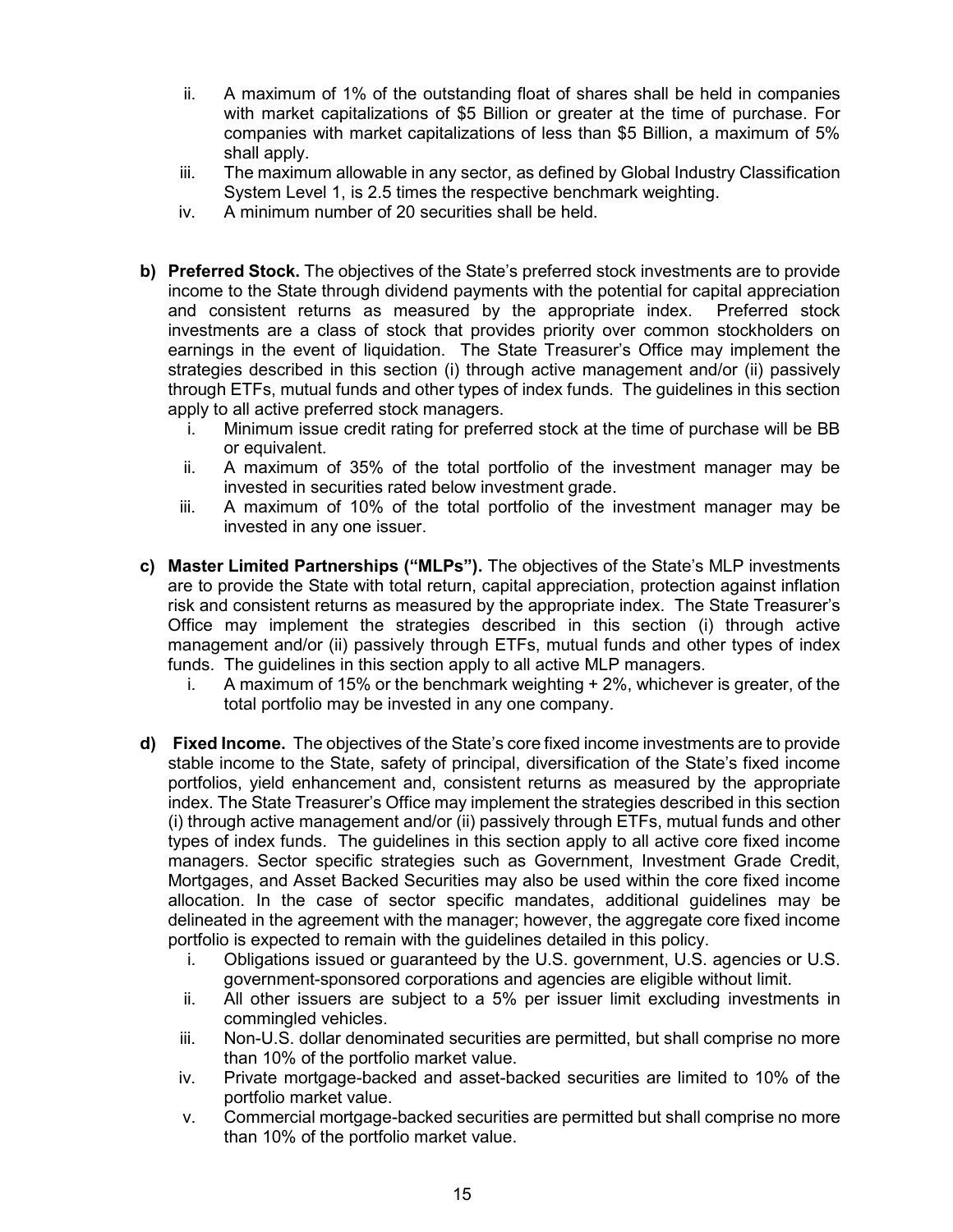- vi. Dollar denominated emerging market securities are permitted, but shall comprise no more than 10% of the portfolio market value.
- vii. Investments in mortgage interest only and principal only securities or their derivations are permitted, but shall comprise no more than 5% of the portfolio market value.
- viii. Commercial paper of all issuers shall not exceed \$500,000,000.
- ix. A minimum number of 25 securities shall be held.
- x. Duration may not exceed 120% of the manager's primary benchmark, and overall core fixed income portfolio duration may not exceed 120% of the Bloomberg U.S. Aggregate Bond Index.
- xi. Average portfolio credit quality must be at least A- or equivalent.
- xii. Minimum issue credit rating at time of purchase shall be:
	- a. A1+ or equivalent for commercial paper;

b. BBB- or equivalent for corporate bonds, Mortgage-Backed Securities, Commercial Mortgage-Backed Securities, Asset Backed Securities, Non-U.S. Dollar-Denominated Securities and Dollar-Denominated Emerging Market Securities.

- **e) Liability Driven Investment Fixed Income.** The objectives of the State's liability driven investment fixed income portfolio are to hedge the portfolio against any adverse interest rate based changes to plan liabilities and to provide consistent returns as measured by the appropriate index. The Liability Driven Investment Fixed Income Portfolio will consist of an appropriate blend of Long Duration Fixed Income and Core Fixed Income that matches the duration profile of the liabilities that are intended for hedging evaluated on an annual basis.
- **f) Long Duration Fixed Income.** The objectives of the State's long duration fixed income investments are to provide one of the necessary building blocks for the Liability Driven Investment Fixed Income Portfolio and to provide consistent returns as measured by an appropriate index. The State Treasurer's Office may implement the strategies described in this section (i) through active management and/or (ii) passively through ETFs, mutual funds and other types of index funds. The guidelines in this section apply to all active managers.
	- i. Obligations issued or guaranteed by the U.S. government, U.S. agencies or U.S. government-sponsored corporations and agencies are eligible without limit.
	- ii. All other issuers are subject to a 5% per issuer limit excluding investments in commingled vehicles.
	- iii. A maximum of 30% of the portfolio may be invested in U.S. dollar denominated non-U.S. fixed income securities.
	- iv. A maximum of 10% of the portfolio may be invested in U.S. dollar denominated emerging market securities.
	- v. A maximum of the appropriate benchmark plus 5% of the portfolio may be invested in convertible and municipal securities.
	- vi. Average portfolio quality will be BBB+ or better. Securities shall be rated investment grade at time of purchase.
- **g) Low Duration Fixed Income.** The objectives of the State's low duration fixed income investments are to provide stable income to the State, preservation of capital, diversification of the State's fixed income portfolios, a ready source of liquidity, stable investment return, and consistent returns as measured by the appropriate index. The low duration fixed income portfolio should consist of securities which provide exposure to the low duration U.S. fixed income market including Treasury and government agency bonds, corporate debt, mortgages, asset backed securities and municipals with an overall duration similar to the Bloomberg US Gov't: 1-3 Year Bond Index. The State Treasurer's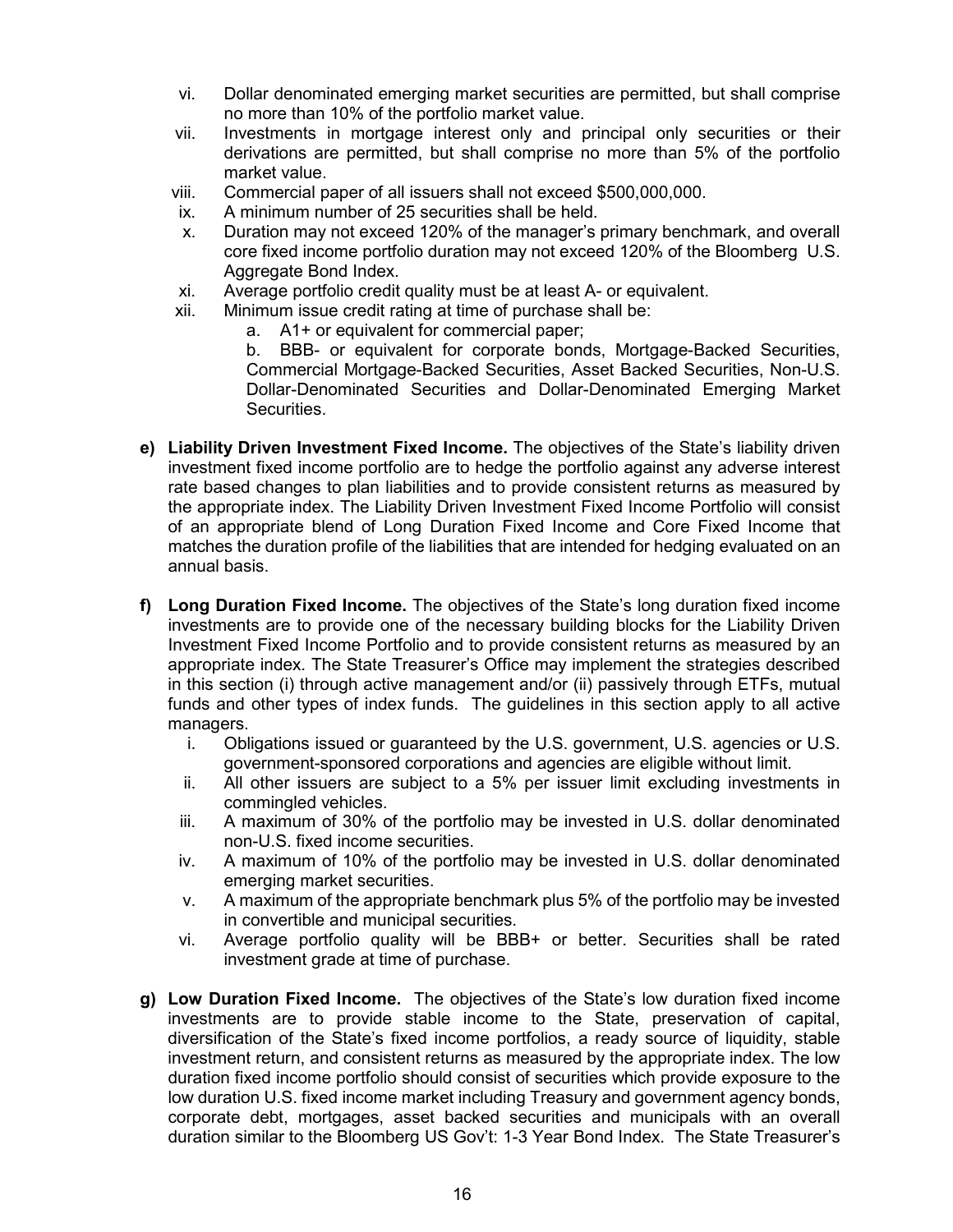Office may implement the strategies described in this section (i) through active management and/or (ii) passively through ETFs, mutual funds and other types of index funds. The guidelines in this section apply to all active low duration fixed income managers.

- i. Obligations issued or guaranteed by the U.S. government, U.S. agencies or U.S. government-sponsored corporations and agencies are eligible without limit.
- ii. All other issuers are subject to a 5% per issuer limit excluding investments in commingled vehicles.
- iii. Corporate securities will be subject to a maximum limit of 20%.
- iv. Portfolio duration may not exceed 130% of the Bloomberg US Gov't: 1-3 Year Bond Index.
- v. Average portfolio quality will be A or better.
- **h) Transition Low Duration Fixed Income.** The objective of the transition low duration fixed income portfolio is to provide a bridge between current portfolio positioning and certain longer-term target allocations in less liquid asset classes that are best built out over a period of multiple years. Unlike the traditional low duration fixed income portfolio, the transition portfolio will be designed with more flexibility to maximize yield, while still adhering to some general parameters regarding duration and credit quality. Specific guidelines will be further delineated in the contract.
- **i) Bank Loans.** The objectives of the State's bank loans investments are to provide income to the State, diversification of the State's fixed income portfolios, yield enhancement, protection against rising interest rates and consistent returns as measured by the appropriate index. The State Treasurer's Office may implement the strategies described in this section (i) through active management and/or (ii) passively through ETFs, mutual funds and other types of index funds. The guidelines in this section apply to all active bank loan managers.
	- i. Obligations of specific issuers are subject to a 5% per issuer limit, excluding investments in commingled vehicles.
	- ii. Duration must not exceed + 1 year of the S&P/LSTA U.S. Leveraged Loan 100 Index.
	- iii. Average portfolio credit quality must be at least B or equivalent.
	- iv. High yield bonds are allowed but in aggregate subject to a cap of 10%.
	- v. Minimum issue credit rating at the time of purchase shall be:
		- a) CCC or equivalent for individual securities; and
		- b) Securities that are not rated shall be, in the judgment of the investment manager, of credit quality equal or superior to the standards described above.
- **j) Emerging Markets Debt Fixed Income.** The objectives of the State's emerging markets debt fixed income investments are to provide diversification of the State's fixed income portfolios, yield enhancement and consistent returns as measured by the appropriate index. The State Treasurer's Office may implement the strategies described in this section (i) through active management and/or (ii) passively through ETFs, mutual funds and other types of index funds. The guidelines in this section apply to all active emerging markets debt fixed income managers.
	- i. Obligations of individual sovereign/quasi-sovereign issuers are subject to a 20% per issuer limit.
	- ii. Obligations of corporate issuers are subject to a 10% per issuer limit.
	- iii. The investment manager, as part of managing the account, can take net investment positions of up to 20% of the portfolio in currency and currency forwards.
	- iv. Duration must be no more than +20% of the index.
	- v. Average portfolio credit quality must be BB or equivalent or better.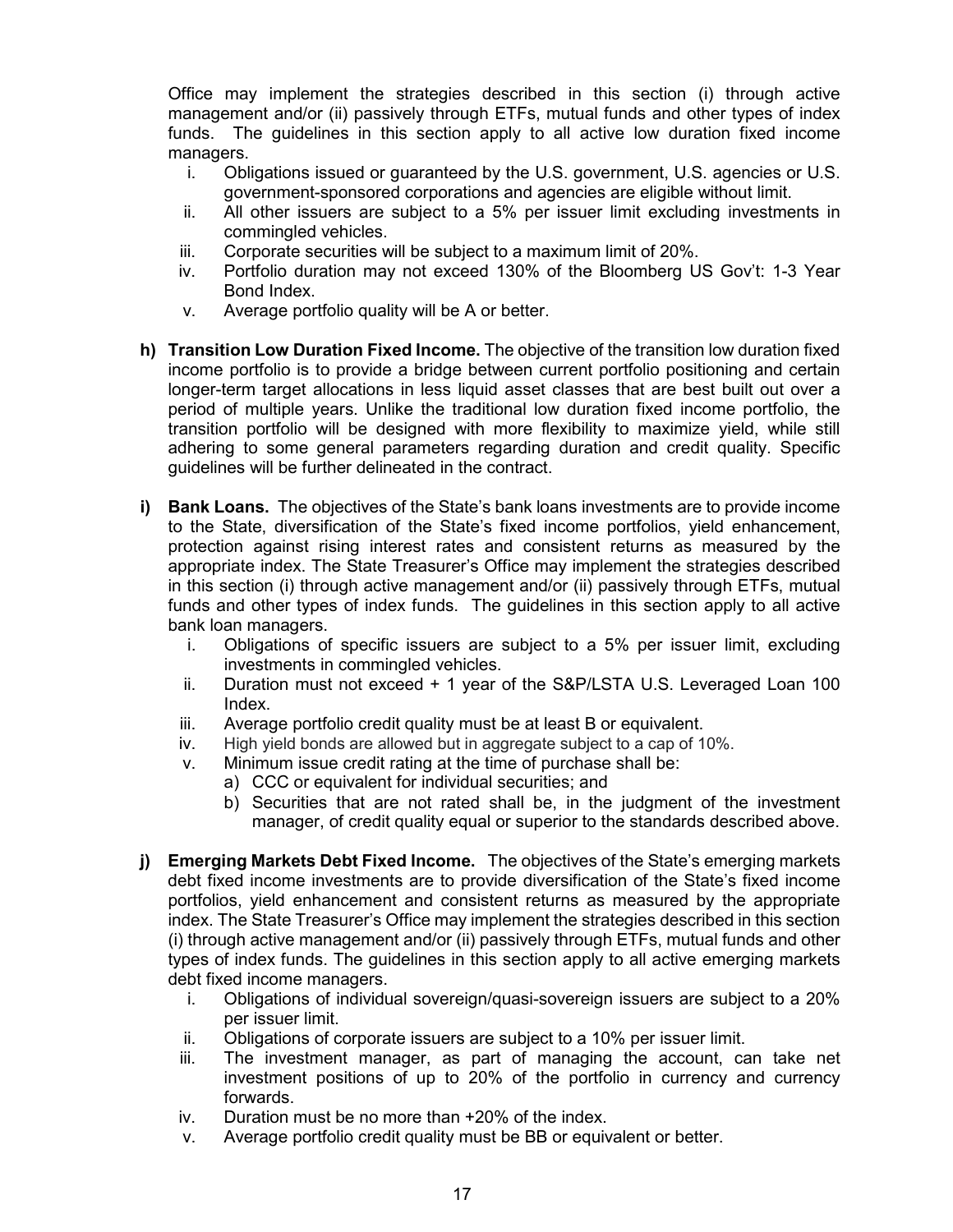- vi. Minimum Issue Credit Rating at the time of purchase shall be:
	- a. A1+ or equivalent for commercial paper;
	- b. B- or equivalent for individual securities

c. Where a security is not rated at the issue level, the issuer rating shall be relied upon.

- **k) Private Credit.** The objectives of the private credit portfolio, which are considered to be alternative investments, are to provide diversification of the State's fixed income portfolio and yield enhancement that is available through the illiquidity premium associated with private credit transactions.
	- i. The portfolio is expected to be diversified across underlying private credit substrategy and stage of the economic cycle.
- **l) Tactical Cash and Operational Cash.** The objectives of the Tactical Cash and Operational Cash investments are to provide liquidity, safety of principal, and stable income consistent with the maturity and risk parameters of each cash pool. Cash guidelines apply to both operational and tactical cash investments. Operational cash refers to cash that is required to be on hand for known upcoming liquidity needs, while tactical cash refers to intentional investment in cash above and beyond what is needed for operations.
	- i. A maximum of 5% of total assets may be placed in securities of one issuer except for government securities.
	- ii. Investment in any single issuer must not exceed 5% of the outstanding issues of that issuer.
	- iii. Operational Cash Portfolio. The portfolio's weighted average maturity shall not exceed 90 days. All securities shall have a maximum maturity of 365 days. The maximum average cash flow weighted duration of the portfolio shall not exceed 90 days. The market value of the portfolio shall remain within +/- 0.5% of 1.0% of amortized cost.
	- iv. Tactical Cash Portfolio. Maximum average cash flow weighted duration is not to exceed 1 year. Individual securities must not exceed a cash flow weighted duration of 2 years.

Currency must be in U.S. dollar denomination only. The cash portfolios shall seek to be invested fully as of the close of business on each day. The account may only purchase securities issued or guaranteed by a corporation or other entity organized under the laws of a State of the United States and only securities of this type referred to in the first clause of Section 3(a)(2) of the Securities Act of 1933 as amended.

The operational or extended cash portfolios' permissible investments are the following securities:

- a. Asset-Backed Securities: Limited to automobile receivables, credit receivables, collateralized mortgage obligations ("CMO"") or pass-throughs, the collateral for which is securities issued by GNMA, FNMA, FHLMC or notes fully guaranteed as to principal and interest by the Small Business Administration;
- b. Master Notes;
- c. Bank Notes;
- d. Medium Term Notes;
- e. Bankers' Acceptances;
- f. Municipal Bonds;
- g. Certificates of Deposit;
- h. Municipal Notes;
- i. Commercial Paper, including unregistered Promissory Notes;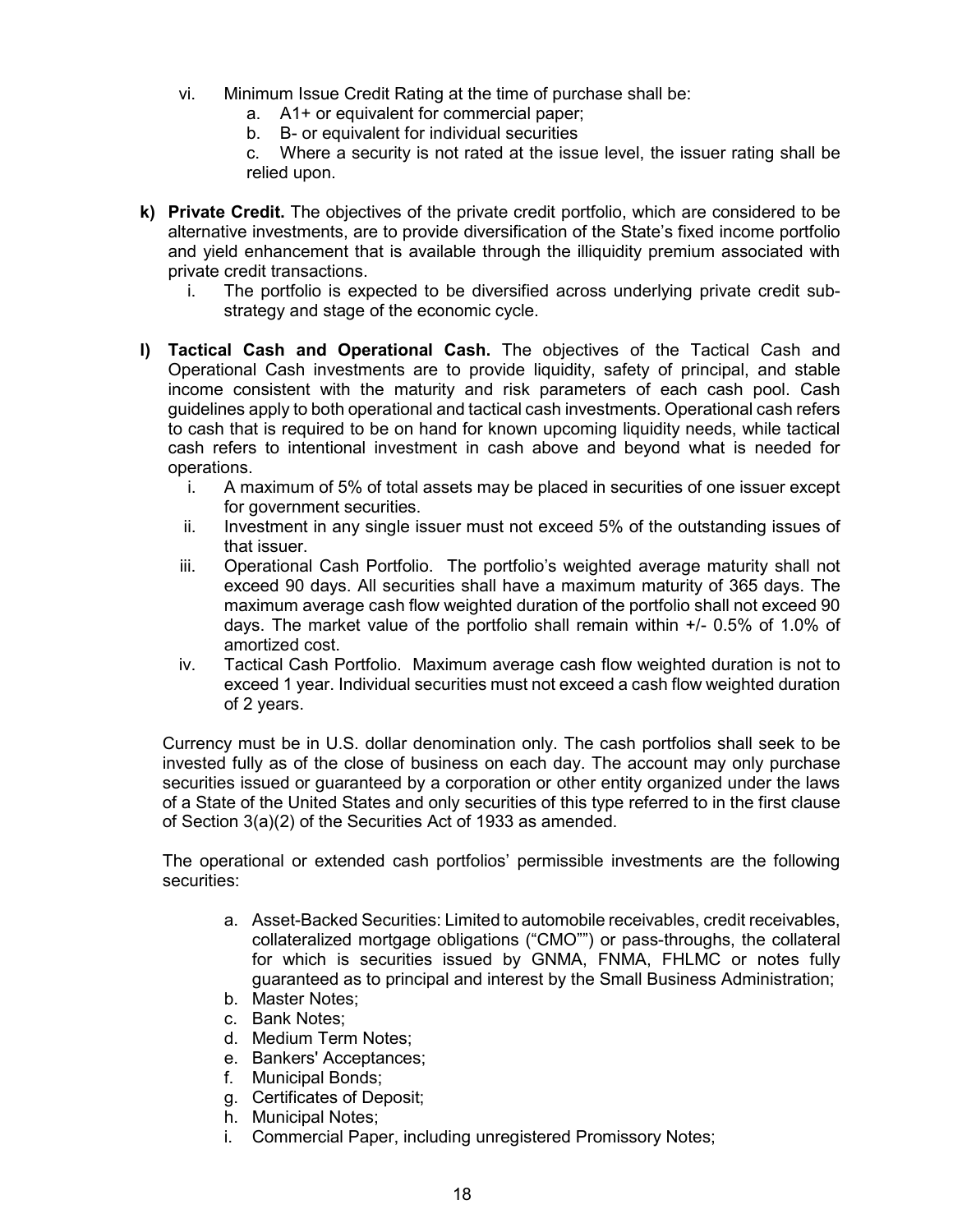- j. Called for Commercial Paper;
- k. Repurchase Agreements (including term repurchase agreements)-Permitted collateral: government securities. The minimum collateral required is 102%;
- l. Corporate Bonds;
- m. Time Deposits Restricted to obligations of financial institutions approved by Wyoming's Board of Deposits;
- n. Corporate Notes;
- o. U.S. Government Securities;
- p. Floating Rate Notes including Obligations of the U.S. Treasury and Obligations of U.S. Government Agencies;
- q. Floating rate Certificates of Deposit;
- r. Guaranteed Investment Contracts ("GICs") or synthetic GICs; and
- s. Instruments bearing floating or fixed interest rates.

The tactical cash portfolios' permissible investments are the following securities:

- a. U.S. Government Securities;
- b. Floating Rate Notes including Obligations of the U.S. Treasury and Obligations of U.S. Government Agencies;
- c. U.S. Government Agency Securities;
- d. Certificates of Deposit;
- e. Commercial Paper, including unregistered Promissory Notes;
- f. Repurchase Agreements (including term repurchase agreements)-Permitted collateral: government securities. The minimum collateral required is 102%;
- g. Time Deposits Restricted to obligations of financial institutions approved by Wyoming's Board of Deposits;
- h. Floating Rate Certificates of Deposit.

Commercial paper must be rated A1+ or P1 or equivalent by at least one Nationally Registered Statistical Rating Organization (split ratings being permitted). The minimum long-term rating for bonds and notes is BBB/Baa2. Such ratings, however, may decline thereafter without per se requiring the sale of the security. GICs must be rated AAA or equivalent by Moody's, Standard and Poor's or Fitch, or rated A+ by A.M. Best. A security without its own rating will be considered to be rated if its user's comparable securities are rated. In addition, long term ratings shall be used only if the security is not rated and no security of the same issuer that is comparable in priority with such security is rated.

- **m) Private Equity.** The objectives of the State's private equity investments, which are considered to be alternative investments, are to provide the State with total return, capital appreciation, portfolio diversification, protection against inflation risk and consistent returns as measured by the appropriate index. The funds shall be actively managed. The State may employ diversification by sub-asset class (private equity vs. venture capital vs. special situations) and investment style (early vs. late stage, mid-market vs. large cap market).
	- i. At the time of purchase, a maximum of 25% of the value of any private equity partnership may be invested in any one company or security issued by any one company. An exception may be made when a special purpose vehicle is set up as part of an overall pool where the overall pool satisfies this requirement.
- **n) Hedge Funds.** The objectives of the State's hedge funds investments, which are considered to be alternative investments, are to provide the State with total return, portfolio diversification, certain defensive capacities, capital appreciation, moderate levels of volatility with low correlation to traditional financial assets and consistent returns measured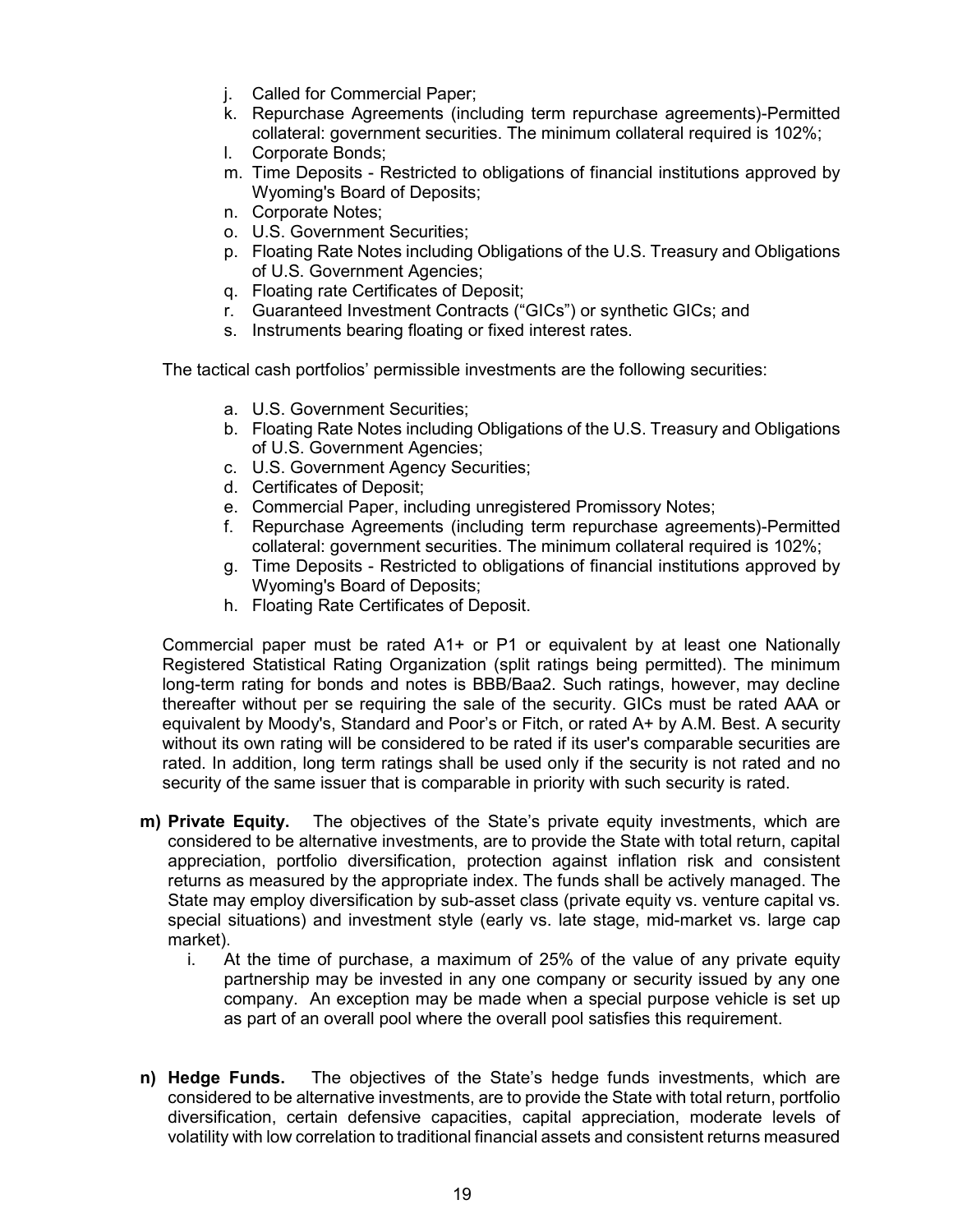by the appropriate index. The State Treasurer's Office may implement the strategies described in this section (i) through active management and/or (ii) passively through ETFs, mutual funds and other types of index funds. The guidelines in this section apply to all active hedge funds managers.

- i. The portfolio shall be diversified across underlying hedge fund strategies and hedge fund managers.
- **o) Real Estate.** The objectives of the State's real estate investments, which are considered to be alternative investments, are to provide the State with portfolio diversification, total return, including income and capital appreciation, as well as protection against inflation risk and consistent returns as measured by the appropriate index.
	- i. The core portfolio shall consist of well-leased, high quality, income producing institutional properties.
	- ii. The core portfolio shall be adequately diversified by geographical region, as well as by property type.
	- iii. The non-core portfolio may consist of properties of varying quality, investment size, property type and geographic concentration.
- **p) Infrastructure.** The objectives of the State's infrastructure investments, which are considered to be alternative investments, are to provide the State with portfolio diversification, total return, including income and capital appreciation, as well as protection against inflation risk and consistent returns as measured by the appropriate index.
	- i. The core portfolio shall consist of high quality, income producing institutional properties.
	- ii. The core portfolio shall be adequately diversified by geographical region, as well as by property type.
	- iii. The non-core portfolio may consist of properties of varying quality, investment size, property type and geographic concentration.
- **q) Opportunistic.** From time to time, permanent fund investments may be made in opportunistic investments. The objective of such investments by the State shall be to enhance returns through opportunities that present themselves due to stressed conditions in the markets or other unique opportunities. The guidelines for such investments shall be determined by the investment management agreement or appropriate offering documents in the case of commingled or partnership investments. An opportunistic investment would occur in a situation where it is deemed the potential return would exceed the Total Fund performance excluding opportunistic returns and non-permanent funds, or another benchmark as deemed appropriate by the Investment Funds Committee and approved by the Board.

#### <span id="page-19-0"></span>**SECTION 12. RISK MANAGEMENT**

**12.1 Risk Profile.** Per Wyoming statutes, the overall risk profile of funds which may be invested in equities excluding any specific public purpose investment, shall not materially exceed the risk profile of a reference portfolio that consists of seventy percent (70%) global equities and thirty percent (30%) domestic fixed income investments. The State Treasurer after consultation with the Investment Funds Committee shall submit to the Board the Committee's recommendations of specific benchmarks for the measurement of the portfolio risk characteristics. The specific benchmarks are 70% MSCI All Country World Index and 30% Bloomberg Aggregate Bond Index and are approved by the Board by virtue of the approval of this policy.

**12.2 Issuer or Secondary Source Failure.** The State Treasurer shall seek to control the risk of loss due to the failure of a security issuer or secondary source. Such risk shall be controlled by constructing investment portfolios using the Prudent Investor Rule, by ensuring adequate portfolio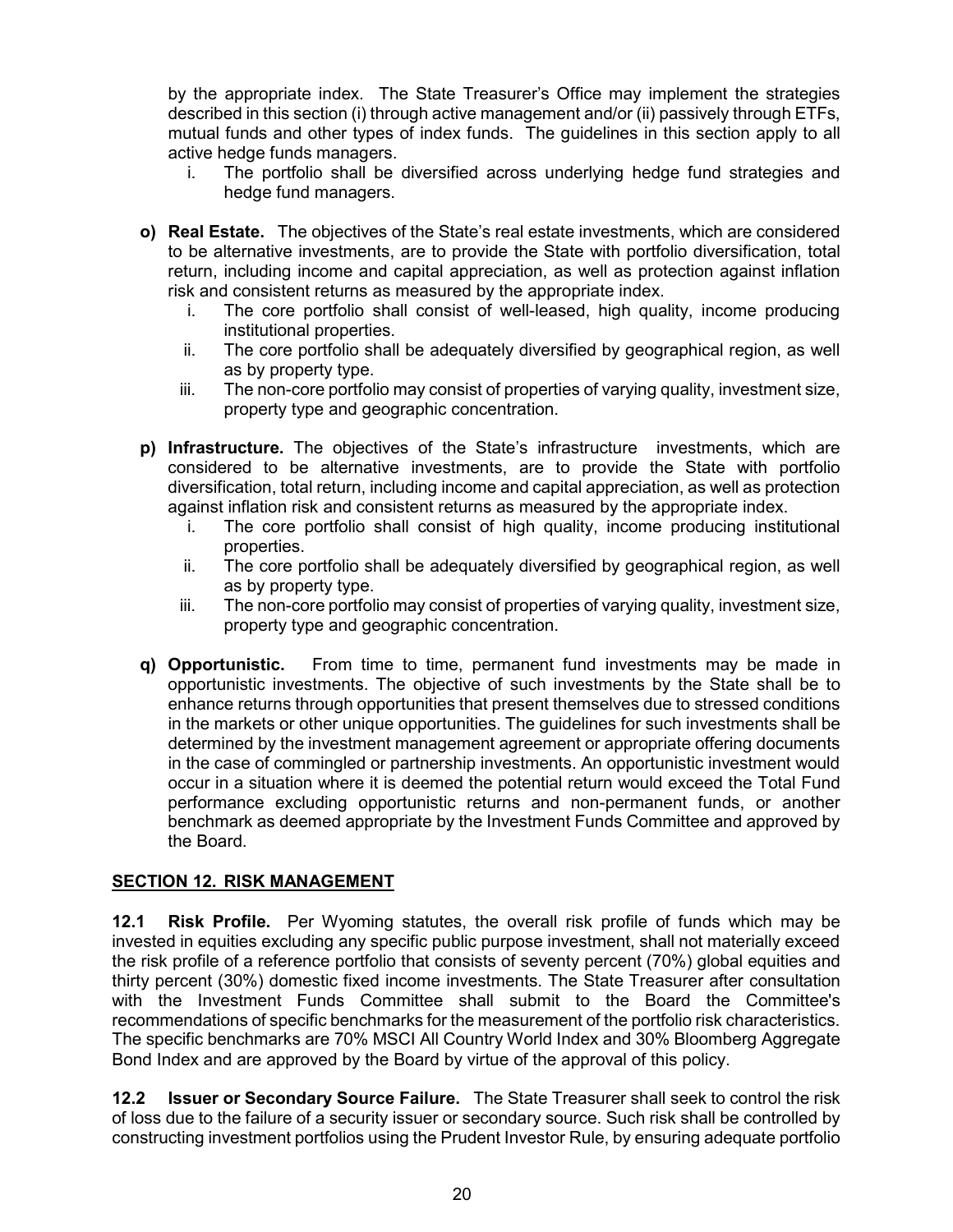diversification, by collateralization as required by law and by statutory guidelines. For each PPI, the risk of loss is related to the requirements and restrictions stated in the establishing legislation. The State Treasurer shall comply with such requirements and restrictions when implementing a PPI.

**12.3 Policy Exceptions.** Investment managers are responsible for managing the assets under their care on behalf of the State in accordance with the guidelines established in this investment policy. From time to time, it is possible that market conditions or other events outside the control of the investment manager may cause portfolios for various reasons to fall out of compliance. It is generally expected that investment managers will review any events outside their control that cause the portfolio to fall out of compliance with the best interest of the State's portfolio in mind, and provide a written recommended course of action to the State Treasurer's Office. The State Treasurer's Office shall review these written requests and may grant an exception to the investment policy guidelines if it is believed to be in the best interest of the portfolio. No investment manager is allowed to make new security purchases that would cause the portfolio to fall out of compliance or further out of compliance than it is at the time of purchase. All investment policy exceptions that are granted shall be documented in a quarterly investment policy compliance review, which shall be part of the quarterly investment report provided to the Board. In addition, investment managers will be given an exception to compliance with these investment policy guidelines when commencing the implementation of a strategy or while closing a strategy but only for a period of time as determined by the State Treasurer.

## <span id="page-20-0"></span>**SECTION 13. SAFEKEEPING**

The State Treasurer shall contract with an authorized safekeeping agent for safekeeping securities owned by the State as part of its investment portfolio or held as collateral to secure certificates of deposits or repurchase agreements. All securities transactions shall be conducted on a delivery versus payment basis to the State Treasurer's safekeeping bank or to the State Treasurer's Office. The State Treasurer's Office or custodian shall have custody of all securities purchased or held and all evidence of deposits and investments of public funds.

#### <span id="page-20-1"></span>**SECTION 14. VOTING OF PROXIES**

The Board allows investment managers to vote proxies with the parameters that (i) the investment managers keep the State Treasurer's Office apprised of and annually provide their general proxy policy to the State Treasurer's Office and (ii) the investment managers notify the State Treasurer's Office of controversial matters which may be subject to proxy voting. Investment managers are expected to vote proxies in a way that is generally consistent with the whole of this investment policy and in accordance with the best interests of Wyoming's portfolio.

#### <span id="page-20-2"></span>**SECTION 15. SECURITIES LENDING**

As part of this investment strategy, the State Treasurer may retain the services of a custodial bank or an independent securities lending agent to supervise a program of securities lending in exchange for a fee or other consideration. Supervision of the program shall include:

- a) Procedures to review the creditworthiness of all borrowers;
- b) Requirements for full collateralization of all loans; and
- c) Other methods and procedures required by the Board for securing the lending program. (W.S. 9-4-717(d) Securities Lending)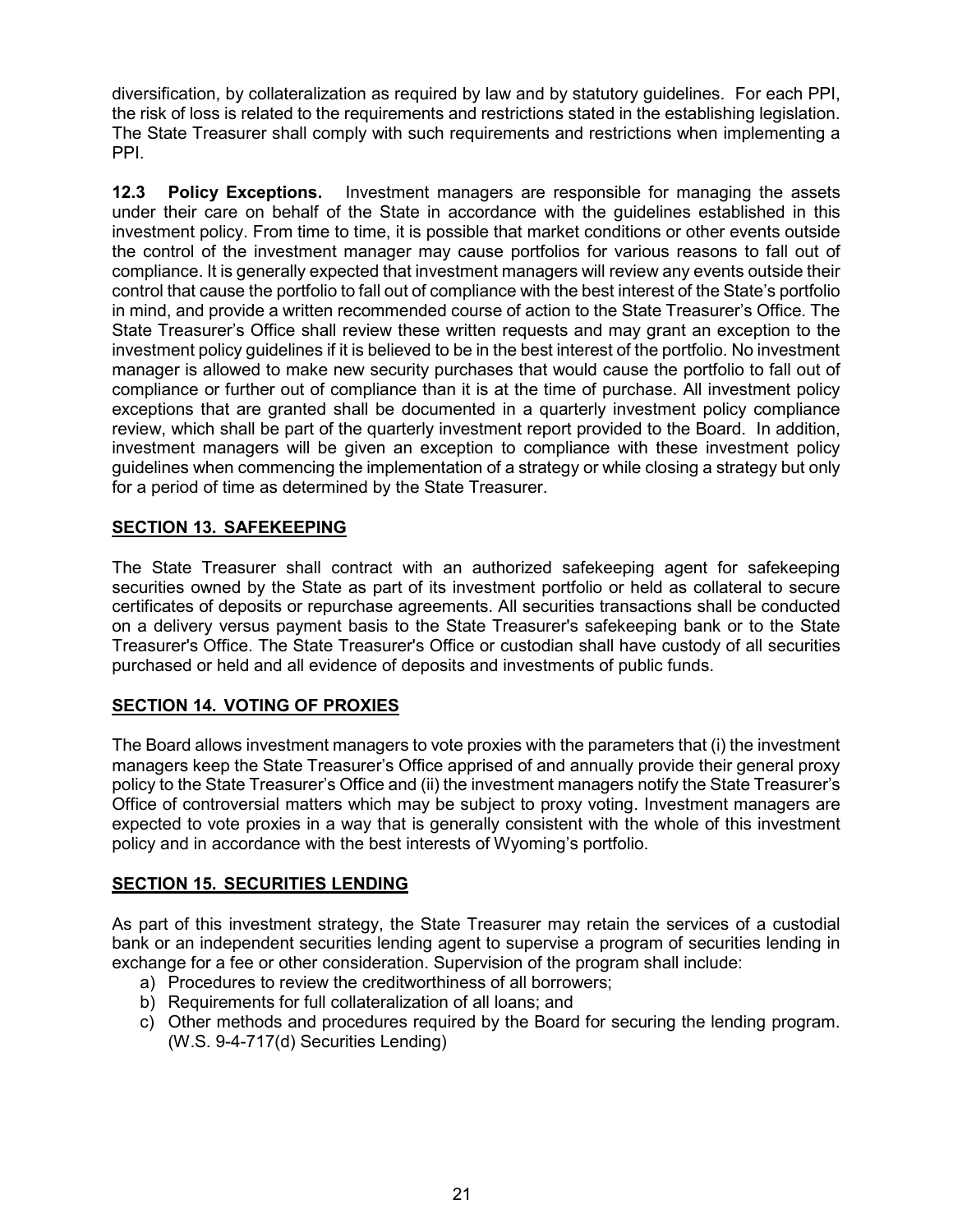## <span id="page-21-0"></span>**SECTION 16. COMMISSION RECAPTURE PROGRAM**

The State Treasurer's Office shall monitor the commission recapture and discount brokerage programs to insure that investment managers provide the best effort to meet their commission recapture guidelines (i.e., requested amount of commission recaptured). The State Treasurer shall issue directed brokerage letters (limited to the commission recapture program) to the investment managers on an annual basis. In determining the amount to be directed, consideration should be given to the type of investment manager (i.e., small capitalization investment managers may not be able to direct as much as large capitalization managers) and the amount of external research the investment manager buys. The quality of execution should never be jeopardized and investment managers will be monitored for performance net of fees relative to the appropriate index.

## <span id="page-21-1"></span>**SECTION 17. LIQUIDITY**

Liquidity shall be achieved by investing in securities with active secondary markets with the exception of alternative investments. A security may be liquidated to meet unanticipated cash requirements, to redeploy cash into other investments expected to outperform current holdings, or to otherwise adjust the portfolio. Sufficient liquidity must be maintained to ensure payment to the State of the interest received from investments and any capital gains which occur from trading in the portfolio. This liquidity is the responsibility of the investment manager.

#### <span id="page-21-2"></span>**SECTION 18. TRADES AND EXCHANGES**

**18.1 Allowance to Sell or Exchange Securities.** Investment managers and the State Treasurer may sell or exchange securities in the course of daily management of specific funds. Such trades may be executed to raise cash, to shift maturity, to change asset mix, to enhance yield and to improve quality. The goal of all such trades is to maximize portfolio performance while minimizing risk.

- **a) Security Swaps.** The State Treasurer and all investment managers will take advantage of security swap opportunities to improve portfolio yield. A swap which improves portfolio yield may be selected even if the transaction results in an accounting loss but only if such transaction complies with the requirements of W.S. 9-4-717(c).
- **b) Marking to Market.** To account for market fluctuations and volatility, the State Treasurer's Office or its agent (independent pricing agent) shall mark to market all securities at least monthly to the extent possible with exceptions made for alternative investments where values are reflected as available. If a significant market event takes place during the month that impacts the value of the portfolio, the State Treasurer's Office or its agent shall mark the portfolio to market to determine the impact on the portfolio. The market value of all securities in the portfolio should be determined on at least a quarterly basis to the extent possible with exceptions made for alternative investments where values are reflected as available. These values should be obtained from a reputable and independent source where possible with some exceptions made for alternative investments and a report made to the Board at least quarterly by the Consultant. It is recommended that the report include the market value, book value and unrealized gain or loss of the securities in the portfolio.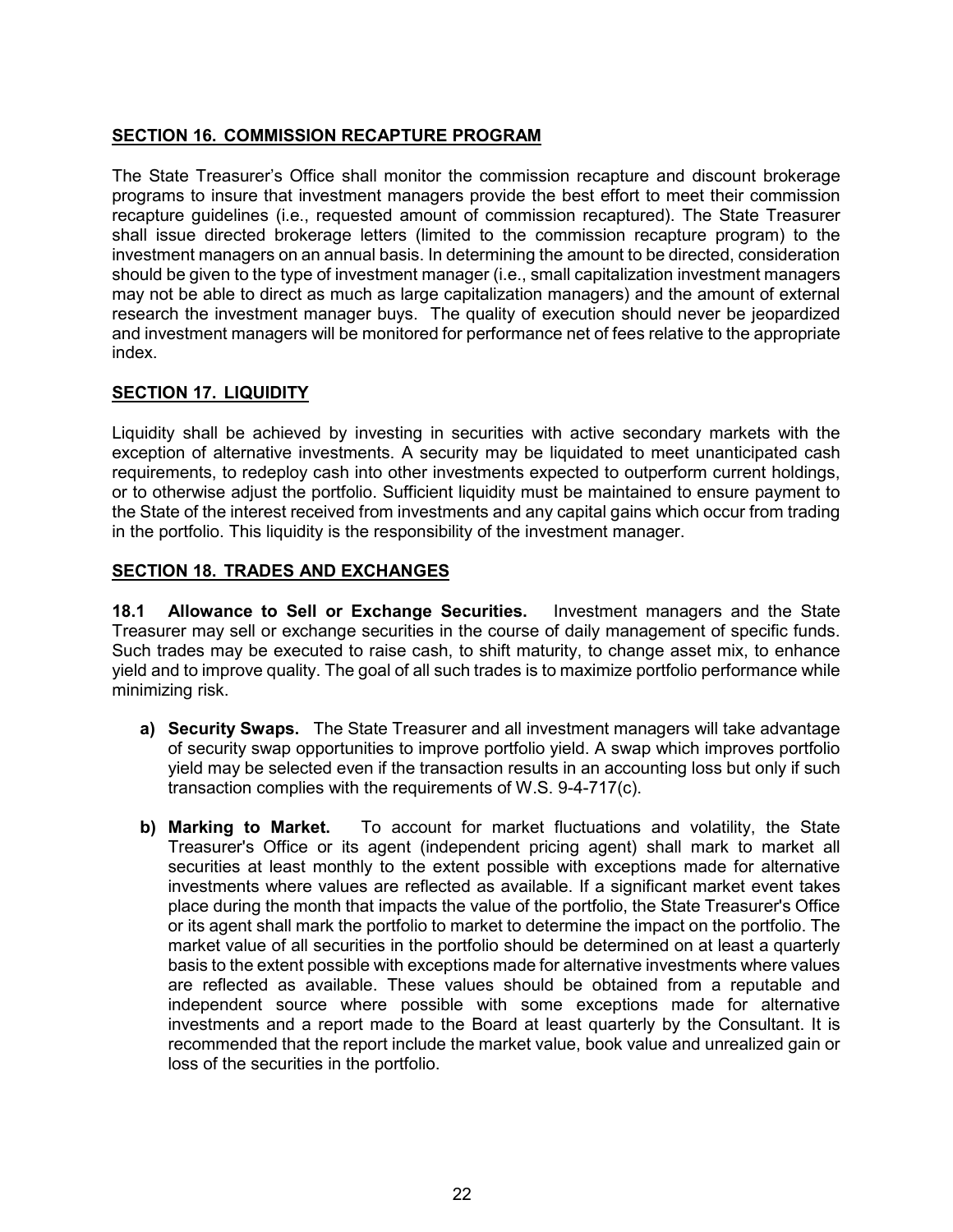**18.2 Best Price and Execution.** Transactions shall be executed on the basis of "best price and execution" for the sole benefit of the State and other limited partners in the case of investments made through limited partnership vehicles. Any violation of these guidelines is to be corrected immediately upon discovery and reported to the State Treasurer and the Consultant. A realized loss to the State resulting from a violation of these guidelines shall require reimbursement to the State. Other remedies may be sought if investments are made through limited partnership vehicles.

## <span id="page-22-0"></span>**SECTION 19. PROCEDURES FOR SELECTING AND REVIEWING INVESTMENT MANAGERS AND ALTERNATIVE FUND INVESTMENTS**

**19.1 Investment Manager Review Process.** When an investment manager is to be hired for the State, the State Treasurer shall work with the Consultant or, if appropriate, other suitable consultants to conduct all necessary and appropriate due diligence and shall utilize a competitive process to select the finalist or finalists to be presented to the Board. The State Treasurer will confer with the Investment Funds Committee, and other members of the Board and familiarize them with the extent of that due diligence. The State Treasurer will present a finalist or finalists to the Board at a public meeting. The finalist or finalists shall make an oral presentation to the Board at the meeting before their selection. Evaluation factors shall include 1-year, 3-year, 5-year and if available 10-year performance records, the associated risks taken to achieve the returns, the quality and stability of the investment personnel of each investment firm, adherence to philosophy and style, and the fees charged by each investment firm. The State Treasurer shall only consider (i) investment firms that have a verifiable 5-year Chartered Financial Analyst Institute compliant track record with respect to the type of investments which the firm will manage or (ii) investment managers employed by an organization and chartered bank trust company with trust assets in excess of \$1,000,000,000. An exception may be made for alternative investments.

**19.2 Investment Manager Selection Process.** The Board in consultation with the Investment Funds Committee shall make a selection based upon the interview and the State Treasurer shall submit a contract for review by the Attorney General. The contract shall provide for its termination by the State with 30 days' notice to the investment manager. An exception may be made for alternative investments.

**19.3 Alternative Investments.** When an alternative investment is to be made, the State Treasurer's Office shall provide the Board with a summary of all the material terms and conditions of the documents governing the investment. Pursuant to W.S. 9-4-715(c), the State Treasurer shall obtain the Board's approval of all material terms of the instruments governing the alternative investment prior to the investment of funds. In addition, after such alternative investment is made, any material adverse change to the terms of the instruments governing the investment must be approved by the Board.

**19.4 Performance Monitoring.** Each investment manager for the State shall, at least quarterly, provide a report to the State Treasurer describing the investment manager's performance relative to mutually agreed upon industry indices and reflecting all brokerage fees and other fees or expenses paid by or fees earned by the investment manager, which are paid by the State under the contract with such investment manager. The State Treasurer shall monitor monthly statements and receive quarterly performance reports from the Consultant. The Consultant shall monitor at least quarterly the State's investment record for each investment manager under contract and for each internal investment portfolio to determine whether or not that investment manager, or the State Treasurer's Office for internal portfolios, is performing up to the standard required by the benchmark of performance specified in the investment manager's contract or determined for each of the State Treasurer's Office's internal portfolios and report to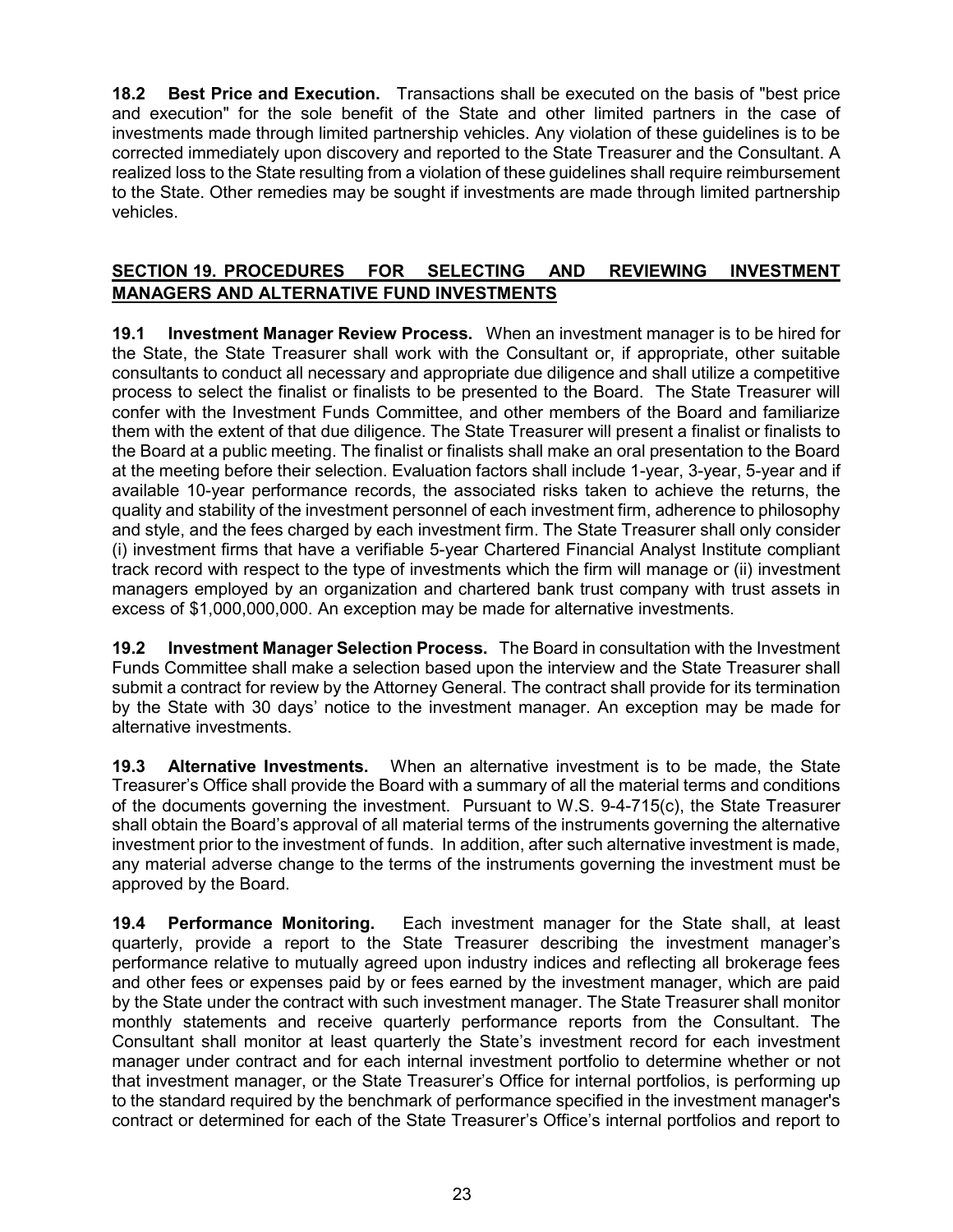the Board. If at any time the standard required is not being met, the State Treasurer shall report to the Board and provide a recommendation. The Board may then determine an appropriate course of action.

**19.5 Policy Monitoring.** Each investment manager, and the State Treasurer's Office with regard to the internal portfolios, shall file a quarterly investment policy compliance report with the Consultant.

**19.6 Manager Alerts.** Investment managers for the State are required to apprise the Board and to keep the State Treasurer's Office and the Consultant informed of any material changes in their respective firms (i.e., change in personnel, ownership and policy).

**19.7 Other Considerations.** In addition to achieving benchmark expectations as described in Section 20, investment managers for the State shall be reviewed for consistency of style and client service.

**19.8 Termination.** Pursuant to W.S. 9-4-718(a)(iv), the Board may terminate the contract with an investment manager by a majority vote. The State Treasurer may recommend the termination of an investment manager to the Board.

**19.9 Transition Management.** The State Treasurer may retain the services of a firm providing transition management services to effect transitions from legacy active external investment managers to target successor investment managers. Total transition charges shall be considered in the selection and evaluation of these vendors including both commission (explicit) and market impact (implicit) costs.

## <span id="page-23-0"></span>**SECTION 20. NOMINAL RETURN BENCHMARKS**

Below are the benchmarks for the asset classes listed which have been approved by the Investment Funds Committee pursuant to W.S. 9-1-409(e)(iv) and 9-4-720. These benchmarks are intended for use in measuring asset class composite performance results, and may not fully capture the full range of benchmarks utilized for specific managers and strategies within each asset class. Additional performance benchmarks may be delineated in the agreement with each manager or relevant fund documents. Investment performance shall be evaluated against these standards over a full market cycle, approximated by the most recent 5-year period. Actively managed strategies are intended to provide investment performance above the applicable market index, net of fees. Passively managed strategies are intended to provide investment performance consistent with the applicable market index with acceptable levels of tracking error, gross of fees. Where applicable and as indicated below, investment managers for the State shall meet or exceed the top  $40<sup>th</sup>$  percentile of a peer investment manager universe as measured by the Consultant, gross of fees.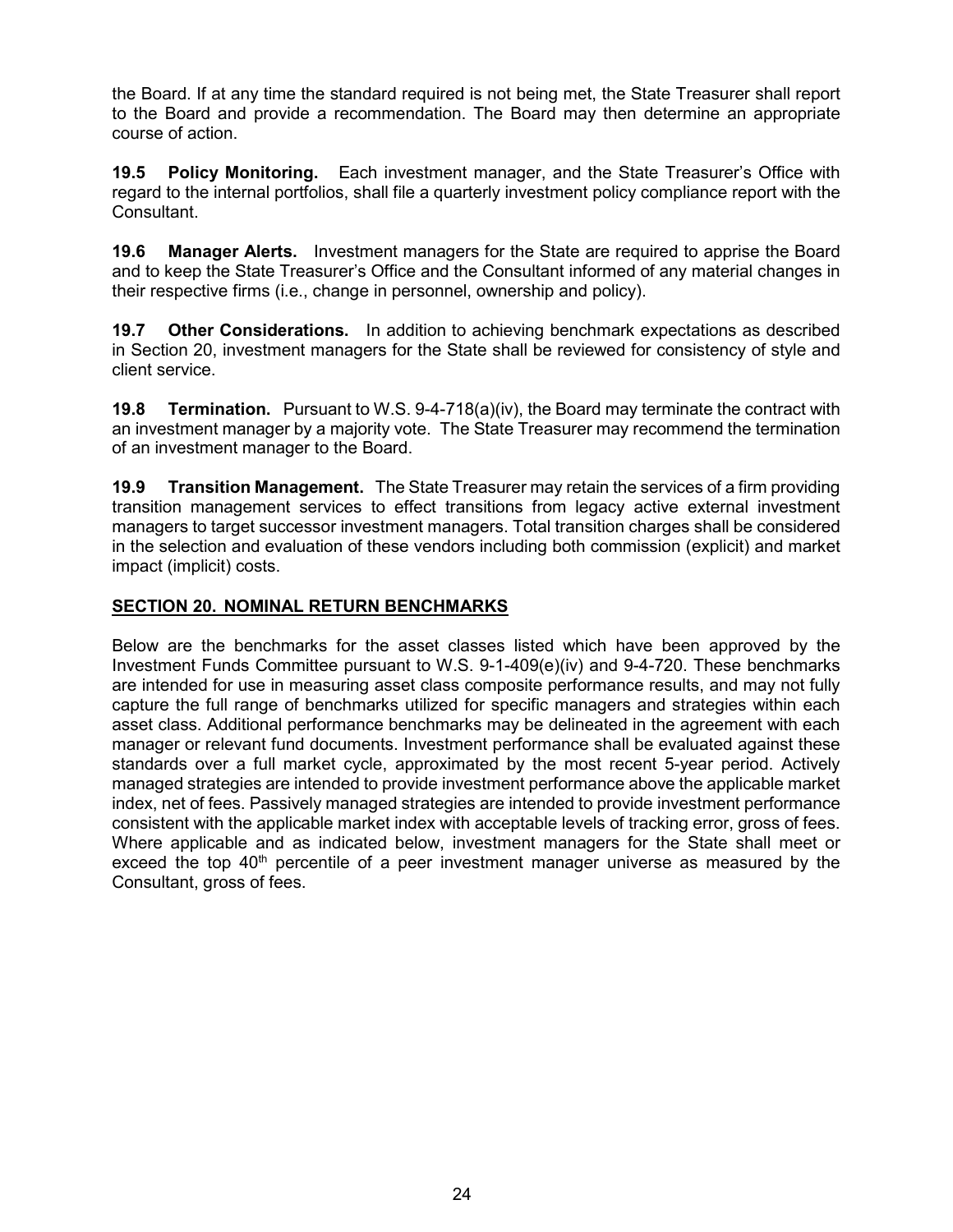| <b>Asset Class</b>                                       | <b>Market Index (net of fees</b><br>unless passively managed, managed<br>internally or otherwise indicated)                                                                                          | Measurable Peer Universe<br>(gross of fees<br>unless otherwise indicated) |
|----------------------------------------------------------|------------------------------------------------------------------------------------------------------------------------------------------------------------------------------------------------------|---------------------------------------------------------------------------|
| Broad U.S. Equity                                        | <b>S&amp;P 500 Index</b>                                                                                                                                                                             | Yes                                                                       |
| Small-Cap U.S. Equity                                    | Russell 2000 Index                                                                                                                                                                                   | Yes                                                                       |
| <b>Broad International Equity</b>                        | MSCI ACW Ex US Index (net)                                                                                                                                                                           | Yes                                                                       |
| <b>Preferred Stock</b>                                   | 60% ICE BofAML US IG Inst Capital<br>Securities Index, 20% ICE BofAML Core<br>Fixed Rate Preferred Securities Index,<br>20% Bloomberg Developed Market USD<br><b>Contingent Capital Index</b>        | N/A                                                                       |
| <b>Master Limited Partnerships</b>                       | 50% Alerian MLP Index / 50% Alerian<br>Midstream Energy Index                                                                                                                                        | N/A                                                                       |
| <b>Core Fixed Income</b>                                 | Bloomberg U.S. Aggregate Bond Index                                                                                                                                                                  | Yes                                                                       |
|                                                          | Bloomberg U.S. Intermediate Aggregate<br><b>Bond Index</b>                                                                                                                                           |                                                                           |
| Liability<br>Driven<br>Investment<br><b>Fixed Income</b> | Custom blend of Bloomberg<br>U.S.<br>Government/Credit: Long Term Bond<br>Index and Bloomberg U.S. Aggregate<br>Bond Index that approximates the<br>liability duration.                              | N/A                                                                       |
| Low Duration Fixed Income                                | Bloomberg U.S. Government: 1-3 Year<br><b>Bond Index</b>                                                                                                                                             | Yes                                                                       |
| <b>Transition Low Duration Fixed</b><br>Income           | 50% JP Morgan CLO Investment Grade<br>/ 40% Bloomberg 1-3 Year Credit / 10%<br>ICE BofA ML 0-2 Year HY BB-B Index                                                                                    | N/A                                                                       |
| <b>Bank Loans</b>                                        | S&P/LSTA U.S. Leveraged Loan 100<br>Index                                                                                                                                                            | Yes                                                                       |
| <b>Emerging Markets Debt Fixed</b><br>Income             | JP<br>1/3<br>Morgan<br>GBI-EM<br>Global<br>Diversified Un-Hedged Index / 1/3 JP<br>Morgan EMBI Global Diversified Index/<br>1/3 JP Morgan Corporate Emerging<br>Bond Index (CEMBI) Broad Diversified | N/A                                                                       |
| <b>Private Credit</b>                                    | Bloomberg U.S. Intermediate Aggregate<br>plus an expected annualized illiquidity<br>premium of 400 basis points                                                                                      | N/A                                                                       |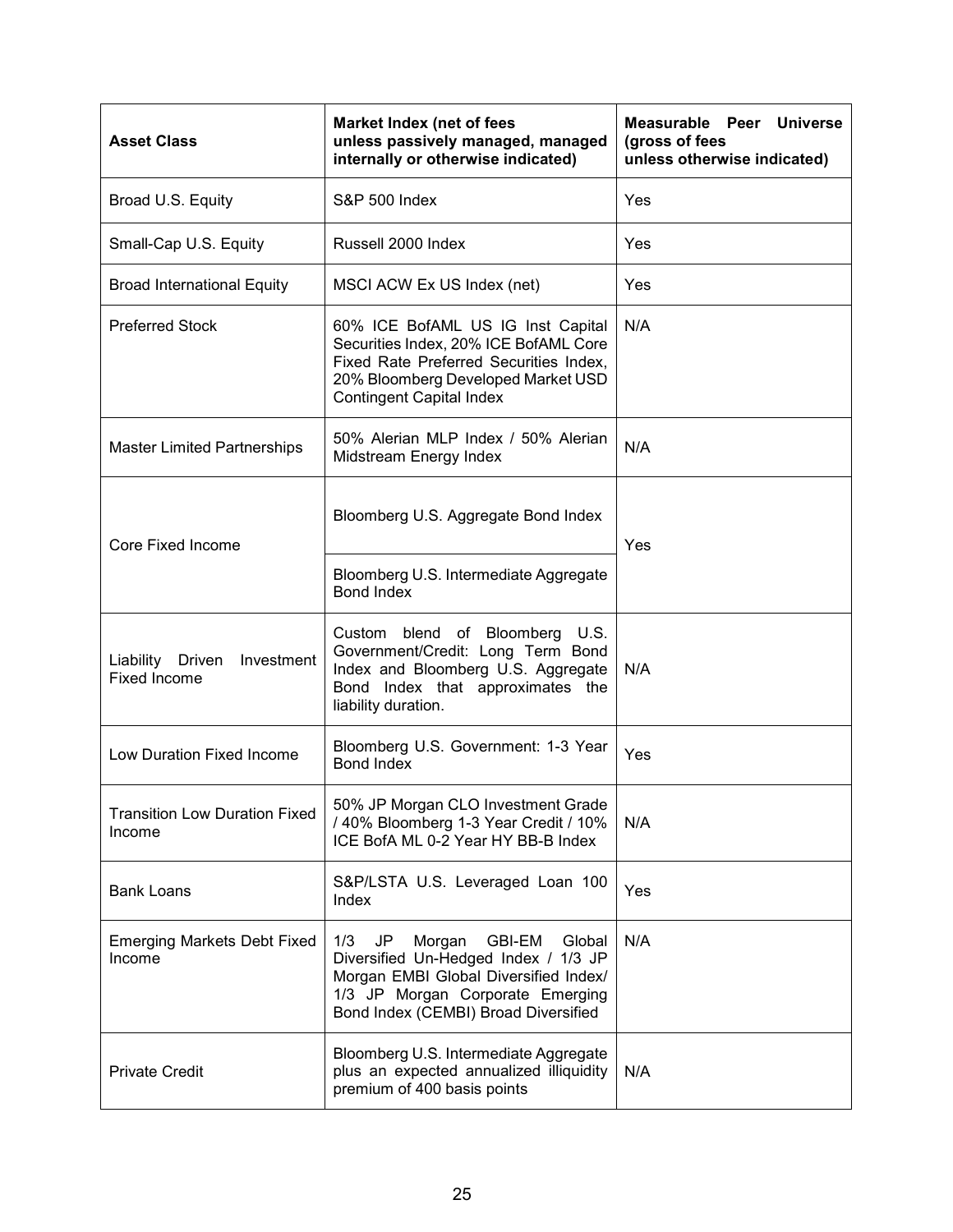| <b>Operational Cash</b>     | BofA ML 3 Mo U.S. T-Bill for cash<br>equivalents allocation                                                                                                                            | N/A              |
|-----------------------------|----------------------------------------------------------------------------------------------------------------------------------------------------------------------------------------|------------------|
| <b>Tactical Cash</b>        | BofA ML 3 Mo U.S. T-Bill for cash<br>equivalents allocation                                                                                                                            | N/A              |
| <b>Private Equity</b>       | Custom Blended Vintage Year Index                                                                                                                                                      | Yes, net of fees |
| Hedge Funds                 | HFRI Fund of Funds Composite Index<br>(including underlying fund investment<br>manager fees)                                                                                           | Yes, net of fees |
| <b>Core Real Estate</b>     | NCREIF - Open-End Diversified Core<br><b>Equity Index</b>                                                                                                                              | Yes, net of fees |
| <b>Non-Core Real Estate</b> | NCREIF - Open-End Diversified Core<br><b>Equity Index</b>                                                                                                                              | Yes, net of fees |
| Infrastructure              | 10 Year US Treasury Yield plus an<br>expected annualized premium of 350<br>basis points                                                                                                | N/A              |
| Opportunistic               | Total Fund performance excluding<br>returns<br>opportunistic<br>and<br>non-<br>permanent funds, or another benchmark<br>as deemed appropriate by the IFC and<br>approved by the Board. | N/A              |

## <span id="page-25-0"></span>**SECTION 21. LOCAL GOVERNMENT INVESTING**

Permissible investments for the treasurers of any political subdivision, municipality or special district of Wyoming and the various boards of trustees and boards of directors of county hospitals, airports, fairs and other duly constituted boards and commissions (collectively, "Local Government Entities") include those authorized or approved by the Board. (W.S. 9-4- 831(a)(xxvii)) Thus, along with the investments already approved by the Legislature in W.S. 9-4- 831 (a)(i)-(xxvi), the Board authorizes and approves the following investment for Local Government Entities:

- **1. Corporate Bonds:** Local Government Entities may invest in non-levered investment grade corporate bonds through a separate account arrangement or through a mutual fund or ETF that invests in investment grade corporate bonds but such account or fund must satisfy the following requirements:
	- a) For investment in non-levered investment grade corporate bonds through a separate account arrangement:
		- i. Must be through an investment management agreement with an SEC registered investment advisor, SEC registered investment company, or a bank exempt from registration (the "investment manager" for purposes of this section);
		- ii. Investment manager must agree in writing to act in a fiduciary capacity with regards to the assets of the account;
		- iii. The account must be diversified by issuer, with no more than 5% of account assets invested with a single issuer, with an exception made for obligations issued or guaranteed by the U.S. government, U.S. agencies or U.S. government-sponsored corporations;
		- iv. The effective duration of the account can be no greater than the duration of the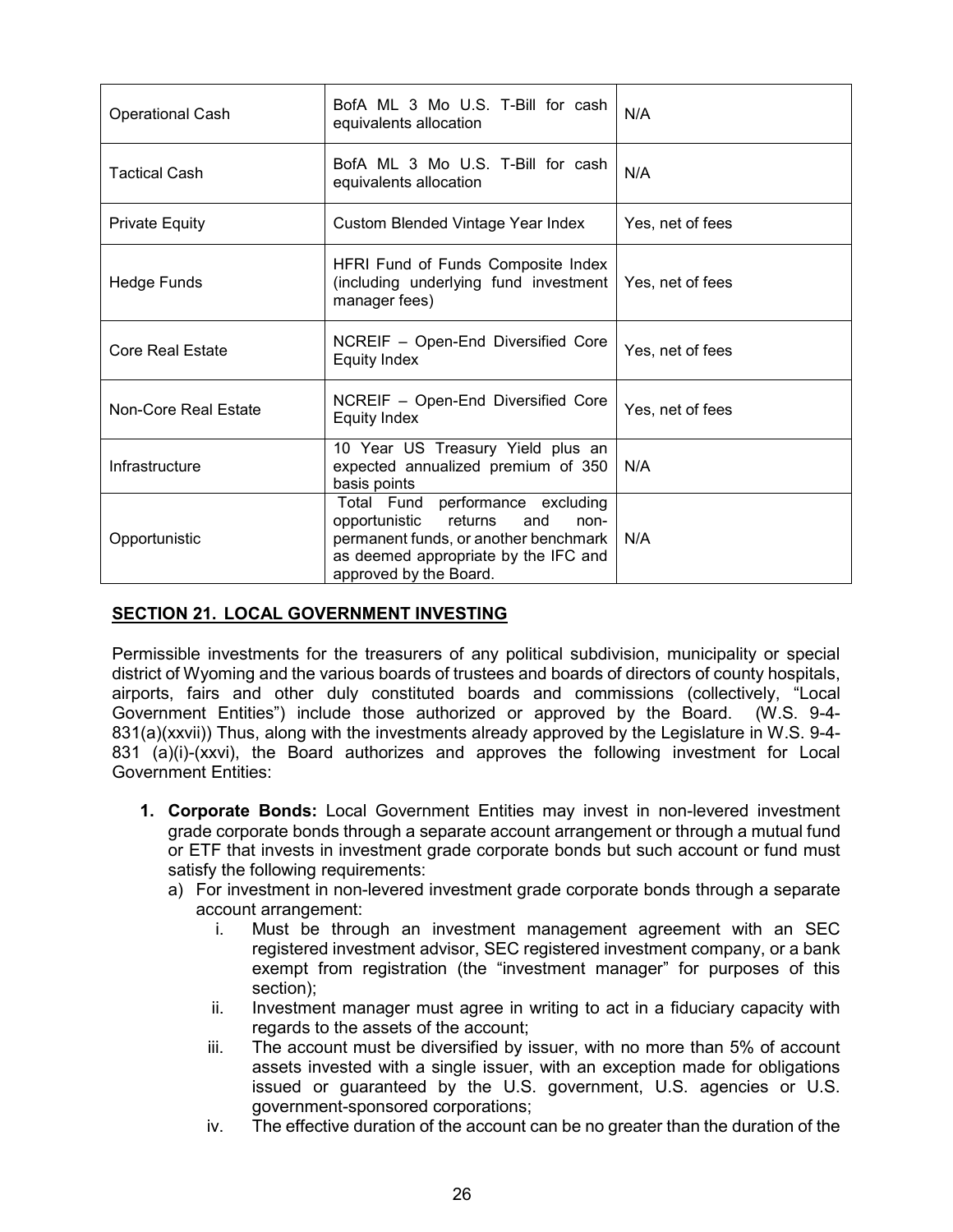Bloomberg U.S. Aggregate Bond Index by more than 0.5 years; and

- v. Only SEC registered investment grade securities are allowed for purchase.
- b) For investment in mutual funds or ETFs that invest in investment grade corporate bonds:
	- i. The fund must be registered with the SEC;
	- ii. The fund must be a "diversified" fund as defined by the SEC;
	- iii. At time of purchase, the fund's assets must be invested in investment grade corporate bonds or other securities permitted for Local Government Entities;
	- iv. The effective duration of the fund at time of purchase cannot be greater than the Bloomberg U.S. Aggregate Bond Index by more than 0.5 years at time of purchase;
	- v. Average credit quality of the fund must be at least A- or equivalent at time of purchase;
	- vi. The net expense ratio of the fund, as defined by the fund's most recent prospectus, cannot be greater than 0.5% annually (50 basis points), and cannot be greater than the fund's category average as defined by a nationally recognized provider of mutual fund data such as Morningstar or Lipper; and
	- vii. Shares of the fund must be purchased and sold at the net asset value of the fund. Purchase and sales loads are not allowed.

When approving, acquiring, investing, reinvesting, exchanging, retaining, selling and managing investments in corporate bonds as described above, the treasurers of Local Government Entities, their designees or any other fiduciaries appointed by the treasurers shall exercise the judgment and care of a prudent investor as specified by the Prudent Investor Rule and, effective July 1, 2017, as provided in W.S. 9-4-831(m)(i).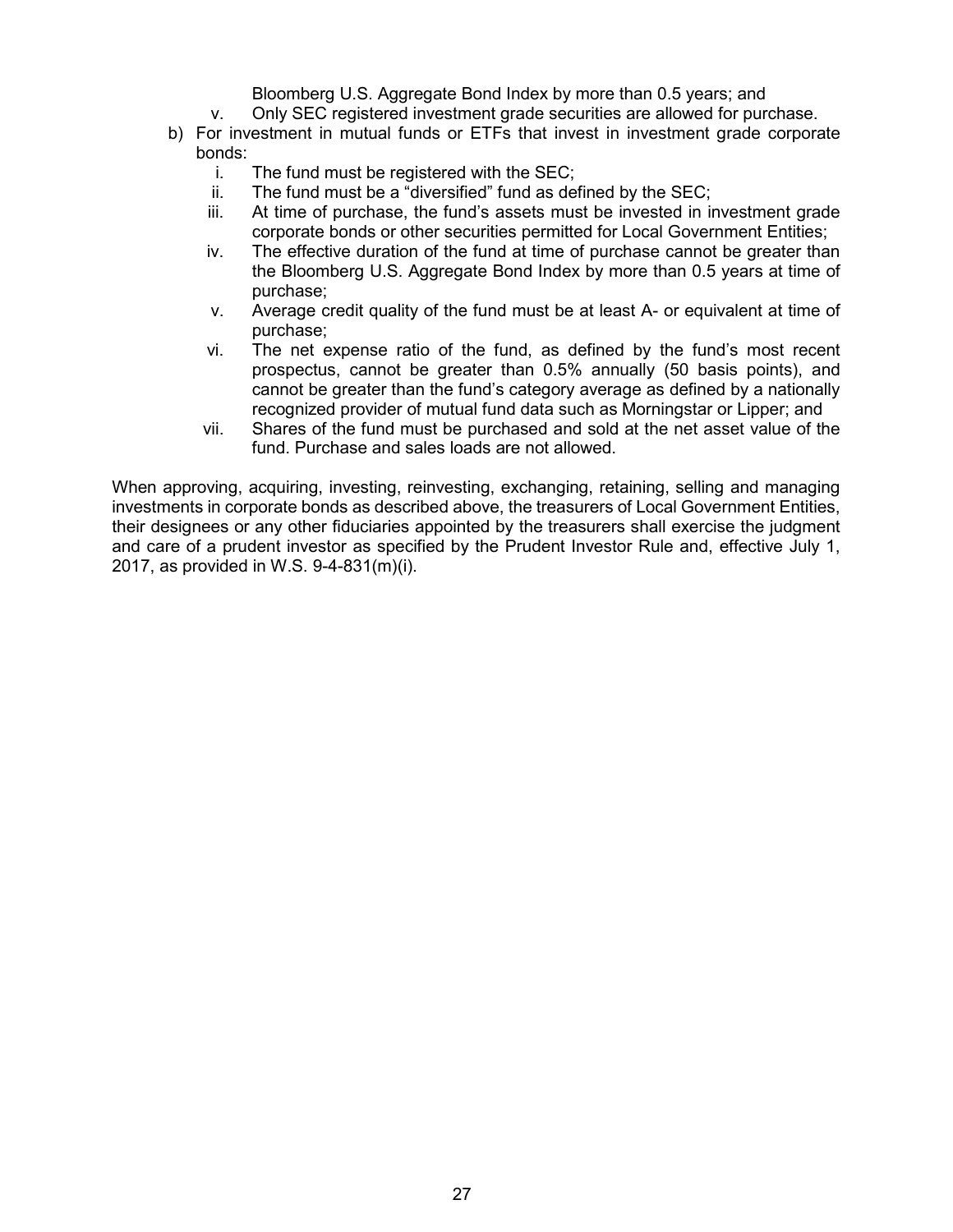#### <span id="page-27-0"></span>**APPENDICES. SUB-POLICES ON FUNDS**

**Common Sub-Policy Asset Allocation Terms**: The following terms apply to and are incorporated into Appendix A (Long-Term Total Return Permanent Funds), Appendix B (Income Focused Permanent Funds), Appendix C (Workers' Compensation Fund), Appendix D (Pool A), and Appendix F (Legislative Stabilization Reserve Account):

The State Treasurer's Office shall maintain the allocation exposure to each asset class listed for this fund within a range of up to 50% of the difference between the long-term target and the upper or lower boundary for that asset class. Allocations outside of the target +/- 50% of the allowable range must be approved by either the Treasurer's Investment Funds Committee or the Board. Allocations outside of the Min and Max ranges detailed in this policy are not allowable without approval of the Board. Any periodic adjustments to the above-listed allocations should be made with consideration for the economic environment, ongoing cash flow activity, and liquidity needs. The State Treasurer's Office shall monitor compliance with the asset allocation on an on-going basis and will consider rebalancing the portfolio to comply with the asset allocation if a strategy is outside its Min and Max range. The State Treasurer's Office shall be required to rebalance the portfolio if a strategy is outside its Min and Max range and bring the portfolio back into compliance with this policy no less frequently than every 6 months.

It is also understood that the strategic allocation to alternative investments may differ from the outlined targets for limited periods of time, due to the illiquid nature of these asset classes. Further, during the initial implementation of alternative investments, the allocation shall fall below the target until the program can be fully established.

In addition, during the implementation of a change to or modification of the asset allocation, some strategies may fall outside the allocation until the revised asset allocation is fully implemented.

Opportunistic investments do not have a specified target allocation, as the availability of opportunities is episodic in nature, and the best opportunities tend to appear during periods of market stress. If provided in the fund's asset allocation, opportunistic investments are allowable in the portfolio up to a maximum of 5% measured at the time of commitment.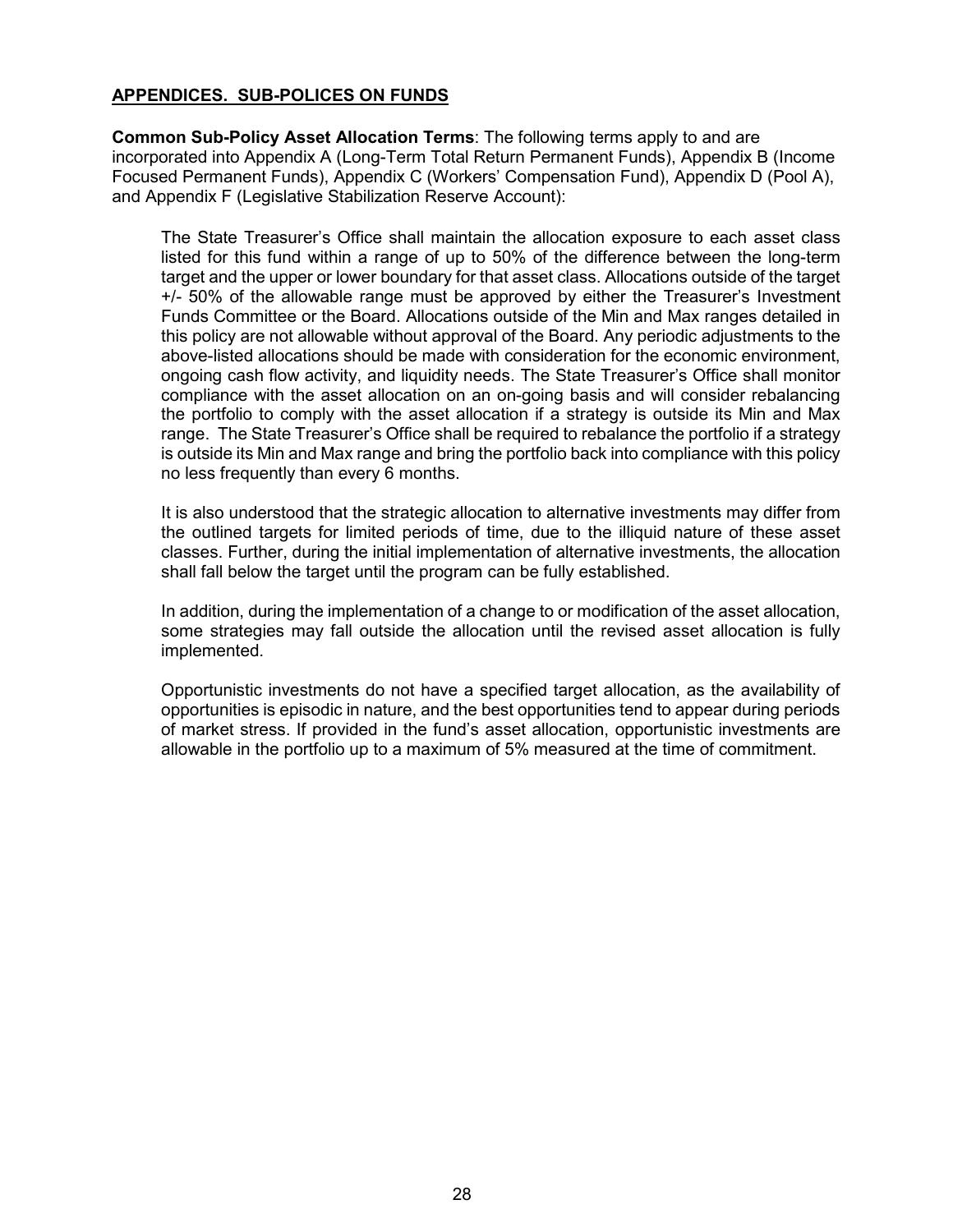#### <span id="page-28-0"></span>**APPENDIX A. Long-Term Total Return Permanent Funds**

**1. Fund Description.** This sub-policy applies to the Permanent Funds considered to be for purposes of this investment policy, the Long-Term Total Return Funds ("LTTRFs"). Specifically this includes the Permanent Mineral Trust Fund (the "PMTF"), the University Permanent Land Fund (the "UPLF"), the several Permanent Land Funds which are not identified elsewhere in this investment policy (the "PLFs"), and the Hathaway Scholarship Fund (the "Hathaway Fund") administered by the State Treasurer.

The corpus of the funds is funded from mineral royalties, leases, fees, permits, and other revenue generated from state lands and must be held inviolate and in one instance, the Agricultural School Permanent Fund must remain "undiminished". The corpus of each fund cannot be spent but only invested for income and capital gains. The funds dispense income and capital gains.

- **2. Philosophy and Investment Strategy.** The main objectives of the LTTRFs are to produce maximized long-term returns in order to preserve the long-term inflation adjusted purchasing power of the assets, while providing an appropriate level of safety and liquidity to meet the near-term distribution needs of each fund. The primary investment goals are capital appreciation, total return, and protection against inflation. Capital preservation and liquidity are important secondary goals. The asset allocation for the LTTRFs reflects these goals.
- **3. History and Purpose.** The PMTF was established by a Constitutional amendment passed in 1974 and amended in 1996. It is funded by a constitutionally guaranteed 1.5% severance tax on minerals produced in Wyoming. It was intended to set aside a portion of the revenue derived from the production of the State's minerals to benefit future generations. All income from investments is deposited in the general fund on an annual basis**.** The practice of the State Treasurer's Office has been to include capital gains in addition to interest and dividends in income. A PMTF reserve account was created in 2002 in order to provide for a more predictable return outlined in a specified spending policy.

The UPLF was established at Statehood and was intended to provide income for the University of Wyoming in perpetuity. Its income is deposited as prescribed by the Act of Admission and statute. The Legislature has included capital gains in addition to interest and dividends in its definition of income.

The PLFs were established at Statehood and were intended to provide for a variety of purposes in perpetuity. Their income is deposited as prescribed by the Wyoming Act of Admission and statute. The Legislature has included capital gains in addition to interest and dividends in its definition of income.

The Hathaway Fund was established by the Legislature in conformance with Article 15, Section 20 of the Wyoming Constitution. It is intended to provide scholarships for qualified students to the University of Wyoming. Its income is deposited as prescribed by statute. The Legislature has included capital gains in addition to interest and dividends in its definition of income.

**4. Other Considerations.** The Legislature has prescribed conditions and terms under which monies can be loaned to political subdivisions of the State and has allocated, at times, portions of the LTTRFs to fund PPIs. Therefore, only the remaining portion is available for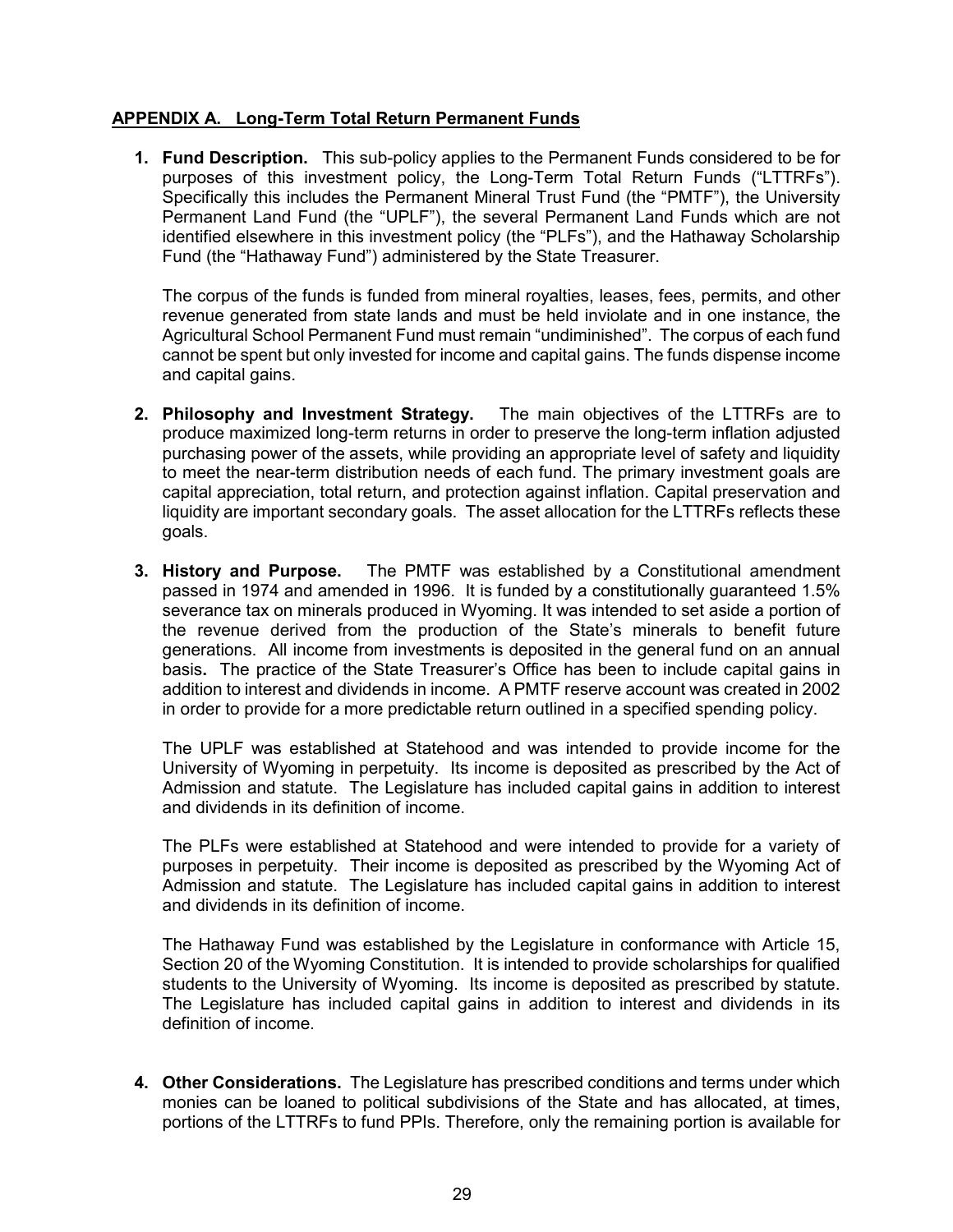discretionary investments by the State Treasurer's Office. The LTTRFs must be managed to allow for an extensive range of investment maturities that provide for funds availability for PPIs as they come into existence as mandated by the Legislature.

The Agricultural School Permanent Fund must, by charter, remain "undiminished" in addition to being inviolate.

The Hathaway Fund is subject to varying demands according to the number of qualifying students, statutory eligibility and scholarship amount, and other considerations attended to periodically by the Legislature.

- **5. Liquidity Requirements.** Liquidity shall be maintained to facilitate trading, to move money between asset classes, and to meet cash needs as determined by the State Treasurer's Office and as required by the State's spending policy for each of the LTTRFs. Liquidity must be maintained to move income and capital gains generated during the year out of the LTTRFs.
- **6. Diversification.** The State Treasurer shall diversify the securities held in the LTTRFs to avoid a concentration of any single security type.
- **7. Risk.** The LTTRFs should have a diversified asset allocation to limit the degree of uncertainty in the pursuit of return; however, the asset allocation should reflect a long-term oriented approach. The LTTRFs must follow the risk profile as described in section 12.1.

Additionally, total portfolio risk should be managed with a goal of avoiding annual losses greater than 22% with a 99% confidence level utilizing appropriate statistical modeling.

- **8. Return Expectations.** The long-term return expectations for the LTTRFs shall exceed inflation by an amount sufficient to preserve the real purchasing power of the assets after spending. Returns will also be measured against a target allocation index that reflects the returns for each asset class benchmark, weighted by the target allocations detailed below. In periods of portfolio transition where the actual allocations may not be reasonably expected to be close to the targets, shorter-term transition targets may be recommended by the Investment Funds Committee and approved by the Board on an annual basis.
- **9. Spending Policy.** The spending policy for the PMTF set by the Legislature is 5% of the trailing 5-year average market value of the PMTF, calculated on the first day of the fiscal year. Amounts spent must be sourced from investment income (interest and dividends) and realized capital gains. Earnings in excess of the spending policy are appropriated from the general fund to the PMTF reserve account. The balance must exceed 150% before transferring any excess funds to the PMTF corpus. It is through this mechanism that the PMTF is partially insulated against inflation.

The spending policy for the Hathaway Fund set by the Legislature is the amount necessary to fully fund scholarships awarded under W.S. 21-16-1301 *et seq.* Amounts spent must be sourced from investment income (interest and dividends) and realized capital gains. Earnings in excess of the spending policy are appropriated from the Hathaway expenditure account to the Hathaway Fund reserve account. The State Treasurer must transfer monies from the Hathaway Fund reserve account to the corpus of the Hathaway Fund to the extent monies within the Hathaway Fund reserve account are in excess of the greater of twelve million dollars (\$12,000,000.00) or an amount equal to 4.5% of the previous 5-year average market value of the Hathaway Fund, calculated from the first day of the fiscal year.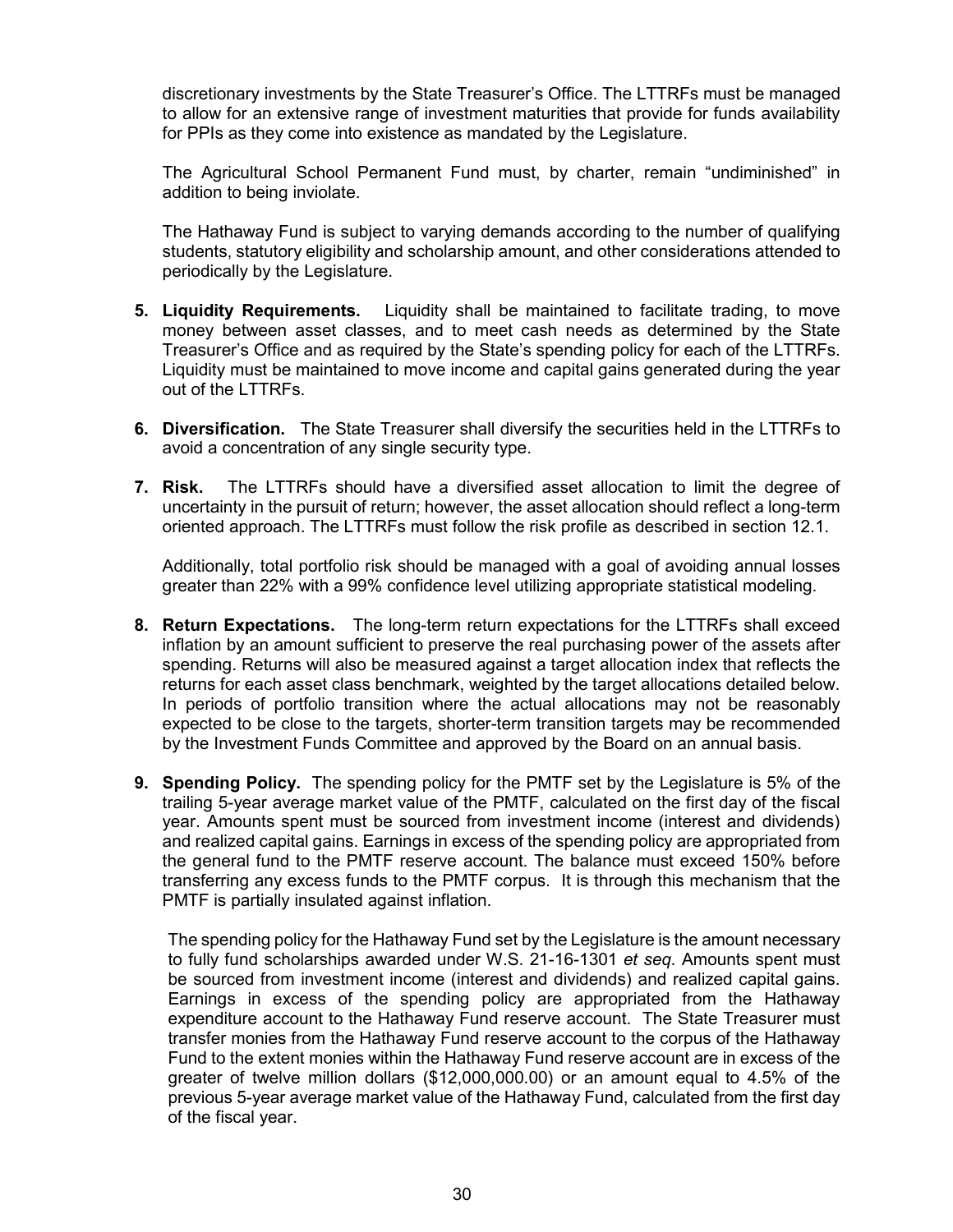# LTTRFs are as follows:

**10. Target Asset Allocation.** The target asset allocation and allowable ranges for the

|                                   | Min  | Long-<br>Term<br><b>Target</b> | Max   |
|-----------------------------------|------|--------------------------------|-------|
| <b>Broad US Equity</b>            | 5.50 | 11.00                          | 16.50 |
| Small Cap US Equity               | 1.50 | 3.00                           | 4.50  |
| <b>Broad International Equity</b> | 9.00 | 18.00                          | 27.00 |
| <b>MLPs</b>                       | 2.75 | 5.50                           | 8.25  |
| <b>Private Equity</b>             | 5.50 | 11.00                          | 16.50 |
| <b>Core Real Estate</b>           | 3.00 | 6.00                           | 9.00  |
| Non-Core Real Estate              | 3.50 | 7.00                           | 10.50 |
| Infrastructure                    | 1.00 | 2.00                           | 3.00  |
| <b>Diversified Hedge Funds</b>    | 4.75 | 9.50                           | 14.25 |
| Core Fixed Income                 | 5.50 | 11.00                          | 16.50 |
| <b>Bank Loans</b>                 | 3.00 | 6.00                           | 9.00  |
| <b>Emerging Markets Debt</b>      | 2.50 | 5.00                           | 7.50  |
| <b>Private Credit</b>             | 2.50 | 5.00                           | 7.50  |
| <b>Cash Equivalents</b>           | 0.00 | 0.00                           | 5.00  |
| Opportunistic Investments         | 0.00 | 0.00                           | 5.00  |
| <b>Transition Low Duration</b>    | 0.00 | 0.00                           | 8.00  |

The asset allocation is implemented and applies to the remainder of the LTTRFs after accounting for PPIs and cash that is deemed necessary for operational purposes.

The targets established above represent the long-term asset allocation objectives for the LTTRFs. Beginning in 2021 it is expected that the portfolio will be undergoing a significant multi-year transition to the strategic long-term target noted above. During this transition period, interim target allocation targets and ranges will be utilized and updated at the beginning of each fiscal year. The interim targets and ranges will be approved by the Board with input from the Investment Funds Committee and in consultation with the Investment Consultant. For purposes of allowable tactical flexibility and rebalancing requirements, the interim targets and ranges established for each year shall serve in place of the long-term targets and ranges detailed above until such time that the long-term targets are achieved, but not later than the fiscal year beginning in 2028.

The Common Sub-Policy Asset Allocation Terms are incorporated herein by this reference.

**11. University of Wyoming Portfolio Management Program.** To provide University of Wyoming students an opportunity to gain actual portfolio management experience under appropriate supervision of personnel of the University of Wyoming, College of Business, the University of Wyoming's Portfolio Management Program shall manage an internal equity portfolio in the amount of \$1,000,000 exclusively from the UPLF (calculated on a cost basis) as a separate operating agency of the State of Wyoming. These funds shall be subiect to all the requirements and conditions provided in Section 11.2(a) of this investment policy relating to public equity portfolios, as well as any restrictions stated in the Memorandum of Understanding with the University of Wyoming for the investment of these funds.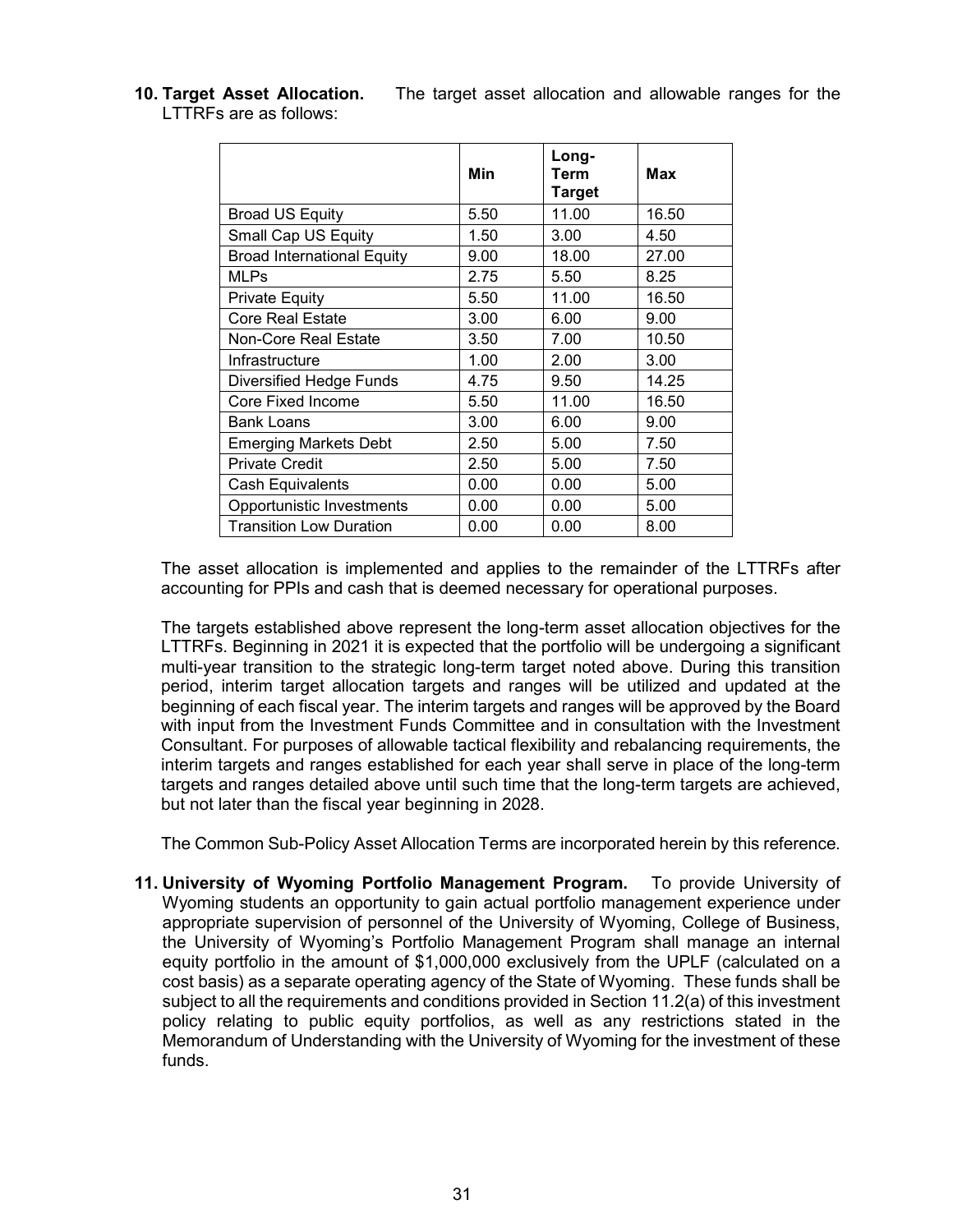#### <span id="page-31-0"></span>**APPENDIX B. Income Focused Permanent Funds**

- **1. Fund Description.** This sub-policy applies to the Permanent Funds considered to be, for purposes of this investment policy, the Income Focused Permanent Funds ("IFPFs"). Specifically this includes the Common School Permanent Land Fund (the "CSPLF") and the Higher Education Endowment Fund ("Higher Ed Fund") administered by the State Treasurer. The corpus of the IFPFs is funded from mineral royalties, leases, fees, permits, and other revenue generated from state lands and must be held inviolate. The corpus cannot be spent but only invested for income and capital gains. The IFPFs dispense income and capital gains.
- **2. Philosophy and Investment Strategy.** The main objectives of the IFPFs are to produce maximized long-term investment income and capital gains while providing an appropriate level of safety and liquidity. The primary investment goals are income generation, capital appreciation, total return and protection against inflation. Capital preservation and liquidity are important secondary goals. The asset allocation reflects these goals.
- **3. History and Purpose.** The CSPLF was established at Statehood and was memorialized in the Act of Admission. It was intended to "be used as a permanent fund, the interest of which only shall be expended for the support of the common schools." Act of July 10, 1890, ch. 664, 26 Stat. 222 (1890). Its income is deposited as prescribed by statute. A CSPLF reserve account was created in 2002 in order to provide for a more predictable return outlined in a specified spending policy.

The Higher Ed Fund was established by the Legislature in conformance with Article 15, Section 20 of the Wyoming Constitution. It is intended to aid in recruiting and retaining faculty at the University of Wyoming and Wyoming's community colleges. Its income is deposited as prescribed by statute. The Legislature has included capital gains in addition to interest and dividends in its definition of income.

**4. Other Considerations.** The Legislature may prescribe conditions and terms under which monies from the CSPLF can be loaned to political subdivisions of the State and has allocated, at times, portions of the CSPLF for specific purposes. Therefore, only the remaining portions are available for discretionary investments by the State Treasurer's Office. The CSPLF must be managed to allow for an extensive range of investment maturities.

The Higher Ed Fund is subject to varying demands according to the number of faculty position, the demands to recruit and retain faculty, supported research and other considerations attended to periodically by the Legislature.

- **5. Liquidity Requirements.** Liquidity shall be maintained to facilitate trading, to move money between asset classes, and to meet cash needs as determined by the State Treasurer's Office and as required by the State's spending policy for each fund. Liquidity must be maintained to move income and capital gains generated during the year out of the IFPFs. Additional liquidity may be needed to meet certain conditions and borrowing authorities prescribed by the Legislature.
- **6. Diversification.** The State Treasurer shall diversify the securities held in the IFPFs to avoid a concentration of any single security type.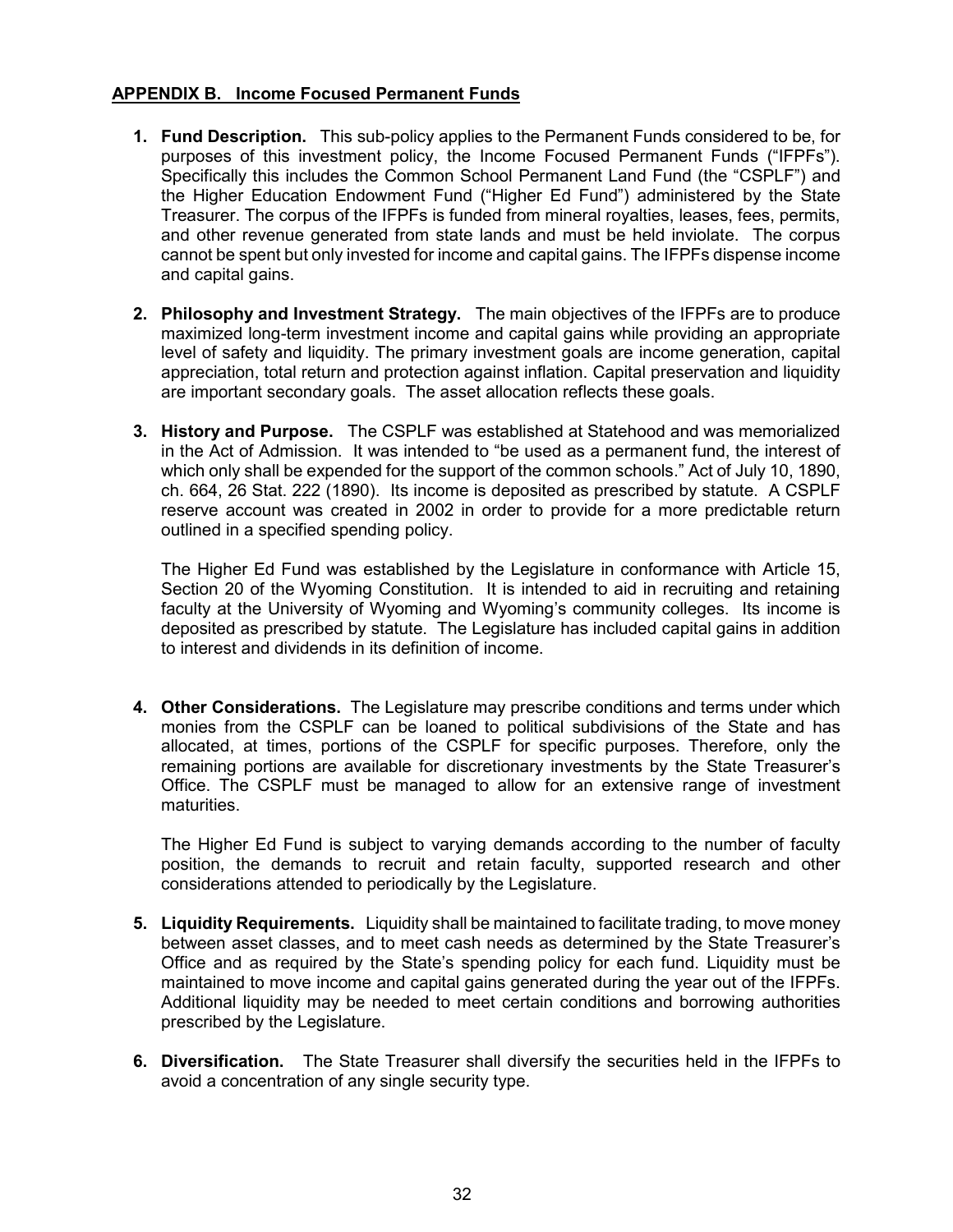**7. Risk.** The IFPFs should have a diversified asset allocation to limit the degree of uncertainty in the pursuit of return; however, the asset allocation should reflect a long-term oriented approach and a risk profile commensurate with a long-term orientation. The IFPFs must follow the risk profile as described in section 12.1 .

Additionally, total portfolio risk should be managed with a goal of avoiding annual losses greater than 22% with a 99% confidence level utilizing appropriate statistical modeling.

- **8. Return Expectations.** The long-term return expectations for the IFPFs shall exceed inflation by an amount sufficient to preserve the real purchasing power of the assets after spending. Providing enough income on a consistent basis to fund the spending policy is also an important consideration. Returns will also be measured against a target allocation index that reflects the returns for each asset class benchmark, weighted by the target allocations detailed below. In periods of portfolio transition where the actual allocations may not be reasonably expected to be close to the targets, shorter-term transition targets may be recommended by the Investment Funds Committee and approved by the Board on an annual basis.
- **9. Spending Policy.** The spending policy for the CSPLF set by the Legislature is 5% of the trailing 5-year average market value of the CSPLF, calculated on the first day of the fiscal year. Amounts spent must be sourced from investment income (interest and dividends) and realized capital gains. Earnings in excess of the spending policy are appropriated from the general fund to the CSPLF reserve account. The balance must exceed 150% before transferring any excess funds to the CSPLF corpus. It is through this mechanism that the CSPLF is partially insulated against inflation.

The spending policy for the Higher Ed Fund set by the Legislature is 5% of the trailing 5 year average market value of the Higher Ed Fund, calculated on the first day of the fiscal year. Amounts spent must be sourced from investment income (interest and dividends) and realized capital gains. Earnings in excess of the spending policy are appropriated from the general fund to the Higher Ed Fund reserve account. The balance must exceed 150% before transferring any excess funds to the Higher Ed Fund corpus.

|                                   | Min  | Long-<br>Term<br><b>Target</b> | Max   |
|-----------------------------------|------|--------------------------------|-------|
| <b>Broad US Equity</b>            | 4.00 | 8.00                           | 12.00 |
| Small Cap US Equity               | 1.00 | 2.00                           | 3.00  |
| <b>Broad International Equity</b> | 7.50 | 15.00                          | 22.50 |
| <b>Preferred Stock</b>            | 3.00 | 6.00                           | 9.00  |
| <b>MLPs</b>                       | 3.50 | 7.00                           | 10.50 |
| <b>Core Real Estate</b>           | 4.50 | 9.00                           | 13.50 |
| Non-Core Real Estate              | 2.50 | 5.00                           | 7.50  |
| Infrastructure                    | 2.50 | 5.00                           | 7.50  |
| Diversified Hedge Funds           | 2.50 | 5.00                           | 7.50  |
| <b>Core Fixed Income</b>          | 6.00 | 12.00                          | 18.00 |
| <b>Bank Loans</b>                 | 6.00 | 12.00                          | 18.00 |
| <b>Emerging Markets Debt</b>      | 3.50 | 7.00                           | 10.50 |

**10. Target Asset Allocation.** The asset allocation is restricted by State statutes to an equities cap. The target asset allocation for the IFPFs are as follows:

Private Credit 10.50 | 3.50 | 7.00 | 10.50 Cash Equivalents 0.00 0.00 5.00 Opportunistic Investments 0.00 0.00 5.00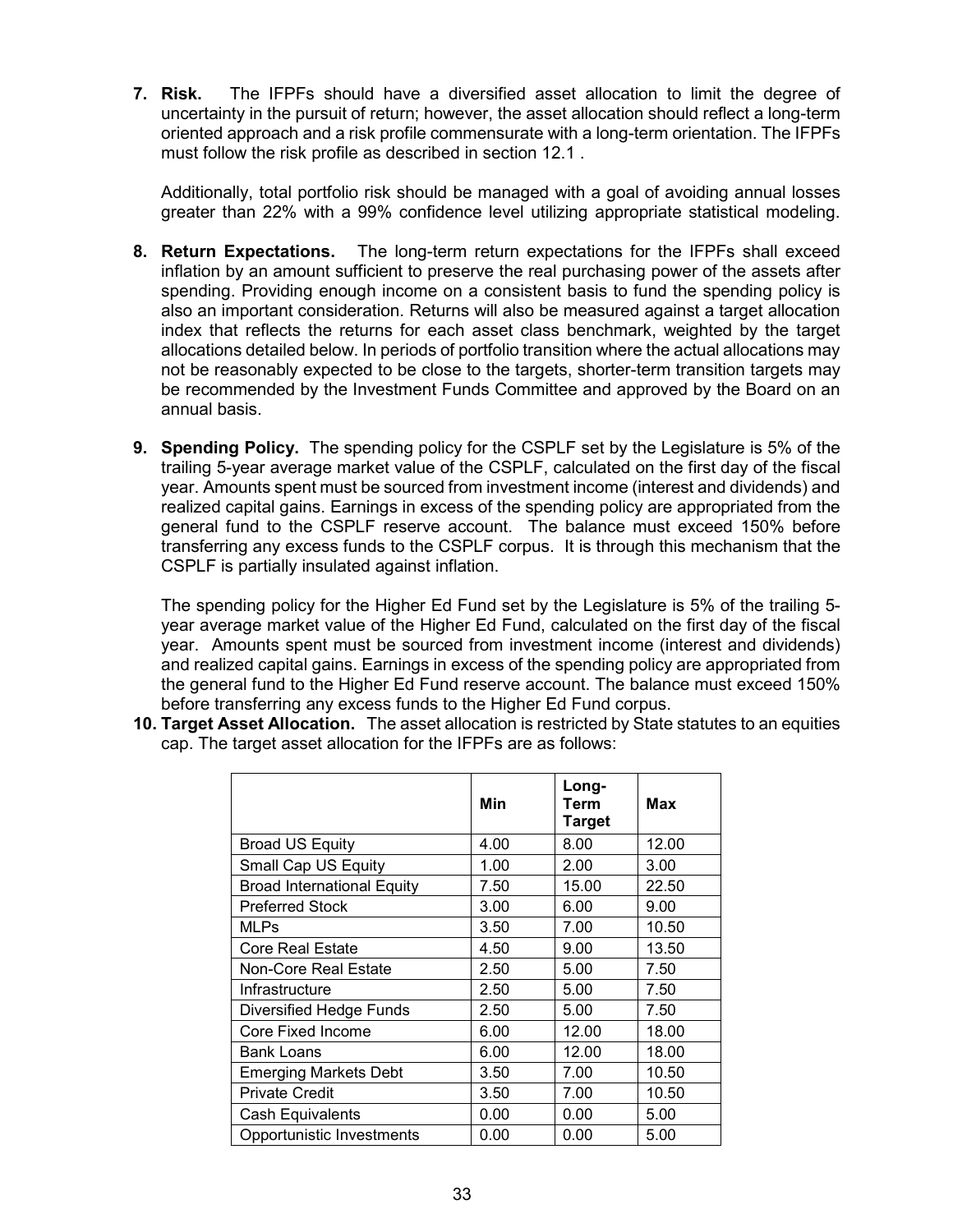| .ow Duration<br><b>Transition</b> | 70 |  |
|-----------------------------------|----|--|
|                                   |    |  |

The asset allocation is implemented and applies to the remainder of the IFPFs after accounting for PPIs and cash that is deemed necessary for operational purposes.

The targets established above represent the long-term asset allocation objectives. Beginning in 2021 it is expected that the portfolio will be undergoing a significant multi-year transition to the strategic long-term target noted above. During this transition period, interim target allocation targets and ranges will be utilized and updated at the beginning of each fiscal year. The interim targets and ranges will be approved by the Board with input from the Investment Funds Committee and in consultation with the Investment Consultant. For purposes of allowable tactical flexibility and rebalancing requirements, the interim targets and ranges established for each year shall serve in place of the long-term targets and ranges detailed above until such time that the long-term targets are achieved, but not later than the fiscal year beginning in 2028.

The Common Sub-Policy Asset Allocation Terms are incorporated herein by this reference.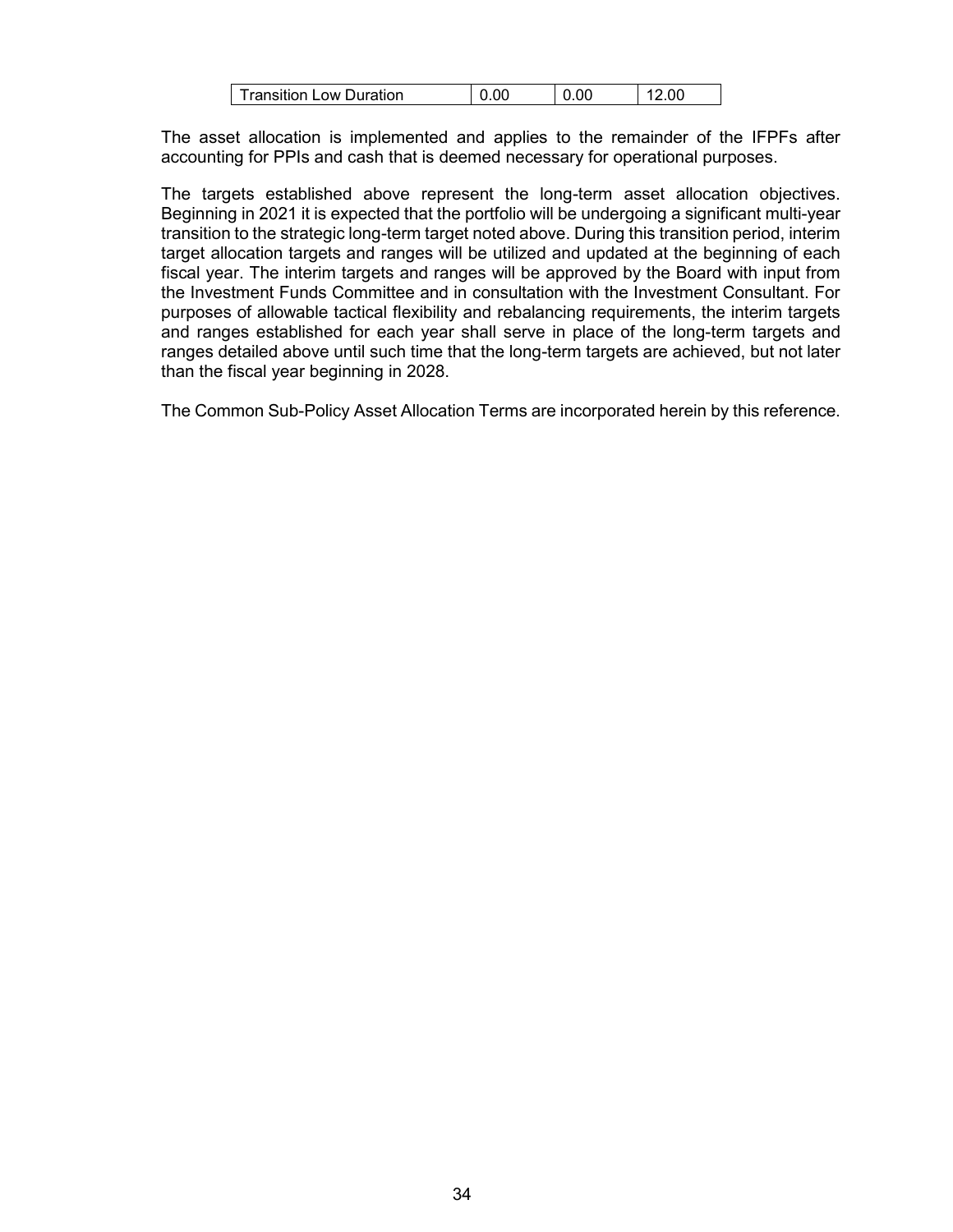#### <span id="page-34-0"></span>**APPENDIX C. Workers' Compensation Fund**

- **1. Fund Description.** This sub-policy applies to the Workers' Compensation Fund (the "Workers' Comp Fund") administered by the State Treasurer. The Workers' Comp Fund retains income and capital gains.
- **2. Philosophy and Investment Strategy.** This is a specially managed fund of which the corpus is made up of employers' contributions to the Workers' Comp Fund. These funds are to be invested for the long-term to provide for a return that assures the Workers' Comp Fund will be self-funding or nearly self-funding in order to substantially reduce or eliminate the need for employer contributions. The Workers' Comp Fund is managed to match liability projections and for long-term return with cash flow necessary only in the case of a disaster. The primary investment goals are long-term return, safety of capital, yield and capital appreciation. The asset allocation for the Workers' Comp Fund reflects these goals.
- **3. History and Purpose.** The Workers' Comp Fund was established by constitutional amendment in 1914. Its corpus is intended to provide compensation to employees who suffer job related injuries.
- **4. Liquidity Requirements.** Liquidity shall be maintained to facilitate trading, to move money between asset classes and to meet cash needs. The exact cash level for the Workers' Comp Fund shall be determined by the staff of the Wyoming Department of Workforce Services and dependent on the liquidity needs of the Workers' Comp Fund, and those cash estimates shall be presented to the State Treasurer's Office on an annual basis.
- **5. Diversification.** The State Treasurer shall diversify the securities held in the Workers' Comp Fund to avoid a concentration of any single security type.
- **6. Risk.** The Workers' Comp Fund has a diversified asset allocation to limit the degree of uncertainty in the pursuit of return. In addition to standard measures of risk which are typically focused on asset volatility, the Workers' Comp Fund should also be managed to mitigate surplus volatility (being the degree to which asset values change relative to liability values). The Workers' Comp Fund must follow the risk profile as described in section 12.1.

Additionally, total portfolio risk should be managed with a goal of avoiding annual losses greater than 22% with a 99% confidence level utilizing appropriate statistical modeling.

**7. Return Expectations.** The long-term return expectations for the Workers' Comp Fund can be divided into two primary objectives. A portion of the assets will be managed in a liability driven investments fixed income portfolio that is designed to approximate the duration profile of the projected liabilities of the fund. The performance objectives for this portion of the fund are to mirror the changes in valuation that occur with the liabilities. The rest of the portfolio will be invested for longer-term returns in order to provide incremental cushion for the uncertainty that is inherent in the liability estimates and to mitigate the potential need for employer contributions. Returns will also be measured against a target allocation index that reflects the returns for each asset class benchmark, weighted by the target allocations detailed below. In periods of portfolio transition where the actual allocations may not be reasonably expected to be close to the targets, shorter-term transition targets may be recommended by the Investment Funds Committee and approved by the Board on an annual basis.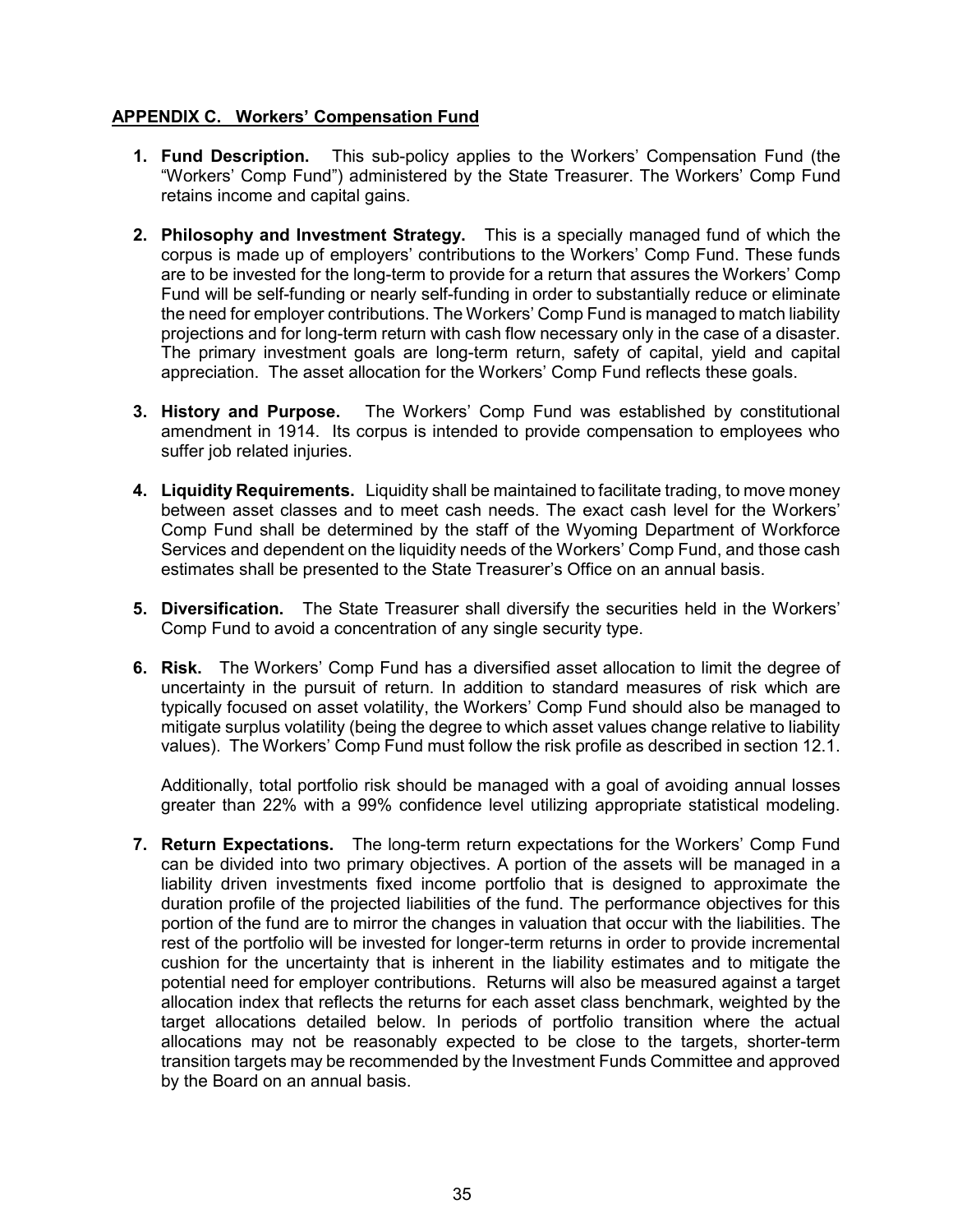- **8. Liability Target.** The State Treasurer's Office shall be required to review the liability driven investment portion of the Worker's Comp fund no less frequently than every 6 months.
- **9. Target Allocation.** The asset allocation is restricted by State statutes to a common stock cap. The target asset allocation for the Workers' Comp Fund is as follows:

|                                                | Min   | Long-Term<br><b>Target</b> | Max   |
|------------------------------------------------|-------|----------------------------|-------|
| <b>Return Seeking Assets</b>                   |       |                            |       |
| <b>Broad US Equity</b>                         | 3.00  | 6.00                       | 9.00  |
|                                                |       |                            |       |
| <b>Broad International Equity</b>              | 4.5   | 9.00                       | 13.5  |
| <b>MLPs</b>                                    | 2.50  | 5.00                       | 7.50  |
| <b>Core Real Estate</b>                        | 2.50  | 5.00                       | 7.50  |
| Non-Core Real Estate                           | 2.00  | 4.00                       | 6.00  |
| Infrastructure                                 | 2.50  | 5.00                       | 7.50  |
| <b>Emerging Markets Debt</b>                   | 2.50  | 5.00                       | 7.50  |
| <b>Private Credit</b>                          | 2.50  | 5.00                       | 7.50  |
| Cash Equivalents                               | 0.00  | 0.00                       | 5.00  |
| Opportunistic Investments                      | 0.00  | 0.00                       | 5.00  |
| <b>Transition Low Duration</b>                 | 0.00  | 0.00                       | 12.00 |
| <b>Liability Hedging Assets</b>                |       |                            |       |
| <b>Liability Driven Investing Fixed Income</b> | 28.00 | 56.00                      | 84.00 |

The asset allocation is implemented and applies to the remainder of the Workers' Comp Fund after accounting for cash that is deemed necessary for operational purposes.

The targets established above represent the long-term asset allocation objectives for the Workers' Comp Fund. Beginning in 2021 it is expected that the portfolio will be undergoing a significant multi-year transition to the strategic long-term target noted above. During this transition period, interim target allocation targets and ranges will be utilized and updated at the beginning of each fiscal year. The interim targets and ranges will be approved by the Board with input from the Investment Funds Committee and in consultation with the Investment Consultant. For purposes of allowable tactical flexibility and rebalancing requirements, the interim targets and ranges established for each year shall serve in place of the long-term targets and ranges detailed above until such time that the long-term targets are achieved, but not later than the fiscal year beginning in 2028.

The Common Sub-Policy Asset Allocation Terms are incorporated herein by this reference.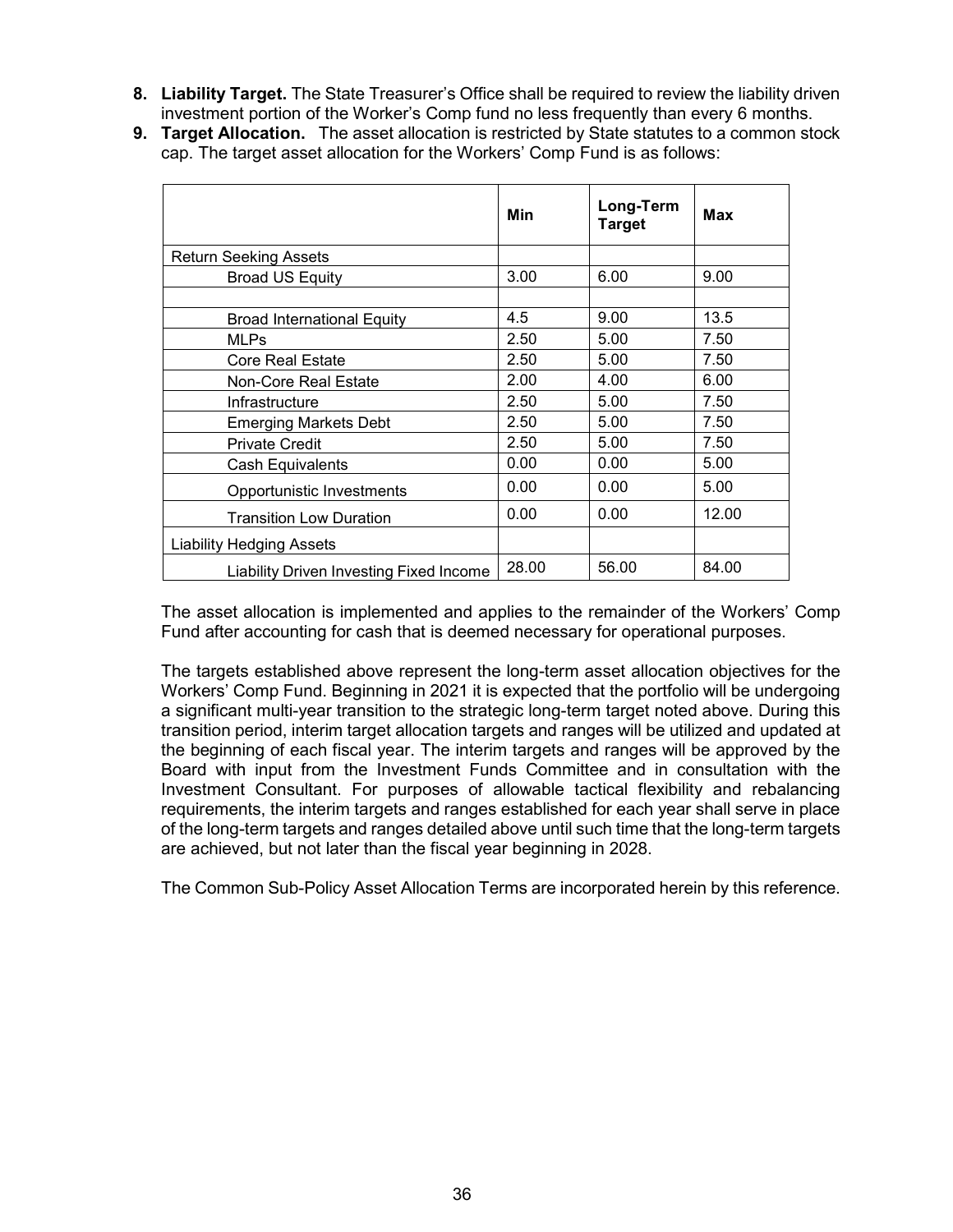#### <span id="page-36-0"></span>**APPENDIX D. Pool A Investment Account**

- **1. Fund Description.** This sub-policy applies to the Pool A Investment Account ("Pool A") administered by the State Treasurer. Pool A dispenses income and capital gains. Pool A is one of two pools holding a diverse array of individual funds ranging from agency budgets to reserve accounts. Pool A may hold equities as prescribed by law.
- **2. Philosophy and Investment Strategy.** Pool A consists of a pooling of money from many different agencies which are not specifically invested for that agency. The monies are invested throughout the spectrum of investment maturities and may hold equities as prescribed by law. While Pool A is intended to provide a more diverse array of securities including equities, it is nonetheless noted that because most of the monies invested represent appropriated funds, in addition to maintaining adequate liquidity from Pool A to meet the day-to-day cash flow needs of the State, Pool A should be managed for stability and return on investment. Cash is invested in a cash portfolio and an extended cash portfolio. The asset allocation for Pool A reflects these goals.
- **3. History and Purpose.** Pool A was created by the Legislature in 2017 in response to the passage of a Constitutional amendment in 2016 which allowed the Legislature to specify certain non-permanent funds that can hold investments in equities as well as fixed income securities. It is one of two pools that hold a variety of funds ranging from agency budgets to reserve and savings accounts and special purpose trusts. Pool A is intended to be moderately liquid and safely invested but also be invested for return and growth. Its income is deposited as prescribed by statute.
- **4. Liquidity Requirements.** Liquidity shall be maintained to facilitate trading, to move money between asset classes and to meet cash needs as determined by the State Treasurer's Office.
- **5. Risk.** Pool A has a diversified asset allocation to limit the degree of uncertainty in the pursuit of return. .Pool A shall follow the risk profile as described in section 12.1.

Additionally, total portfolio risk should be managed with a goal of avoiding annual losses greater than 20% with a 99% confidence level utilizing appropriate statistical modeling

**6. Return Expectations.** The long-term return expectations for Pool A shall be a rate of return that provides moderate growth balanced against safety and liquidity. Returns will also be measured against a target allocation index that reflects the returns for each asset class benchmark, weighted by the target allocations detailed below. In periods of portfolio transition where the actual allocations may not be reasonably expected to be close to the targets, shorter-term transition targets may be recommended by the Investment Funds Committee and approved by the Board on an annual basis.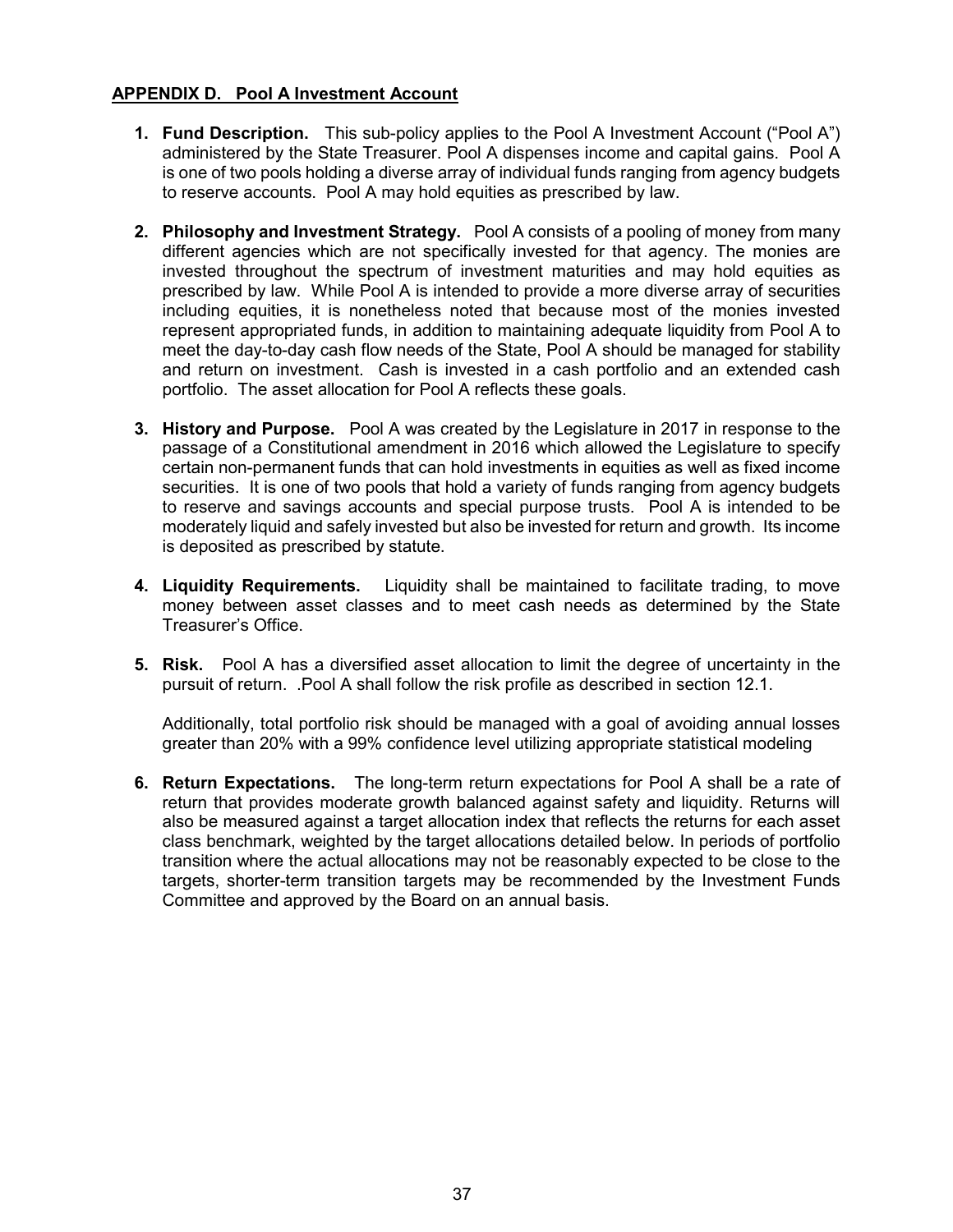|                                   | Min   | Long-<br>Term<br><b>Target</b> | Max   |
|-----------------------------------|-------|--------------------------------|-------|
| <b>Broad US Equity</b>            | 2.50  | 5.00                           | 7.50  |
| Small Cap US Equity               | 1.00  | 2.00                           | 3.00  |
| <b>Broad International Equity</b> | 5.00  | 10.00                          | 15.00 |
| <b>Preferred Stock</b>            | 3.50  | 7.00                           | 10.50 |
| <b>MLPs</b>                       | 2.50  | 5.00                           | 7.50  |
| <b>Core Real Estate</b>           | 5.00  | 10.00                          | 15.00 |
| Non-Core Real Estate              | 3.00  | 6.00                           | 9.00  |
| Core Fixed Income                 | 15.00 | 30.00                          | 45.00 |
| <b>Bank Loans</b>                 | 5.00  | 10.00                          | 15.00 |
| <b>Private Credit</b>             | 2.50  | 5.00                           | 7.50  |
| Hedge Funds                       | 2.50  | 5.00                           | 7.50  |
| <b>Transition Low Duration</b>    | 0.00  | 0.00                           | 15.00 |
| Cash Equivalents                  | 2.50  | 5.00                           | 7.50  |

**7. Target Allocation.** The asset allocation is restricted by State statutes to an equities cap. The target asset allocation for Pool A is as follows:

The targets established above represent the long-term asset allocation objectives for Pool A. Beginning in 2021 it is expected that the portfolio will be undergoing a significant multi-year transition to the strategic long-term target noted above. During this transition period, interim target allocation targets and ranges will be utilized and updated at the beginning of each fiscal year. The interim targets and ranges will be approved by the Board with input from the Investment Funds Committee and in consultation with the Investment Consultant. For purposes of allowable tactical flexibility and rebalancing requirements, the interim targets and ranges established for each year shall serve in place of the long-term targets and ranges detailed above until such time that the long-term targets are achieved, but not later than the fiscal year beginning in 2028.

The Common Sub-Policy Asset Allocation Terms are incorporated herein by this reference.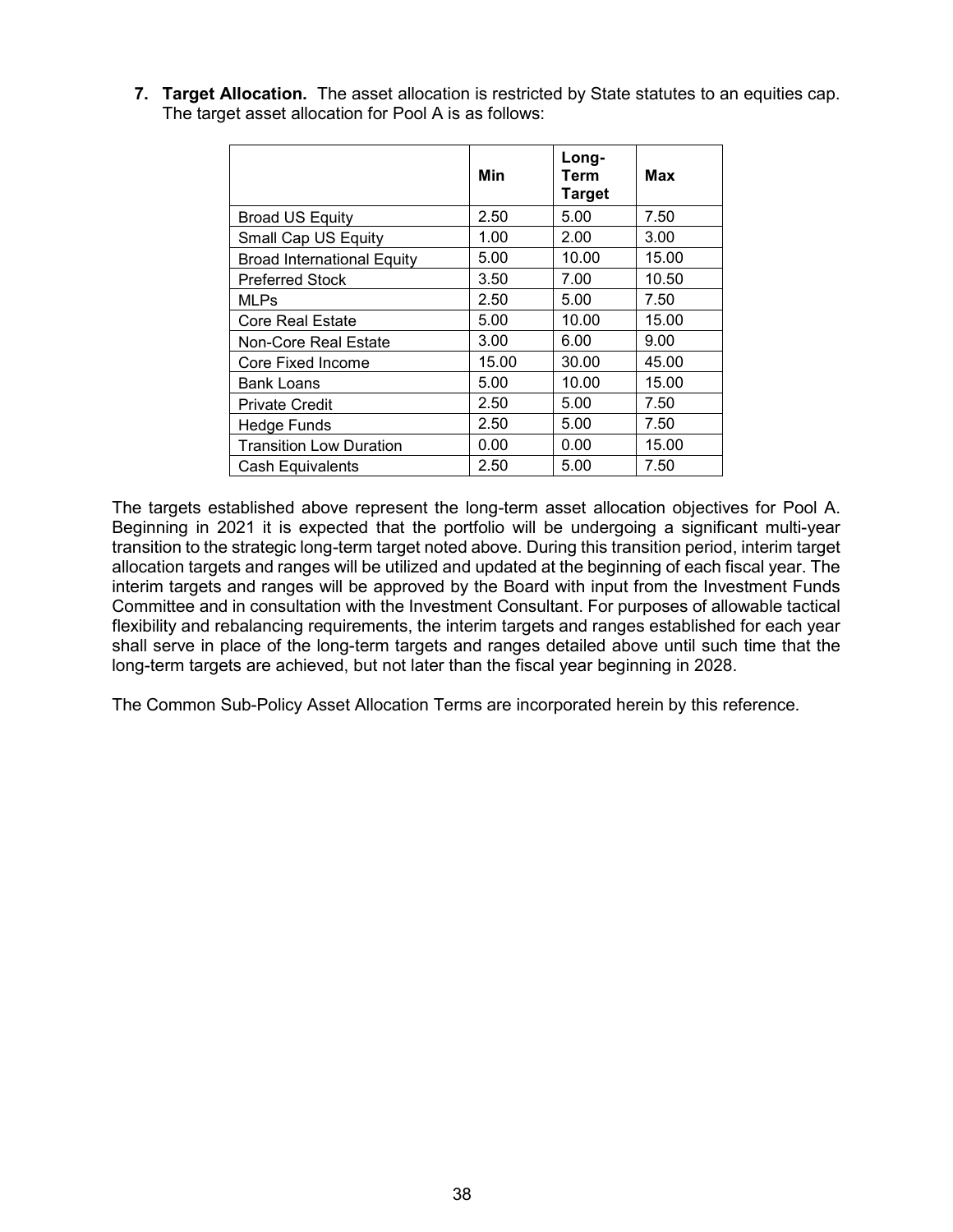#### <span id="page-38-0"></span>**APPENDIX E. State Agency Pool**

- **1. Fund Description.** This sub-policy applies to the State Agency Pool (the "SAP") administered by the State Treasurer. The SAP dispenses income and capital gains. The SAP is one of two pools holding a diverse array of individual funds ranging from agency budgets to reserve accounts.
- **2. Philosophy and Investment Strategy.** The SAP consists of a pooling of money from many different agencies which are not specifically invested for that agency. The monies are invested throughout the spectrum of investment maturities; however, because most of the monies represent appropriated funds in addition to a requirement for liquidity from the SAP to meet the day-to-day cash flow needs of the State, the SAP should be managed for stability assuring that appropriated funds remain to the greatest extent possible intact for their intended purposes. Cash is invested in a cash portfolio and an extended cash portfolio. The asset allocation for the SAP reflects these goals.
- **3. History and Purpose.** The SAP is one of two pools that hold a variety of funds ranging from agency budgets to reserve and savings accounts and special purpose trusts. This pool is intended to be moderately liquid. Its income is deposited as prescribed by statute. The Legislature has included capital gains in addition to interest and dividends in its definition of income.
- **4. Liquidity Requirements.** Liquidity shall be maintained to facilitate trading, to move money between asset classes and to meet cash needs as determined by the State Treasurer's Office.
- **5. Risk.** The SAP utilizes a laddered short-term treasury strategy to limit the degree of uncertainty in the pursuit of return. Total portfolio risk should be managed with a goal of avoiding any permanent loss of capital.
- **6. Return Expectations.** The SAP should provide a return that is competitive with shortterm treasury rates. As a laddered bond strategy is utilized, a market benchmark is not appropriate.
- **7. Target Allocation.** The SAP will be invested in a laddered short-term treasury portfolio.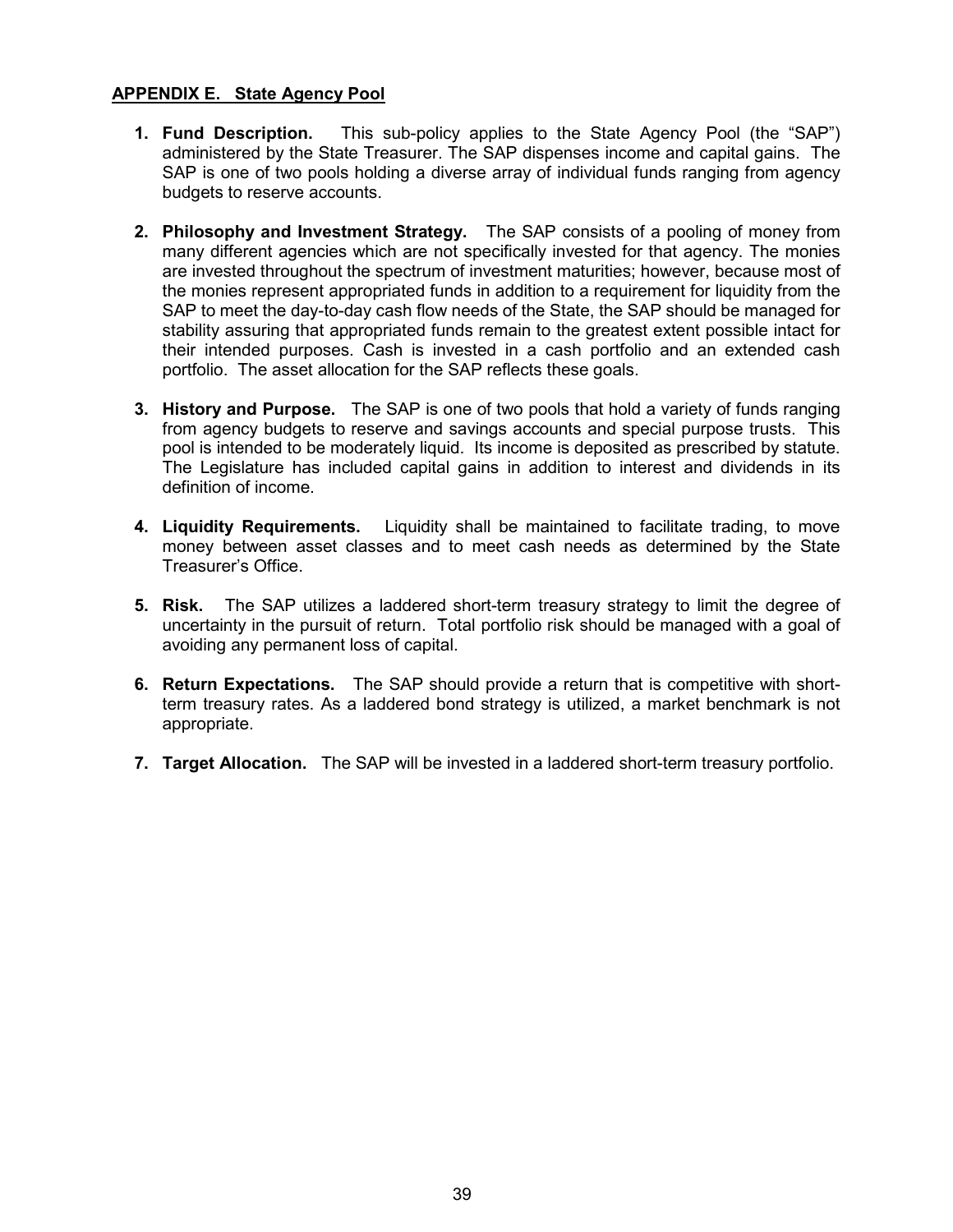#### <span id="page-39-0"></span>**APPENDIX F. Legislative Stabilization Reserve Account**

- **1. Fund Description.** This sub-policy applies to the funds of the Legislative Stabilization Reserve Account ("LSRA") administered by the State Treasurer's Office. Funds in LSRA are expended only by legislative appropriation, are invested, and all investment earnings from LSRA are credited to the State's general fund.
- **2. Philosophy and Investment Strategy.** The LSRA will be invested in a manner to obtain the highest net possible return while seeking to preserve the balance of the account necessary to address potential budget shortfalls or a structural budget deficit; published consensus revenue estimating group estimates of revenues that may be less than existing legislative appropriations for state government operations or support of public schools; or other emergencies and needs identified or authorized by the legislature under Wyoming statutes and session laws.

The LSRA will be divided into three underlying portfolios representing a range of liquidity, safety, and return objectives. There will be a short-term reserve, intermediate-term reserve, and long-term reserve. The amount of the LSRA that is allocated to each of the reserve portfolios shall be determined by the State Treasurer's Office in compliance with any applicable statutory guidelines and consistent with anticipated liquidity needs.

- **3. History and Purpose**. In 2019 the Legislature removed LSRA from the State Agency Pool for the purpose of enhancing returns and providing target date liquidity for legislatively mandated purposes.
- **4. Liquidity Requirements.** To the extent funds are available and prior to making any other investments, five hundred million dollars (\$500,000,000.00) shall be invested in the shortterm reserve.
- **5. Risk.** The short-term reserve will be invested in low duration fixed income and cash, consistent with W.S. 9-4-715 (q) and should be managed with a goal of avoiding annual losses greater than 4% with a 99% confidence level utilizing appropriate statistical modeling. LSRA shall follow the risk profile as described in Section 12.1.

The intermediate-term reserve will be invested in 100% core fixed income and should be managed with a goal of avoiding annual losses greater than 12% with a 99% confidence level utilizing appropriate statistical modeling.

The long-term reserve has a diversified asset allocation and should be managed with a goal of avoiding annual losses greater than 32% with a 99% confidence level utilizing appropriate statistical modeling.

**6. Return Expectations.** The short-term reserve will be expected to provide returns in excess of the benchmark for low duration fixed income detailed in this policy. The intermediate-term reserve will be expected to provide returns in excess of the benchmark for core fixed income detailed in this policy. Returns for the long-term reserve will be measured against a target allocation index that reflects the returns for each asset class benchmark, weighted by the target allocations detailed below. In periods of portfolio transition where the actual allocations may not be reasonably expected to be close to the targets, shorter-term transition targets may be recommended by the Investment Funds Committee and approved by the Board on an annual basis.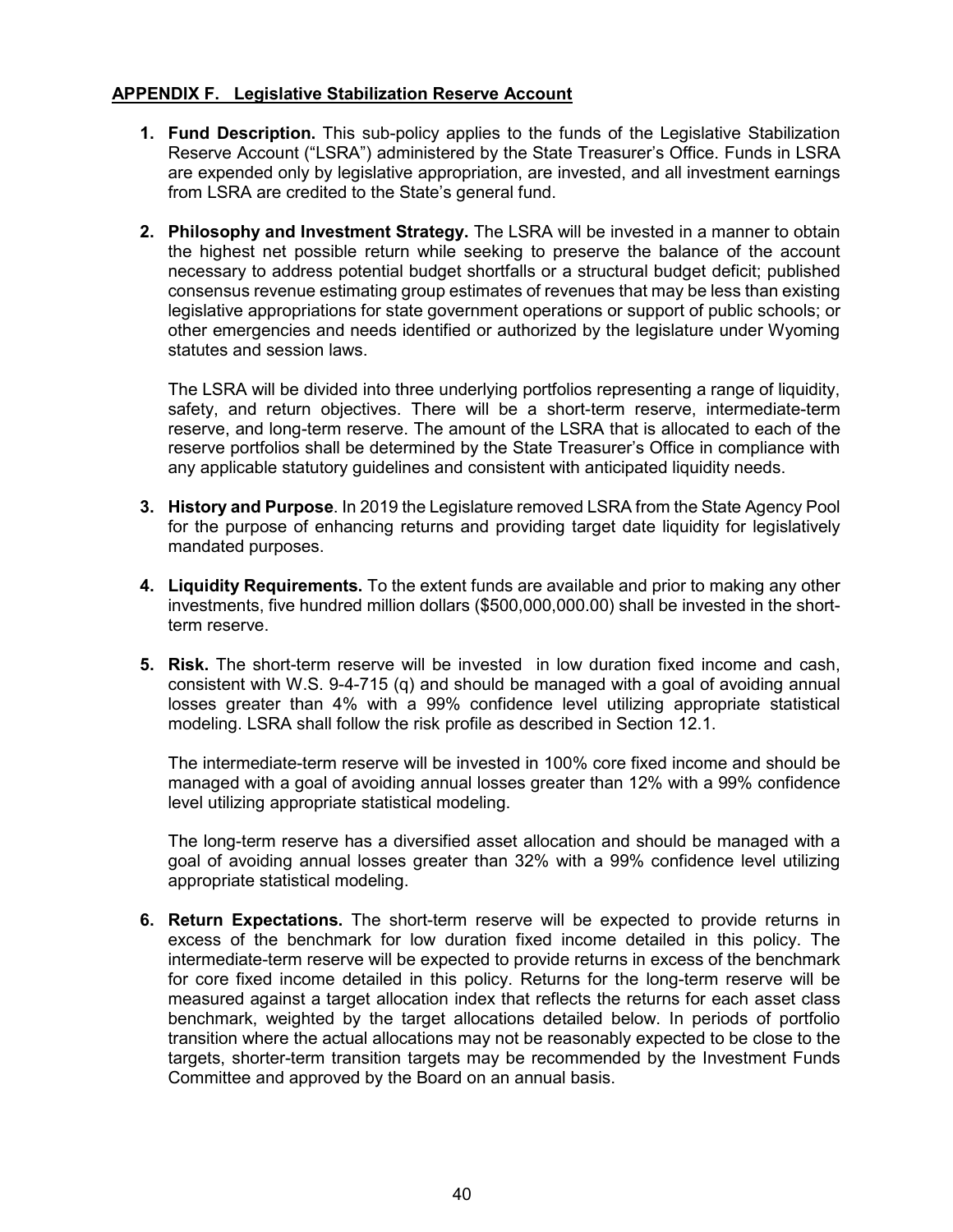**7. Target Allocation.** The target asset allocation for the LSRA is as follows:

Short-term Reserve: 100% Low Duration Fixed Income

Intermediate Reserve: 100% Core Fixed Income

Long-Term Reserve:

|                                   | Min   | Long-<br><b>Term</b><br><b>Target</b> | Max   |
|-----------------------------------|-------|---------------------------------------|-------|
| <b>Broad US Equity</b>            | 17.00 | 22.00                                 | 27.00 |
| Small Cap US Equity               | 4.00  | 6.00                                  | 8.00  |
| <b>Broad International Equity</b> | 21.00 | 28.00                                 | 35.00 |
| <b>MLPs</b>                       | 10.00 | 12.50                                 | 15.00 |
| <b>Hedge Funds</b>                | 15.00 | 19.00                                 | 23.00 |
| <b>Bank Loans</b>                 | 10.00 | 12.50                                 | 15.00 |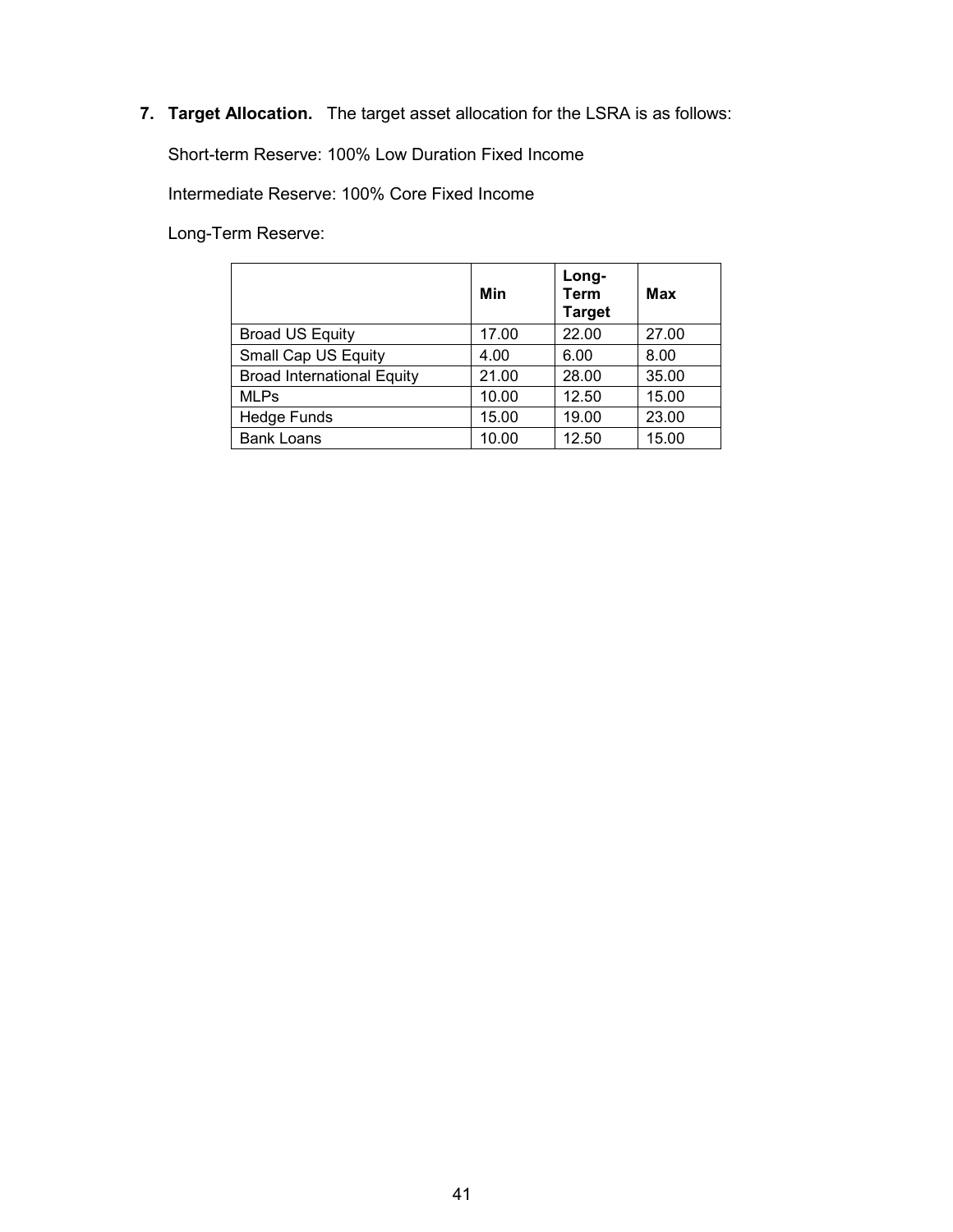#### <span id="page-41-0"></span>**APPENDIX G. Wyoming State Treasurer's Asset Reserve ("WYO-STAR")**

- **1. Fund Description.** This sub-policy applies to the funds of WYO-STAR, a local government investment pool administered by the State Treasurer's Office.
- **2. Philosophy and Investment Strategy.** WYO-STAR administers the short-term cash deposits made with the State by local entities. The actual investments are administered to provide liquid cash reserves, placing the majority portion in a cash portfolio and the rest in an extended cash portfolio according to specified guidelines. The disbursement of interest income and return of principal to the participants is managed in the State Treasurer's Office. WYO-STAR shall pursue a short-term and extended-term, fixed income strategy designed to optimize the yield on cash by investing in eligible securities that satisfy these guidelines.
- **3. Target Allocation.** One hundred percent (100%) of WYO-STAR is comprised of shortterm bonds and cash as denoted in Section 6 below entitled "Diversification/Permissible Investments".
- **4. Liquidity Requirements.** Liquidity shall be maintained to facilitate trading, to move money between asset classes, and to meet cash needs as determined by the State Treasurer's Office. The percent invested in the extended portion of WYO-STAR shall be directed by the State Treasurer's Office, consistent with Section 5 below entitled "Maturity".
- **5. Maturity.** If an instrument is subject to an unconditional put or unconditional demand feature, its final maturity shall be the earlier of the date noted on the face of the instrument as the date on which the principal amount must be paid or the date on which the principal amount of the instrument can be recovered through demand. Sinking fund securities and asset backed issues with periodic principal repayment shall be measured by their anticipated weighted average cash flows for the purpose of calculating their duration.
	- **a) Cash Portfolio.** The portfolio's weighted average maturity is not to exceed 90 days. All securities must have a maximum maturity of 365 days. The maximum average cash flow weighted duration of the portfolio must not exceed 90 days. The market value of the portfolio must remain within +/- 0.5% of 1% of amortized cost.
	- **b) Extended Cash Portfolio.** Maximum average cash flow weighted duration is not to exceed 3 years. Individual securities must not exceed a cash flow weighted duration of 5 years. The extended portion of WYO-STAR may not exceed 35% of the market value of the portfolio at the time of purchase.
- **6. Diversification/Permissible Investments.** WYO-STAR is permitted to purchase the following securities:
	- **a)** Asset-Backed Securities, limited to CMOs or pass-throughs; the collateral for which is securities issued by GNMA, FNMA, FHLMC or notes fully guaranteed as to principal and interest by the Small Business Administration. Automobile receivables and credit receivables shall also be considered permissible investments.
	- **b)** Repurchase Agreements.
	- **c)** Government Securities, including obligations of the U.S. Treasury and obligations of U.S. government agencies, bearing floating or fixed interest rates.
	- **d)** Currency: U.S. dollar denomination only.
- **7. Risk.** WYO-STAR has a diversified asset allocation to limit the degree of uncertainty in the pursuit of return.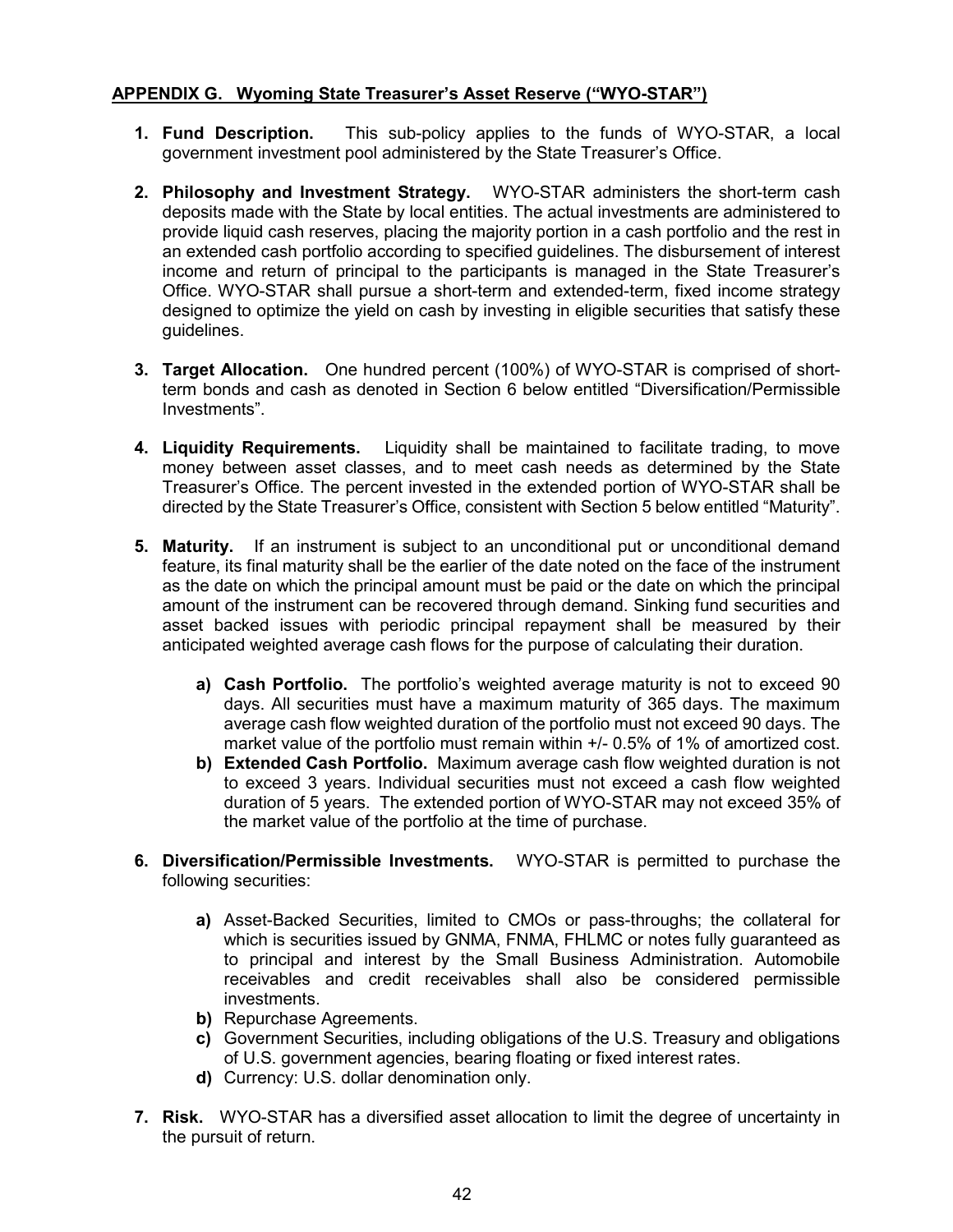- **8. Fully Invested.** WYO-STAR shall seek to be invested fully at the close of business on each day.
- **9. Repurchase Agreements (including term repurchase agreements).** The permitted collateral for repurchase agreements (including term repurchase agreements) shall be government securities. The minimum collateral required is 102%.
- **10. Benchmarks.** For the cash portfolio, the benchmark shall be the Monitored Repurchase Agreement Rate and for the cash equivalents allocation, the benchmark shall be the BofA ML 3 Mo U.S. T-Bills index. For the extended cash portfolio, the benchmark shall be an equal-weighted blend of the BofA Merrill Lynch 1-3 Year Agency, 1-3 Year Treasury, and 0-3 Year Mortgage Indices.